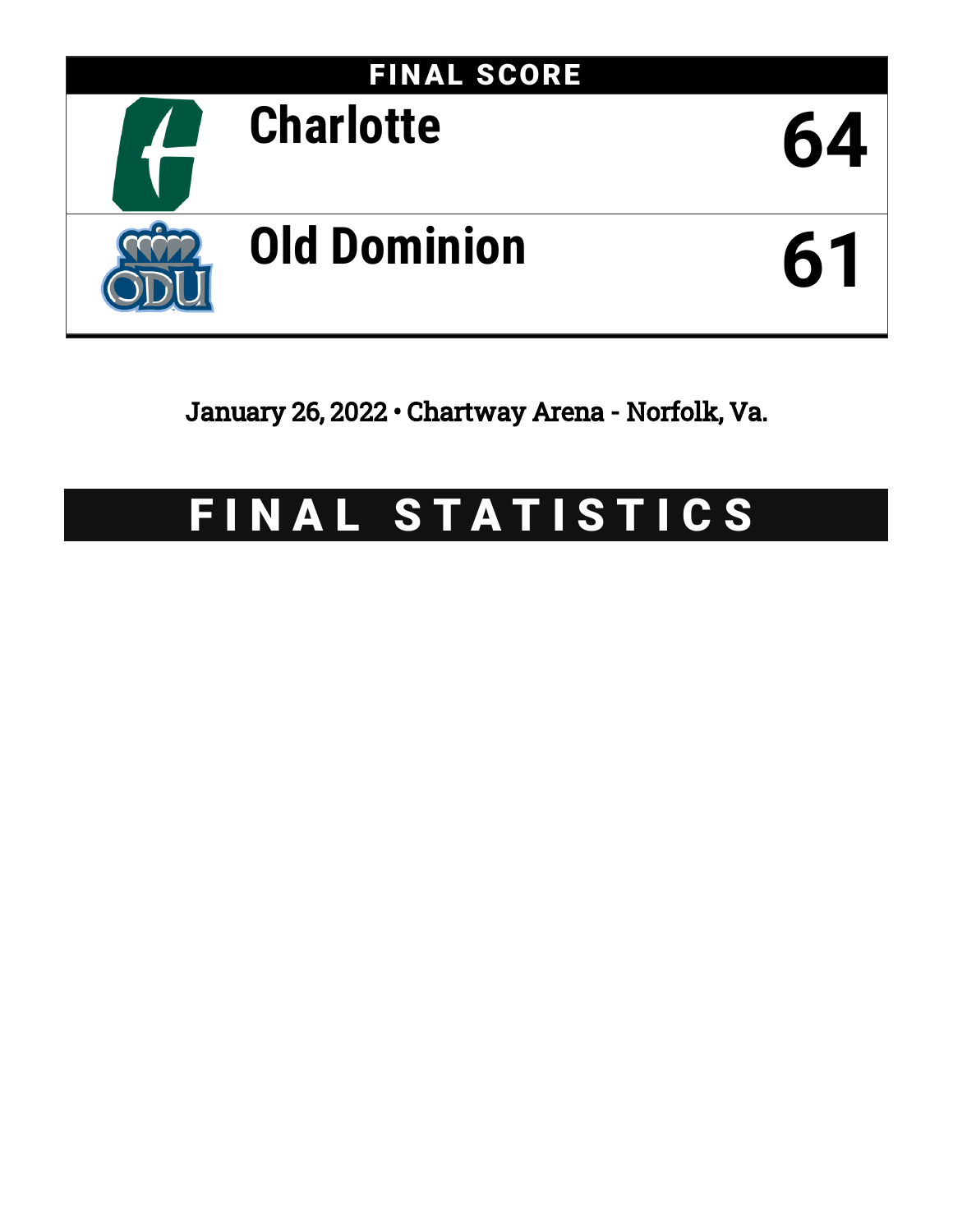# **Official Box Score Charlotte vs Old Dominion Game Totals -- Final Statistics January 26, 2022 at Chartway Arena - Norfolk, Va.**



# **Charlotte 64**

| No.       | Player                  | S  | Pts             | FG         | 3FG      | FT        | OR | DR       | TR             | PF           | A        | TO            | <b>B</b> lk    | Stl            | Min   | $+/-$          |
|-----------|-------------------------|----|-----------------|------------|----------|-----------|----|----------|----------------|--------------|----------|---------------|----------------|----------------|-------|----------------|
| 12        | <b>BOYKIN, MIKAYLA</b>  | G  | 15              | $5 - 10$   | 3-5      | $2 - 2$   |    | 7        | 8              | 1            |          | 3             | 2              |                | 33    | -6             |
|           | 13 JETT-WILSON, OCTAVIA | G. | 22 <sub>1</sub> | -8-17      | $2 - 5$  | $4-6$     | 4  | 1        | 5              | 4            |          | 4             | $\overline{0}$ | $\overline{0}$ | 38    | 6              |
| 15        | <b>MCMILLIAN, JADA</b>  | G  |                 | $3 - 8$    | $0 - 2$  | $1 - 7$   |    | 3        | $\overline{4}$ | 3            | 8        | 5             | $\Omega$       | $\mathbf 1$    | 39    | 5              |
| 24        | <b>WILLIAMS, MOLINA</b> | F. | 6               | $2 - 5$    | $1 - 2$  | $1 - 2$   |    | 1        | 2              | $\mathbf{3}$ | $\Omega$ | $\mathcal{P}$ | 1              | $\Omega$       | -28   | 2              |
| 40        | <b>MCKINNEY, KEKE</b>   | F. | 10              | $5-8$      | $0 - 1$  | $0 - 0$   | 1. | 10       | 11             | 3            | $\Omega$ | -1            | 5              | $\overline{1}$ | 36    | $\mathbf 1$    |
| <b>20</b> | <b>BUSICK, JACEE</b>    | G  | 4               | $1 - 2$    | $0 - 0$  | $2 - 3$   | 1  | 2        | 3              | $\Omega$     | $\Omega$ | 1             | $\Omega$       | $\Omega$       | 16    | 3              |
| <b>23</b> | ROACH, KAMERON          | G  | $\Omega$        | $0 - 3$    | $0 - 1$  | $0 - 0$   | 1  | 3        | 4              | 2            | $\Omega$ | 1             | $\Omega$       | $\Omega$       | 10    | $\overline{4}$ |
|           | <b>TEAM</b>             |    |                 |            |          |           | 1. | $\Omega$ | 1              | - 0          |          | 1             |                |                |       |                |
|           | <b>TOTALS</b>           |    |                 | 64 24 - 53 | $6 - 16$ | $10 - 20$ | 11 | 27       | 38             | 16           | 10       | 18            | 8              |                | 3 200 |                |

| <b>Shooting By Period</b> |  |
|---------------------------|--|
|---------------------------|--|

| Period   | FG        | FG%   | 3FG     | 3FG%  | FT        | FT%   |
|----------|-----------|-------|---------|-------|-----------|-------|
| 1st Qtr  | $6 - 14$  | 43%   | $4-6$   | 67%   | 0-0       | 0%    |
| 2nd Qtr  | $6 - 13$  | 46%   | $1 - 3$ | 33%   | $3 - 7$   | 43%   |
| 3rd Qtr  | $8 - 16$  | 50%   | $0 - 3$ | 00%   | $2 - 3$   | 67%   |
| 4th Qtr  | $4 - 10$  | 40%   | $1 - 4$ | 25%   | $5 - 10$  | 50%   |
| 1st Half | $12 - 27$ | 44%   | $5-9$   | 56%   | $3 - 7$   | 43%   |
| 2nd Half | $12 - 26$ | 46%   | $1 - 7$ | 14%   | 7-13      | 54%   |
| Game     | 24-53     | 45.3% | 6-16    | 37.5% | $10 - 20$ | 50.0% |

*Deadball Rebounds:* 5,0 *Last FG:* 4th-02:49 *Biggest Run:* 10-0 *Largest lead:* By 11 at 4th-02:00 *Technical Fouls:* None.

# **Old Dominion 61**

| No. | Player                  | S | Pts | FG       | 3FG      | FТ        | OR             | DR | TR | РF       | A        | TO | Blk          | Stl | Min    | $+/-$        |
|-----|-------------------------|---|-----|----------|----------|-----------|----------------|----|----|----------|----------|----|--------------|-----|--------|--------------|
| 01  | ADAMS, MARIAH           | G | 11  | $4 - 10$ | $2 - 5$  | $1 - 2$   | 0              | 3  | 3  | 4        | 5        | 2  | 0            | 2   | 33     | 1            |
| 02  | ALLEN, IGGY             | G | 14  | $6 - 24$ | $0 - 4$  | $2 - 3$   | $\overline{2}$ | 4  | 6  | 4        |          | 2  | $\Omega$     | 2   | 34     | $-9$         |
| 12  | <b>JACKSON, BRIANNA</b> | F | 11  | $5-9$    | $0 - 0$  | $1 - 2$   | 2              | 3  | 5  | 4        | 0        | 0  |              | 3   | 22     | $\mathbf{2}$ |
| 14  | WAYNE, AJAH             | G | 8   | $2 - 8$  | $0 - 3$  | $4-6$     | 1              | 2  | 3  | 3        | 0        | 4  | $\mathbf{0}$ |     | 35     | $\mathbf{0}$ |
| 23  | YOUNG, AMARI            | F | 9   | $3-6$    | $0 - 0$  | $3-4$     | 6              | 6  | 12 | 2        | 2        | 2  | 0            | 2   | 34     | 1.           |
| 00  | CAMPBELL, JOY           | G | 0   | $0 - 1$  | $0 - 0$  | $0 - 0$   | 0              | 0  | 0  | 0        | 0        | 0  | 0            | 0   | 7      | $-4$         |
| 04  | HUDSON, AZIAH           | G | 0   | $0 - 0$  | $0 - 0$  | $0 - 0$   | 0              | 0  | 0  |          | 0        | 0  | 0            | 0   | 6      | $\mathbf{0}$ |
| 11  | <b>CLARK, KAYE</b>      | G | 5   | $2 - 4$  | 1-1      | $0 - 0$   |                | 2  | 3  |          | 2        | 0  | 0            | 2   | 20     | 2            |
| 44  | MORELAND, AMHYIA        | F | 3   | $1 - 2$  | $0 - 0$  | $1 - 2$   |                | 3  | 4  | 0        | $\Omega$ | 0  | 2            | 0   | 9      | -8           |
|     | <b>TEAM</b>             |   |     |          |          |           | 3              | 0  | 3  | $\Omega$ |          | 3  |              |     |        |              |
|     | <b>TOTALS</b>           |   | 61  | 23-64    | $3 - 13$ | $12 - 19$ | 16             | 23 | 39 | 19       | 10       | 13 | 3            |     | 12 200 |              |

| Game                                | 23-64    | 35.9% | $3 - 13$ | 23.1% | $12 - 19$ | 63.2% |                 |
|-------------------------------------|----------|-------|----------|-------|-----------|-------|-----------------|
| 2nd Half                            | 10-30    | 33%   | $1-6$    | 17%   | $9 - 14$  | 64%   |                 |
| 1st Half                            | 13-34    | 38%   | $2 - 7$  | 29%   | $3 - 5$   | 60%   |                 |
| 4th Qtr                             | $5 - 13$ | 38%   | $1 - 2$  | 50%   | $8 - 12$  | 67%   |                 |
| 3rd Qtr                             | $5 - 17$ | 29%   | $0 - 4$  | 00%   | $1 - 2$   | 50%   | Techni          |
| 2nd Qtr                             | $8 - 17$ | 47%   | $2 - 5$  | 40%   | $2 - 2$   | 100%  | Larges          |
| 1st Qtr                             | $5 - 17$ | 29%   | $0 - 2$  | 00%   | $1 - 3$   | 33%   | <b>Bigges</b>   |
| <b>Shooting By Period</b><br>Period | FG       | FG%   | 3FG      | 3FG%  | FT        | FT%   | Deadb<br>Last F |

*Deadball Rebounds:* 5,0 *Last FG:* 4th-00:23 *Biggest Run:* 7-0 *Largest lead:* By 3 at 3rd-04:51 *Technical Fouls:* None.

| Game Notes:                                            | <b>Score</b>                                    |    | 1st 2nd         | 3rd | 4th | тот | <b>Points</b>     | <b>CLT</b>     | ODU            |
|--------------------------------------------------------|-------------------------------------------------|----|-----------------|-----|-----|-----|-------------------|----------------|----------------|
| Officials: Brian Garland, Kylie Galloway, Kristen Bell | <b>CLT</b>                                      | 16 | 16              | 18  | 14  | 64  | In the Paint      | 28             | 26             |
| Attendance: 1620                                       | ODU                                             | 11 | 20              | 11  | 19  | 61  | Off Turns         | 15             | 23             |
| Start Time: 06:31 PM ET                                |                                                 |    |                 |     |     |     | 2nd Chance        | 10             |                |
| End Time: 08:31 PM ET<br>Game Duration: 1:59           | CLT led for 32:37. ODU led for 5:59.            |    |                 |     |     |     | <b>Fast Break</b> |                | 10             |
| Conference Game;                                       | Game was tied for 1:25.<br>Times tied: <b>2</b> |    | Lead Changes: 2 |     |     |     | Bench             |                |                |
|                                                        |                                                 |    |                 |     |     |     | Per Poss          | 0.955<br>30/67 | 0.884<br>30/69 |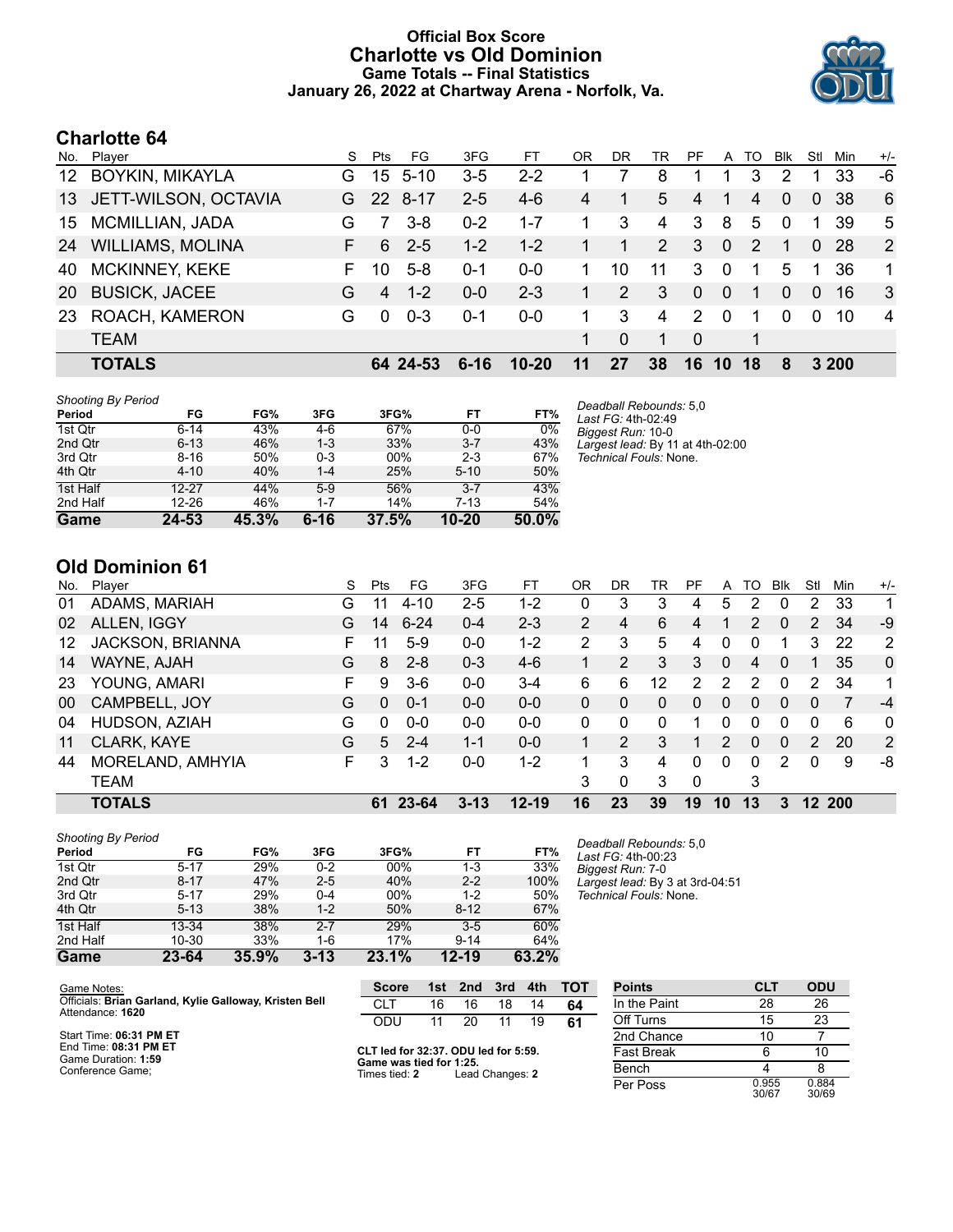# **Official Box Score Charlotte vs Old Dominion First Half Statistics Only January 26, 2022 at Chartway Arena - Norfolk, Va.**



# **Charlotte 32**

| No.       | Player                  | S  | <b>Pts</b> | FG       | 3FG     | <b>FT</b> | <b>OR</b> | <b>DR</b> | TR           | PF.         | $\mathsf{A}$   | TO       | <b>Blk</b>     | Stl          | <b>Min</b>  | $+/-$          |
|-----------|-------------------------|----|------------|----------|---------|-----------|-----------|-----------|--------------|-------------|----------------|----------|----------------|--------------|-------------|----------------|
| 12        | <b>BOYKIN, MIKAYLA</b>  | G  |            | $4-5$    | 3-3     | $0-0$     | 0         | 2         | 2            | 0           |                |          | 0              | 0            | 16          | -1             |
| 13        | JETT-WILSON, OCTAVIA    | G. | 10         | $3 - 7$  | $1 - 2$ | $3 - 4$   | 2         |           | 3            | $\mathbf 1$ |                | 2        | 0              | 0            | 19          | 2              |
| 15        | <b>MCMILLIAN, JADA</b>  | G  | 4          | $2 - 6$  | 0-1     | $0 - 3$   |           | 2         | 3            | 1           | 5              |          | $\Omega$       |              | 19          | -3             |
| <b>20</b> | <b>BUSICK, JACEE</b>    | G  | $\Omega$   | $0 - 1$  | $0 - 0$ | $0 - 0$   | 0         | 1         | 1            | $\Omega$    | $\overline{0}$ | $\Omega$ | $\overline{0}$ | $\mathbf{0}$ | 10          | -5             |
| <b>23</b> | <b>ROACH, KAMERON</b>   | G  | $\Omega$   | $0 - 3$  | $0 - 1$ | $0 - 0$   |           | 2         | 3            | 2           | $\mathbf{0}$   | 1        | $\Omega$       | $\Omega$     | 6           | $-1$           |
| 24        | <b>WILLIAMS, MOLINA</b> | F. | 3          | $1 - 2$  | $1 - 1$ | $0 - 0$   | 0         | $\Omega$  | $\mathbf{0}$ | 1           | $\mathbf{0}$   |          | 1              | $\Omega$     | 13          | $\overline{4}$ |
| 40        | <b>MCKINNEY, KEKE</b>   | F  | 4          | $2 - 3$  | $0 - 1$ | $0 - 0$   | 0         | 5         | 5            |             | $\Omega$       | $\Omega$ | 2              |              | 18          | -3             |
|           | <b>TEAM</b>             |    | 0          | $0 - 0$  | $0 - 0$ | $0 - 0$   | 0         | $\Omega$  | 0            | $\Omega$    | $\Omega$       | $\Omega$ | $\Omega$       | $\Omega$     | -0          |                |
|           | <b>TOTALS</b>           |    |            | 32 12-27 | $5-9$   | $3 - 7$   | 4         | 13        | 17           | 6           | 7              | 6        | 3              |              | <b>2100</b> |                |

| <b>Shooting By Period</b><br>Period | FG        | FG%   | 3FG   | 3FG%  | FT        | FT%   | Deadball Rebounds: 5,0<br>Last FG Half: CLT 2nd-00:45 |
|-------------------------------------|-----------|-------|-------|-------|-----------|-------|-------------------------------------------------------|
| 1st Qtr                             | $6 - 14$  | 43%   | 4-6   | 67%   | 0-0       | $0\%$ |                                                       |
| 2nd Qtr                             | $6 - 13$  | 46%   | 1-3   | 33%   | $3 - 7$   | 43%   |                                                       |
| 1st Half                            | $12 - 27$ | 44%   | $5-9$ | 56%   | $3 - 7$   | 43%   |                                                       |
| Game                                | 24-53     | 45.3% | 6-16  | 37.5% | $10 - 20$ | 50.0% |                                                       |

# **Old Dominion 31**

| No. | Plaver                  | S  | <b>Pts</b> | FG        | 3FG     | <b>FT</b> | <b>OR</b> | <b>DR</b> | TR | PF             | A | TO | <b>Blk</b>     | Stl | Min | $+/-$       |
|-----|-------------------------|----|------------|-----------|---------|-----------|-----------|-----------|----|----------------|---|----|----------------|-----|-----|-------------|
| 00  | CAMPBELL, JOY           | G  | 0          | $0 - 1$   | $0 - 0$ | $0 - 0$   | 0         | 0         | 0  | 0              | 0 | 0  | 0              | 0   | 6   | $\mathbf 0$ |
| 01  | ADAMS, MARIAH           | G  | 5          | $2 - 6$   | $1 - 3$ | $0-0$     | 0         |           |    | $\overline{2}$ | 3 |    | 0              |     | 14  | $-1$        |
| 02  | ALLEN, IGGY             | G  | 4          | $2 - 11$  | $0 - 3$ | $0 - 0$   |           | 2         | 3  |                |   | 0  | 0              | 0   | 14  | $-7$        |
| 04  | HUDSON, AZIAH           | G  | 0          | $0 - 0$   | $0 - 0$ | $0-0$     | 0         | 0         | 0  | 0              | 0 | 0  | $\overline{0}$ | 0   | 5   | -6          |
| 11  | <b>CLARK, KAYE</b>      | G  | 5          | $2 - 3$   | $1 - 1$ | $0 - 0$   |           |           | 2  |                |   | 0  | 0              |     | 8   | 4           |
| 12  | <b>JACKSON, BRIANNA</b> | F. | 6          | $3 - 5$   | $0 - 0$ | $0 - 1$   | 0         | 3         | 3  |                | 0 | 0  |                | 2   | 13  | $-1$        |
| 14  | WAYNE, AJAH             | G  | 6          | $2 - 3$   | $0 - 0$ | $2 - 2$   | 0         | 0         | 0  | 0              | 0 |    | 0              | O   | 17  | -5          |
| 23  | YOUNG, AMARI            | F. | 3          | $1 - 3$   | $0 - 0$ | $1 - 2$   | 4         | 4         | 8  |                |   |    | 0              | 0   | 16  | $-1$        |
| 44  | MORELAND, AMHYIA        | F  | 2          | $1 - 2$   | $0 - 0$ | $0 - 0$   | 0         | 3         | 3  | 0              | 0 | 0  |                | ŋ   | 7   | 0           |
|     | TEAM                    |    | 0          | $0 - 0$   | $0 - 0$ | $0-0$     | 3         | 0         | 3  | 0              | 0 | 3  | 0              | 0   | 0   |             |
|     | <b>TOTALS</b>           |    | 31         | $13 - 34$ | $2 - 7$ | $3 - 5$   | 9         | 14        | 23 | 6              | 6 | 6  | 2              | 4   | 100 |             |

| Shooting By Period<br>Period | FG        | FG%        | 3FG      | 3FG%       | FT        | FT%   |
|------------------------------|-----------|------------|----------|------------|-----------|-------|
| 1st Otr                      | $5-17$    | <b>29%</b> | 0-2      | $00\%$     | 1-3       | 33%   |
| 2nd Otr                      | $8 - 17$  | 47%        | $2 - 5$  | 40%        | $2 - 2$   | 100%  |
| 1st Half                     | $13 - 34$ | 38%        | $2 - 7$  | <b>29%</b> | $3-5$     | 60%   |
| Game                         | 23-64     | 35.9%      | $3 - 13$ | 23.1%      | $12 - 19$ | 63.2% |

*Deadball Rebounds:* 5,0 *Last FG Half:* ODU 2nd-00:22

| Game Notes:                                                                | <b>Score</b> | 1st | 2 <sub>nd</sub> | 3rd | 4th | <b>TOT</b> | <b>Points from (This Period)</b> |    | CLT ODU |
|----------------------------------------------------------------------------|--------------|-----|-----------------|-----|-----|------------|----------------------------------|----|---------|
| Officials: Brian Garland, Kylie Galloway, Kristen Bell<br>Attendance: 1620 | CLT          | 16  | 16              | 18  | 14  | 64         | In the Paint                     | 10 | 14      |
|                                                                            | ODU          | 11  | 20              | 11  | 19  | 61         | Off Turns                        |    |         |
| Start Time: 06:31 PM ET                                                    |              |     |                 |     |     |            | 2nd Chance                       |    |         |
| End Time: 08:31 PM ET<br>Game Duration: 1:59                               |              |     |                 |     |     |            | <b>Fast Break</b>                |    |         |
| Conference Game:                                                           |              |     |                 |     |     |            | Bench                            |    |         |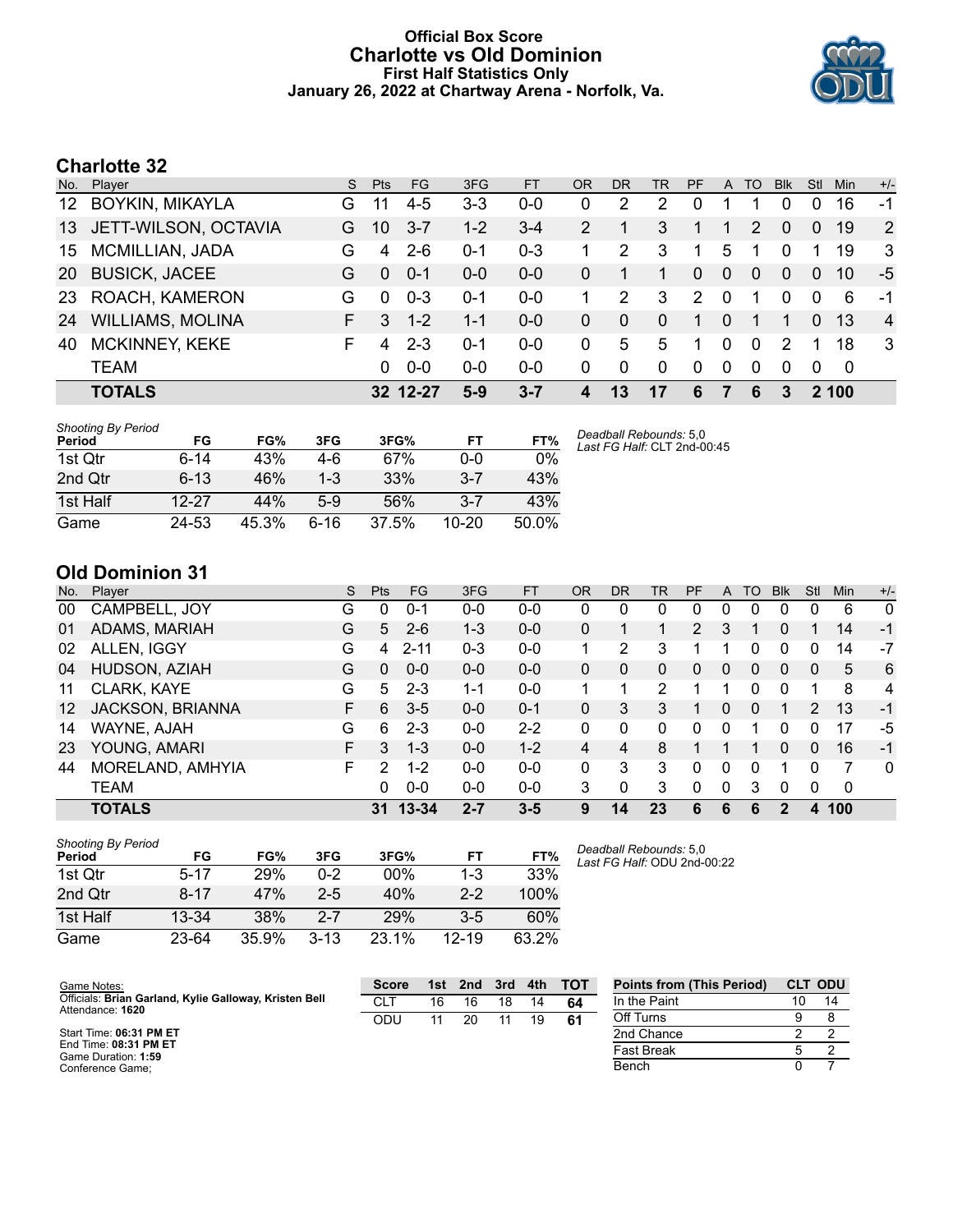# **Official Box Score Charlotte vs Old Dominion First Quarter Statistics Only January 26, 2022 at Chartway Arena - Norfolk, Va.**



# **Charlotte 16**

| No. | Player                  | S. | <b>Pts</b>    | <b>FG</b> | 3FG     | <b>FT</b> | OR | <b>DR</b>   | <b>TR</b>      | <b>PF</b>     | A              | TO       | <b>Blk</b> | Stl      | Min   | $+/-$ |
|-----|-------------------------|----|---------------|-----------|---------|-----------|----|-------------|----------------|---------------|----------------|----------|------------|----------|-------|-------|
| 12  | <b>BOYKIN, MIKAYLA</b>  | G  | 9             | $3 - 4$   | $3 - 3$ | $0 - 0$   | 0  |             |                | 0             | 0              | 0        | 0          |          |       | 5     |
| 13  | JETT-WILSON, OCTAVIA    | G  | 2             | -1-1      | $0 - 0$ | $0 - 0$   |    | 1           | 2              | 0             | 0              |          | 0          | $\Omega$ | 9     | 6     |
| 15  | <b>MCMILLIAN, JADA</b>  | G  | $\Omega$      | $0 - 3$   | $0 - 1$ | $0 - 0$   | 0  | 1           |                | 1             | 4              | 1        | 0          |          | 9     | 7     |
| 24  | <b>WILLIAMS, MOLINA</b> | F. | 3             | $1 - 2$   | $1 - 1$ | $0 - 0$   | 0  | 0           | $\Omega$       | 1             | $\overline{0}$ | $\Omega$ | 1          | $\Omega$ | 6     | -8    |
| 40  | <b>MCKINNEY, KEKE</b>   | F. | $\mathcal{P}$ | $1 - 2$   | $0 - 1$ | $0-0$     | 0  | 2           | $\overline{2}$ | 0             | $\mathbf 0$    | $\Omega$ |            |          | 9     | 5     |
| 20  | <b>BUSICK, JACEE</b>    | G  | $\Omega$      | $0 - 1$   | $0 - 0$ | $0-0$     | 0  |             | 1              | $\Omega$      | $\Omega$       | $\Omega$ | $\Omega$   | $\Omega$ | 5     | -3    |
| 23  | ROACH, KAMERON          | G  | $\Omega$      | $0 - 1$   | $0 - 0$ | $0 - 0$   | 0  | 1           | 1              | $\Omega$      | $\mathbf 0$    | 1        | 0          | $\Omega$ | 4     | -3    |
|     | <b>TEAM</b>             |    |               |           |         |           | 0  | $\mathbf 0$ | $\Omega$       | 0             |                | 0        |            |          |       |       |
|     | <b>TOTALS</b>           |    |               | 16 6-14   |         | $0 - 0$   |    |             | 8              | $\mathcal{P}$ | 4              | 3        | 2          |          | 2, 50 |       |

| <b>Shooting By Period</b><br>Period | FG       | FG%   | 3FG      | 3FG%  | FT        | FT%   | Deadball Rebounds: 5,0 |
|-------------------------------------|----------|-------|----------|-------|-----------|-------|------------------------|
| 1st Qtr                             | 6-14     | 43%   | 4-6      | 67%   | 0-0       | 0%    |                        |
| 2nd Qtr                             | $6 - 13$ | 46%   | $1 - 3$  | 33%   | $3 - 7$   | 43%   |                        |
| 1st Half                            | $6 - 14$ | 43%   | $4-6$    | 67%   | 0-0       | 0%    |                        |
| 1st Half                            | 12-27    | 44%   | $5-9$    | 56%   | $3 - 7$   | 43%   |                        |
| Game                                | 24-53    | 45.3% | $6 - 16$ | 37.5% | $10 - 20$ | 50.0% |                        |

# **Old Dominion 11**

| No. | Player                  | S  | <b>Pts</b> | <b>FG</b> | 3FG     | <b>FT</b> | <b>OR</b> | <b>DR</b> | TR             | <b>PF</b> | A              | TO       | <b>B</b> lk | Stl      | Min      | $+/-$       |
|-----|-------------------------|----|------------|-----------|---------|-----------|-----------|-----------|----------------|-----------|----------------|----------|-------------|----------|----------|-------------|
| 01  | ADAMS, MARIAH           | G  | 0          | $0 - 2$   | $0 - 1$ | $0-0$     | 0         | 0         | 0              | 0         |                |          | 0           |          |          | $-7$        |
| 02  | ALLEN, IGGY             | G  | 2          | $1 - 7$   | $0 - 1$ | $0-0$     |           |           | $\overline{2}$ | 0         |                | 0        | 0           | $\Omega$ | 10       | -5          |
| 12  | <b>JACKSON, BRIANNA</b> | F  | 4          | $2 - 3$   | $0 - 0$ | $0 - 1$   | 0         | 2         | 2              | 0         | 0              | ∩        | 1           | 2        | 9        | $-7$        |
| 14  | WAYNE, AJAH             | G  | 4          | $2 - 2$   | $0 - 0$ | $0 - 0$   | $\Omega$  | 0         | 0              | 0         | $\Omega$       |          | 0           | 0        | 10       | $-5$        |
| 23  | YOUNG, AMARI            | F  |            | $0 - 2$   | $0 - 0$ | $1 - 2$   | 2         | 3         | 5              |           | 0              |          | 0           | 0        | 10       | -5          |
| 00  | CAMPBELL, JOY           | G  | 0          | $0 - 1$   | $0 - 0$ | $0 - 0$   | 0         | 0         | 0              | 0         | 0              | $\Omega$ | 0           | $\Omega$ | 3        | 2           |
| 04  | HUDSON, AZIAH           | G  | $\Omega$   | $0-0$     | $0 - 0$ | $0-0$     | 0         | 0         | $\mathbf{0}$   | 0         | 0              | ∩        | 0           | 0        | $\Omega$ | 0           |
| 11  | CLARK, KAYE             | G  | $\Omega$   | $0 - 0$   | $0 - 0$ | $0 - 0$   | 0         | 0         | 0              | 0         | $\overline{0}$ | $\Omega$ | 0           | $\Omega$ | 0        | $\mathbf 0$ |
| 44  | MORELAND, AMHYIA        | F. | 0          | $0-0$     | $0-0$   | $0-0$     | 0         |           | 1              | 0         | 0              | 0        | 0           | 0        |          | 2           |
|     | <b>TEAM</b>             |    |            |           |         |           | 3         | 0         | 3              | 0         |                | 2        |             |          |          |             |
|     | <b>TOTALS</b>           |    | 11         | $5-17$    | $0 - 2$ | $1 - 3$   | 6         | 7         | 13             |           | 2              | 5        | 1           | 3        | 50       |             |

| <b>Shooting By Period</b> |           |       |          |        |           |       |
|---------------------------|-----------|-------|----------|--------|-----------|-------|
| Period                    | FG        | FG%   | 3FG      | 3FG%   | FT        | FT%   |
| 1st Qtr                   | $5 - 17$  | 29%   | $0 - 2$  | 00%    | 1-3       | 33%   |
| 2nd Qtr                   | $8 - 17$  | 47%   | $2 - 5$  | 40%    | $2 - 2$   | 100%  |
| 1st Half                  | $5 - 17$  | 29%   | $0 - 2$  | $00\%$ | $1 - 3$   | 33%   |
| 1st Half                  | $13 - 34$ | 38%   | $2 - 7$  | 29%    | $3-5$     | 60%   |
| Game                      | 23-64     | 35.9% | $3 - 13$ | 23.1%  | $12 - 19$ | 63.2% |

*Deadball Rebounds:* 5,0

| Game Notes:                                                                | <b>Score</b> | 1st | 2nd | 3rd | 4th | тот | <b>Points (This Period)</b> | CLT          | ODU           |
|----------------------------------------------------------------------------|--------------|-----|-----|-----|-----|-----|-----------------------------|--------------|---------------|
| Officials: Brian Garland, Kylie Galloway, Kristen Bell<br>Attendance: 1620 | CLT          | 16  | 16  | 18  | 14  | 64  | In the Paint                |              |               |
|                                                                            | ODU          |     | 20  |     | 19  | 61  | Off Turns                   |              |               |
| Start Time: 06:31 PM ET                                                    |              |     |     |     |     |     | 2nd Chance                  |              |               |
| End Time: 08:31 PM ET<br>Game Duration: 1:59                               |              |     |     |     |     |     | <b>Fast Break</b>           |              |               |
| Conference Game;                                                           |              |     |     |     |     |     | Bench                       |              |               |
|                                                                            |              |     |     |     |     |     | Per Poss                    | .000<br>6/16 | 0.647<br>6/17 |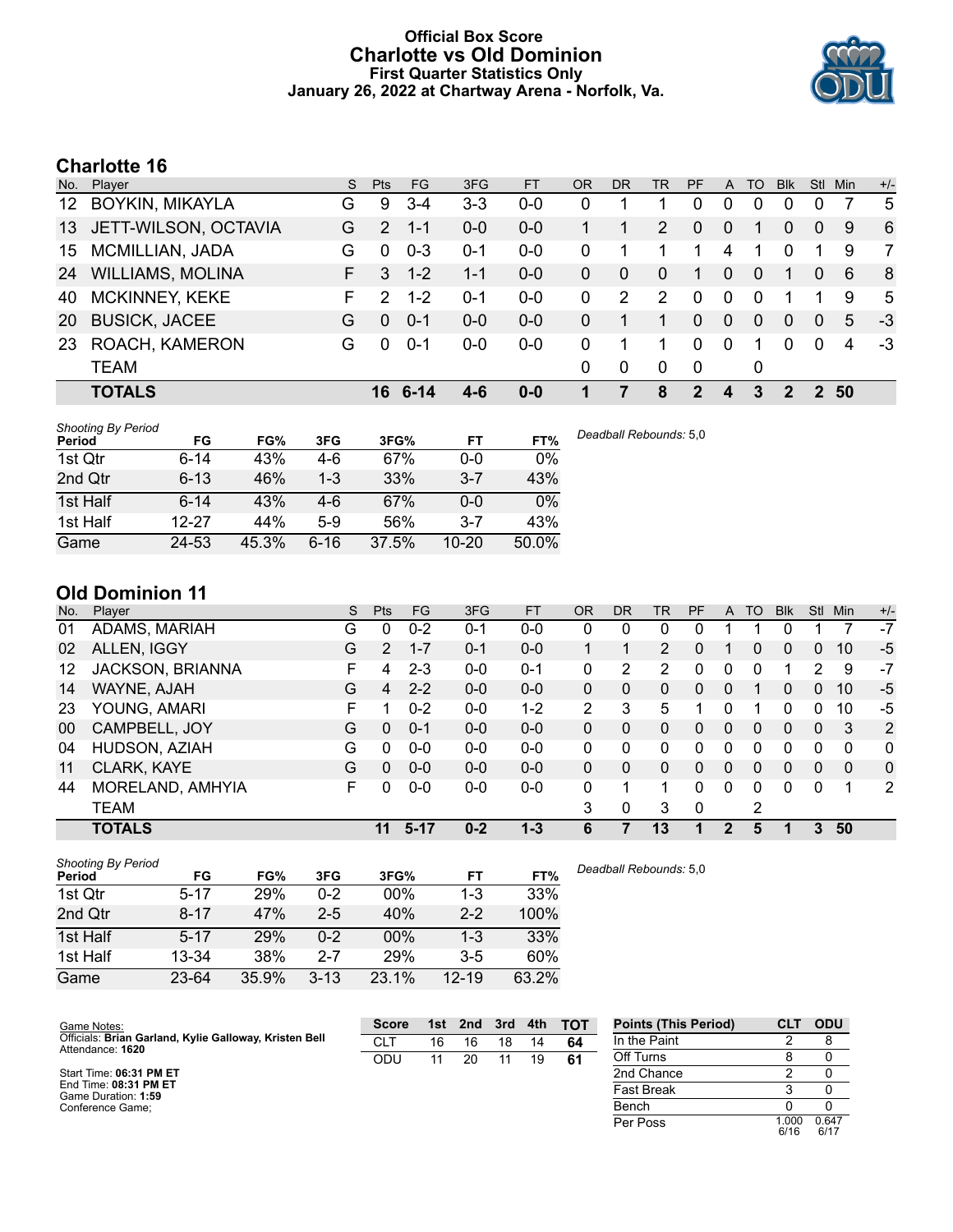# **Official Play-By-Play Charlotte vs Old Dominion First Quarter January 26, 2022 at Chartway Arena - Norfolk, Va.**



#### **Period 1**

<mark>Starters:</mark><br>Charlotte: 12 BOYKIN,MIKAYLA (G); 13 JETT-WILSON,OCTAVIA (G); 15 MCMILLIAN,JADA (G); 24 WILLIAMS,MOLINA (F); 40 MCKINNEY,KEKE (F);<br>**Old Dominion**: 1 ADAMS,MARIAH (G); 2 ALLEN,IGGY (G); 12 JACKSON,BRIANNA (F); 1

| Time           | <b>VISITORS: Charlotte</b>                 | <b>Score</b> | <b>Margin</b>  | <b>HOME: Old Dominion</b>                                       |
|----------------|--------------------------------------------|--------------|----------------|-----------------------------------------------------------------|
| 09:46          |                                            |              |                | MISSED JUMPER by ALLEN, IGGY                                    |
| 09:41          | REBOUND (DEF) by JETT-WILSON, OCTAVIA      |              |                |                                                                 |
| 09:24          | TURNOVER (BADPASS) by JETT-WILSON, OCTAVIA |              |                |                                                                 |
| 09:24          |                                            |              |                | STEAL by ADAMS, MARIAH                                          |
| 09:11          |                                            |              |                | MISSED JUMPER by ALLEN, IGGY                                    |
| 09:07          | REBOUND (DEF) by MCKINNEY, KEKE            |              |                |                                                                 |
| 09:01          | GOOD! 3PTR by BOYKIN, MIKAYLA              | $0 - 3$      | $V_3$          |                                                                 |
| 09:01          | ASSIST by MCMILLIAN, JADA                  |              |                |                                                                 |
| 08:31<br>08:28 |                                            |              |                | MISSED LAYUP by YOUNG, AMARI                                    |
| 08:25          |                                            |              |                | REBOUND (OFF) by YOUNG, AMARI<br>MISSED JUMPER by ADAMS, MARIAH |
| 08:22          | REBOUND (DEF) by MCKINNEY, KEKE            |              |                |                                                                 |
| 08:16          | MISSED LAYUP by MCMILLIAN, JADA            |              |                |                                                                 |
| 08:13          |                                            |              |                | REBOUND (DEF) by JACKSON, BRIANNA                               |
| 08:06          |                                            |              |                | MISSED LAYUP by ALLEN, IGGY                                     |
| 08:06          | BLOCK by WILLIAMS, MOLINA                  |              |                |                                                                 |
| 07:58          |                                            |              |                | REBOUND (OFF) by YOUNG, AMARI                                   |
| 07:57          |                                            |              |                | MISSED JUMPER by ALLEN, IGGY                                    |
| 07:55          |                                            |              |                | REBOUND (OFF) by ALLEN, IGGY                                    |
| 07:40          |                                            |              |                | TURNOVER (BADPASS) by ADAMS, MARIAH                             |
| 07:40          | STEAL by MCKINNEY, KEKE                    |              |                |                                                                 |
| 07:30          | GOOD! 3PTR by WILLIAMS, MOLINA             | $0-6$        | $V_6$          |                                                                 |
| 07:30          | ASSIST by MCMILLIAN, JADA                  |              |                |                                                                 |
| 06:59          |                                            | $2 - 6$      | V <sub>4</sub> | GOOD! LAYUP by JACKSON, BRIANNA [PNT]                           |
| 06:59<br>06:59 |                                            |              |                | ASSIST by ADAMS, MARIAH                                         |
| 06:59          | FOUL (PERSONAL) by MCMILLIAN, JADA         |              |                | MISSED FT by JACKSON, BRIANNA                                   |
| 06:58          | REBOUND (DEF) by MCMILLIAN, JADA           |              |                |                                                                 |
| 06:53          | GOOD! 3PTR by BOYKIN, MIKAYLA [FB]         | $2 - 9$      | V <sub>7</sub> |                                                                 |
| 06:53          | ASSIST by MCMILLIAN, JADA                  |              |                |                                                                 |
| 06:32          |                                            | $4 - 9$      | V <sub>5</sub> | GOOD! JUMPER by JACKSON, BRIANNA [PNT]                          |
| 06:32          |                                            |              |                | ASSIST by ALLEN, IGGY                                           |
| 06:16          |                                            |              |                | FOUL (PERSONAL) by YOUNG, AMARI                                 |
| 06:06          | MISSED 3PTR by MCMILLIAN, JADA             |              |                |                                                                 |
| 06:02          |                                            |              |                | REBOUND (DEF) by YOUNG, AMARI                                   |
| 05:53          |                                            |              |                | MISSED JUMPER by JACKSON, BRIANNA                               |
| 05:52          |                                            |              |                | REBOUND (OFF) by TEAM                                           |
| 05:52          |                                            |              |                | TURNOVER (5SEC) by TEAM                                         |
| 05:35          | TURNOVER (LOSTBALL) by MCMILLIAN, JADA     |              |                |                                                                 |
| 05:35          |                                            |              |                | STEAL by JACKSON, BRIANNA                                       |
| 05:30<br>05:30 | STEAL by MCMILLIAN, JADA                   |              |                | TURNOVER (BADPASS) by YOUNG, AMARI                              |
| 05:12          | GOOD! 3PTR by BOYKIN, MIKAYLA              | $4 - 12$     | V8             |                                                                 |
| 04:58          |                                            |              |                | TIMEOUT 30SEC                                                   |
| 04:58          |                                            |              |                |                                                                 |
| 04:58          | SUB OUT: MCKINNEY, KEKE                    |              |                |                                                                 |
| 04:58          | SUB IN: BUSICK, JACEE                      |              |                |                                                                 |
| 04:43          |                                            |              |                | MISSED JUMPER by YOUNG, AMARI                                   |
| 04:39          | REBOUND (DEF) by BOYKIN, MIKAYLA           |              |                |                                                                 |
| 04:27          | MISSED LAYUP by WILLIAMS, MOLINA           |              |                |                                                                 |
| 04:23          |                                            |              |                | REBOUND (DEF) by ALLEN, IGGY                                    |
| 04:09          | FOUL (PERSONAL) by WILLIAMS, MOLINA        |              |                |                                                                 |
| 04:09          | SUB OUT: JETT-WILSON, OCTAVIA              |              |                |                                                                 |
| 04:09          | SUB OUT: WILLIAMS, MOLINA                  |              |                |                                                                 |
| 04:09          | SUB IN: ROACH, KAMERON                     |              |                |                                                                 |
| 04:09          | SUB IN: MCKINNEY, KEKE                     |              |                | MISSED FT by YOUNG, AMARI                                       |
| 04:09<br>04:09 |                                            |              |                | REBOUND (OFF) by TEAM                                           |
| 04:09          |                                            | $5 - 12$     | V <sub>7</sub> | GOOD! FT by YOUNG, AMARI                                        |
| 03:48          | MISSED 3PTR by MCKINNEY, KEKE              |              |                |                                                                 |
| 03:43          |                                            |              |                | REBOUND (DEF) by YOUNG, AMARI                                   |
| 03:13          |                                            |              |                | MISSED 3PTR by ADAMS, MARIAH                                    |
| 03:12          |                                            |              |                | REBOUND (OFF) by TEAM                                           |
| 03:12          |                                            |              |                | TURNOVER (SHOTCLOCK) by TEAM                                    |
| 03:12          |                                            |              |                | SUB OUT: ADAMS, MARIAH                                          |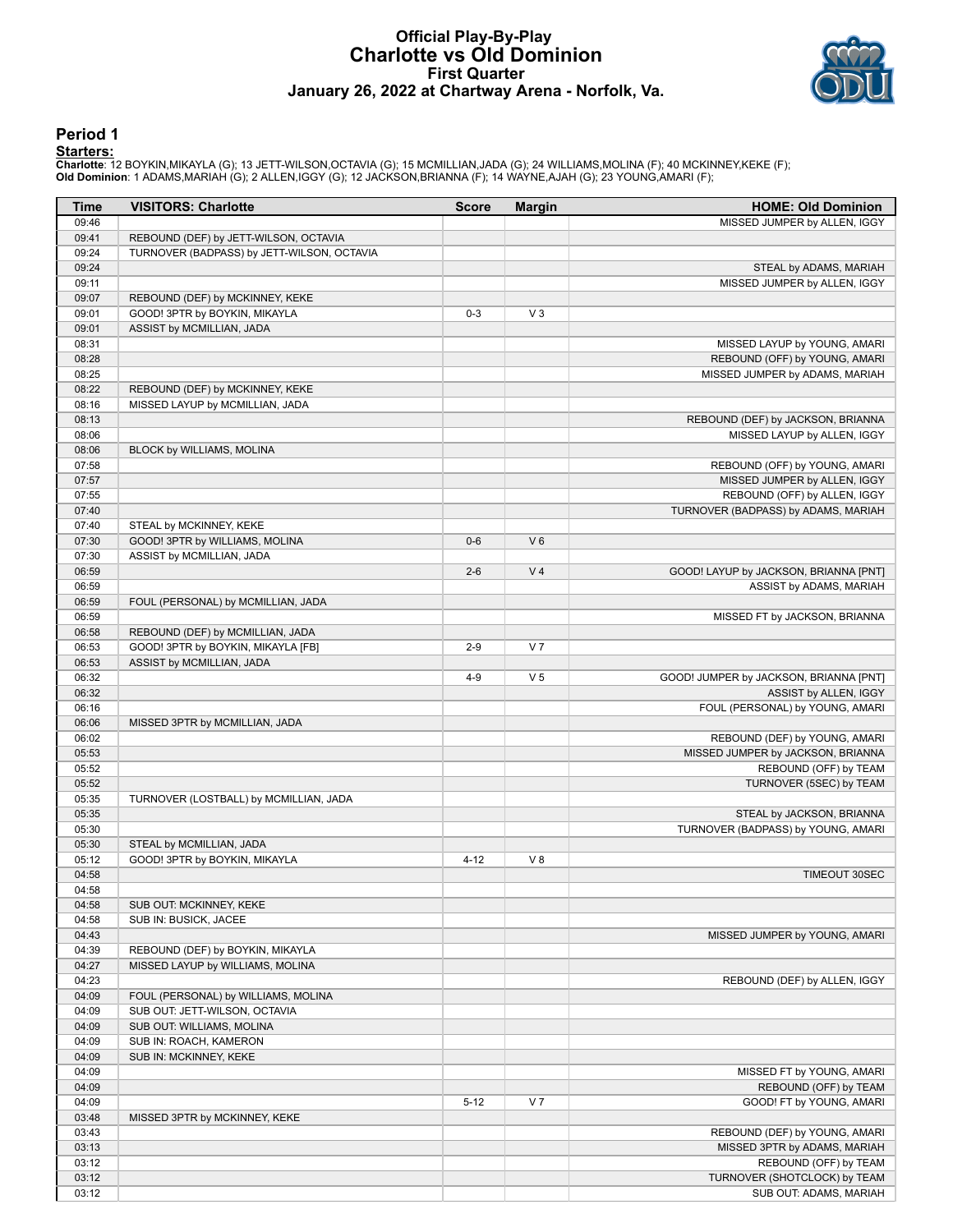| <b>Time</b> | <b>VISITORS: Charlotte</b>            | <b>Score</b> | <b>Margin</b>  | <b>HOME: Old Dominion</b>           |
|-------------|---------------------------------------|--------------|----------------|-------------------------------------|
| 03:12       |                                       |              |                | SUB IN: CAMPBELL, JOY               |
| 03:12       | SUB OUT: BOYKIN, MIKAYLA              |              |                |                                     |
| 03:12       | SUB IN: JETT-WILSON, OCTAVIA          |              |                |                                     |
| 02:58       | GOOD! LAYUP by MCKINNEY, KEKE         | $5 - 14$     | V <sub>9</sub> |                                     |
| 02:58       | ASSIST by MCMILLIAN, JADA             |              |                |                                     |
| 02:44       |                                       | $7 - 14$     | V <sub>7</sub> | GOOD! LAYUP by WAYNE, AJAH [PNT]    |
| 02:27       | MISSED JUMPER by MCMILLIAN, JADA      |              |                |                                     |
| 02:27       |                                       |              |                | BLOCK by JACKSON, BRIANNA           |
| 02:19       | REBOUND (OFF) by JETT-WILSON, OCTAVIA |              |                |                                     |
| 02:16       | GOOD! JUMPER by JETT-WILSON, OCTAVIA  | $7 - 16$     | V <sub>9</sub> |                                     |
| 01:58       |                                       |              |                | MISSED LAYUP by ALLEN, IGGY         |
| 01:55       | REBOUND (DEF) by BUSICK, JACEE        |              |                |                                     |
| 01:51       | MISSED JUMPER by BUSICK, JACEE        |              |                |                                     |
| 01:47       |                                       |              |                | REBOUND (DEF) by JACKSON, BRIANNA   |
| 01:42       |                                       | $9 - 16$     | V <sub>7</sub> | GOOD! JUMPER by WAYNE, AJAH         |
| 01:06       | MISSED JUMPER by ROACH, KAMERON       |              |                |                                     |
| 01:02       |                                       |              |                | REBOUND (DEF) by YOUNG, AMARI       |
| 00:56       |                                       |              |                | MISSED 3PTR by ALLEN, IGGY          |
| 00:52       | REBOUND (DEF) by ROACH, KAMERON       |              |                |                                     |
| 00:43       | TURNOVER (LOSTBALL) by ROACH, KAMERON |              |                |                                     |
| 00:43       |                                       |              |                | STEAL by JACKSON, BRIANNA           |
| 00:39       |                                       |              |                | MISSED LAYUP by CAMPBELL, JOY       |
| 00:39       | BLOCK by MCKINNEY, KEKE               |              |                |                                     |
| 00:39       |                                       |              |                | REBOUND (OFF) by TEAM               |
| 00:39       |                                       |              |                | SUB OUT: JACKSON, BRIANNA           |
| 00:39       |                                       |              |                | SUB IN: MORELAND, AMHYIA            |
| 00:39       | SUB OUT: MCMILLIAN, JADA              |              |                |                                     |
| 00:39       | SUB IN: BOYKIN, MIKAYLA               |              |                |                                     |
| 00:36       |                                       |              |                | TURNOVER (DRIBBLING) by WAYNE, AJAH |
| 00:11       | MISSED LAYUP by BOYKIN, MIKAYLA       |              |                |                                     |
| 00:07       |                                       |              |                | REBOUND (DEF) by MORELAND, AMHYIA   |
| 00:01       |                                       | $11 - 16$    | V <sub>5</sub> | GOOD! LAYUP by ALLEN, IGGY [PNT]    |

|  | <b>Charlotte 16, Old Dominion 11</b> |  |
|--|--------------------------------------|--|
|  |                                      |  |

| <b>Points (This Period)</b> | <b>CLT</b>    | <b>ODU</b>    |
|-----------------------------|---------------|---------------|
| In the Paint                | 2             |               |
| Off Turns                   |               |               |
| 2nd Chance                  | כי            |               |
| <b>Fast Break</b>           |               |               |
| Bench                       |               |               |
| Per Poss                    | 1.000<br>6/16 | 0.647<br>6/17 |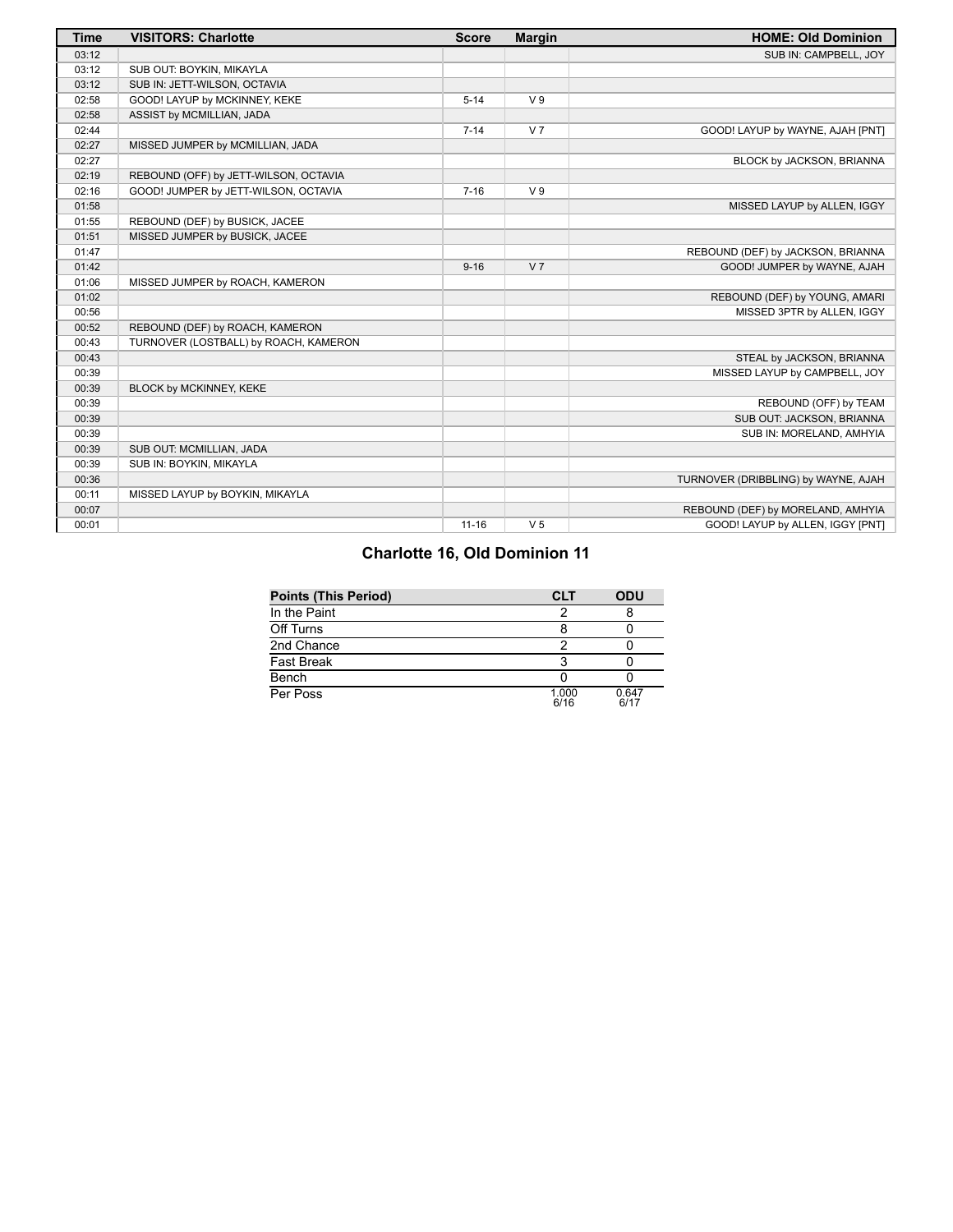# **Official Box Score Charlotte vs Old Dominion Second Quarter Statistics Only January 26, 2022 at Chartway Arena - Norfolk, Va.**



# **Charlotte 16**

| No.       | Player                  | S. | <b>Pts</b> | <b>FG</b> | 3FG     | <b>FT</b> | 0R | <b>DR</b>    | TR                    | <b>PF</b>     | A              | TO       | <b>Blk</b> | Stl      | Min | $+/-$ |
|-----------|-------------------------|----|------------|-----------|---------|-----------|----|--------------|-----------------------|---------------|----------------|----------|------------|----------|-----|-------|
| 12        | <b>BOYKIN, MIKAYLA</b>  | G  | 2          | 1-1       | $0 - 0$ | $0 - 0$   | 0  |              |                       | $\Omega$      |                |          | 0          |          | 9   | -6    |
| 13        | JETT-WILSON, OCTAVIA    | G  | 8          | $2 - 6$   | $1 - 2$ | $3 - 4$   |    | $\Omega$     | 1                     |               |                | 1        | 0          | $\Omega$ | 10  | $-4$  |
| 15        | <b>MCMILLIAN, JADA</b>  | G  | 4          | $2 - 3$   | $0 - 0$ | $0 - 3$   |    | 1            | $\mathbf{2}^{\prime}$ | $\Omega$      | 1.             | 0        | 0          | 0        | 10  | $-4$  |
| 24        | <b>WILLIAMS, MOLINA</b> | F. | $\Omega$   | $0 - 0$   | $0 - 0$ | $0 - 0$   | 0  | $\mathbf{0}$ | $\mathbf{0}$          | $\mathbf{0}$  | $\overline{0}$ | 1        | $\Omega$   | $\Omega$ | 7   | $-4$  |
| 40        | <b>MCKINNEY, KEKE</b>   | F. | 2          | $1 - 1$   | $0 - 0$ | $0 - 0$   | 0  | 3            | 3                     |               | $\Omega$       | 0        |            | $\Omega$ | 9   | $-2$  |
| <b>20</b> | <b>BUSICK, JACEE</b>    | G  | $\Omega$   | $0 - 0$   | $0 - 0$ | $0 - 0$   | 0  | $\Omega$     | $\Omega$              | $\Omega$      | $\mathbf{0}$   | $\Omega$ | $\Omega$   | $\Omega$ | 5   | $-2$  |
| 23        | ROACH, KAMERON          | G  | $\Omega$   | $0 - 2$   | $0 - 1$ | 0-0       |    |              | 2                     | $\mathcal{P}$ | $\mathbf 0$    | $\Omega$ | 0          | $\Omega$ | 2   | - 2   |
|           | <b>TEAM</b>             |    |            |           |         |           | 0  | $\mathbf 0$  | $\mathbf{0}$          | $\Omega$      |                | 0        |            |          |     |       |
|           | <b>TOTALS</b>           |    |            | 16 6-13   | $1 - 3$ | $3 - 7$   | 3  | 6            | 9                     | 4             | 3              | 3        | 1          | $\bf{0}$ | 50  |       |

| <b>Shooting By Period</b><br>Period | FG        | FG%   | 3FG      | 3FG%   | FT        | FT%   | Deadball Rebounds: 5,0 |
|-------------------------------------|-----------|-------|----------|--------|-----------|-------|------------------------|
| 3rd Qtr                             | $8 - 16$  | 50%   | 0-3      | $00\%$ | $2 - 3$   | 67%   |                        |
| 4th Qtr                             | $4 - 10$  | 40%   | $1 - 4$  | 25%    | $5 - 10$  | 50%   |                        |
| 2nd Half                            | $6 - 13$  | 46%   | $1 - 3$  | 33%    | $3 - 7$   | 43%   |                        |
| 2nd Half                            | $12 - 26$ | 46%   | 1-7      | 14%    | 7-13      | 54%   |                        |
| Game                                | 24-53     | 45.3% | $6 - 16$ | 37.5%  | $10 - 20$ | 50.0% |                        |

# **Old Dominion 20**

| No. | Plaver                  | S  | <b>Pts</b>    | FG.     | 3FG     | <b>FT</b> | <b>OR</b> | DR | TR           | PF | $\mathsf{A}$   | TO       | <b>Blk</b> | Stl          | Min | $+/-$          |
|-----|-------------------------|----|---------------|---------|---------|-----------|-----------|----|--------------|----|----------------|----------|------------|--------------|-----|----------------|
| 01  | ADAMS, MARIAH           | G  | 5             | $2 - 4$ | $1 - 2$ | $0-0$     | 0         |    |              | っ  | 2              | 0        | 0          | 0            |     | 6              |
| 02  | ALLEN, IGGY             | G  | 2             | $1 - 4$ | $0 - 2$ | $0 - 0$   | 0         |    |              |    | 0              | $\Omega$ | 0          | $\Omega$     | 4   | $-2$           |
| 12  | <b>JACKSON, BRIANNA</b> | F. | 2             | $1 - 2$ | $0 - 0$ | $0-0$     | 0         |    |              |    | 0              | ∩        | 0          | 0            | 4   | 6              |
| 14  | WAYNE, AJAH             | G  | $\mathcal{P}$ | $0 - 1$ | $0 - 0$ | $2 - 2$   | 0         | 0  | 0            | 0  | $\overline{0}$ | $\Omega$ | 0          | $\mathbf{0}$ |     | $\mathbf{0}$   |
| 23  | YOUNG, AMARI            | F  | 2             | 1-1     | $0 - 0$ | $0 - 0$   | 2         |    | 3            | 0  |                |          | 0          | 0            | 6   | 4              |
| 00  | CAMPBELL, JOY           | G  | $\Omega$      | $0 - 0$ | $0 - 0$ | $0-0$     | 0         | 0  | 0            | 0  | $\overline{0}$ | $\Omega$ | 0          | $\mathbf{0}$ | 3   | $-2$           |
| 04  | HUDSON, AZIAH           | G  | 0             | $0 - 0$ | $0 - 0$ | $0-0$     | 0         | 0  | $\mathbf{0}$ | 0  | 0              | $\Omega$ | 0          | 0            | 5   | -6             |
| 11  | CLARK, KAYE             | G  | 5             | $2 - 3$ | $1 - 1$ | $0 - 0$   |           |    | 2            |    |                | $\Omega$ | 0          |              | 8   | $\overline{4}$ |
| 44  | MORELAND, AMHYIA        | F. | 2             | $1 - 2$ | $0 - 0$ | $0-0$     | 0         | 2  | 2            | 0  | 0              | $\Omega$ |            | $\Omega$     | 6   | $-2$           |
|     | <b>TEAM</b>             |    |               |         |         |           | 0         | 0  | 0            | 0  |                |          |            |              |     |                |
|     | <b>TOTALS</b>           |    | 20            | 8-17    | $2 - 5$ | $2 - 2$   | 3         |    | 10           | 5  | 4              |          |            |              | 50  |                |

| <b>Shooting By Period</b><br>Period | FG        | FG%   | 3FG      | 3FG%   | FT        | FT%   |
|-------------------------------------|-----------|-------|----------|--------|-----------|-------|
| 3rd Otr                             | $5 - 17$  | 29%   | $0 - 4$  | $00\%$ | $1-2$     | 50%   |
| 4th Qtr                             | $5 - 13$  | 38%   | $1 - 2$  | 50%    | $8 - 12$  | 67%   |
| 2nd Half                            | $8 - 17$  | 47%   | $2-5$    | 40%    | $2 - 2$   | 100%  |
| 2nd Half                            | $10 - 30$ | 33%   | 1-6      | 17%    | $9 - 14$  | 64%   |
| Game                                | $23 - 64$ | 35.9% | $3 - 13$ | 23.1%  | $12 - 19$ | 63.2% |

*Deadball Rebounds:* 5,0

| Game Notes:                                                                | <b>Score</b> | 1st | 2nd | 3rd | 4th | <b>TOT</b> | <b>Points (This Period)</b> | CLT           | <b>ODU</b>    |
|----------------------------------------------------------------------------|--------------|-----|-----|-----|-----|------------|-----------------------------|---------------|---------------|
| Officials: Brian Garland, Kylie Galloway, Kristen Bell<br>Attendance: 1620 | CLT          | 16  | 16  | 18  | 14  | 64         | In the Paint                |               |               |
|                                                                            | ODU          | 11  | 20  |     | 19  | -61        | Off Turns                   |               |               |
| Start Time: 06:31 PM ET                                                    |              |     |     |     |     |            | 2nd Chance                  |               |               |
| End Time: 08:31 PM ET<br>Game Duration: 1:59                               |              |     |     |     |     |            | <b>Fast Break</b>           |               |               |
| Conference Game:                                                           |              |     |     |     |     |            | Bench                       |               |               |
|                                                                            |              |     |     |     |     |            | Per Poss                    | 1.000<br>8/16 | 1.250<br>9/16 |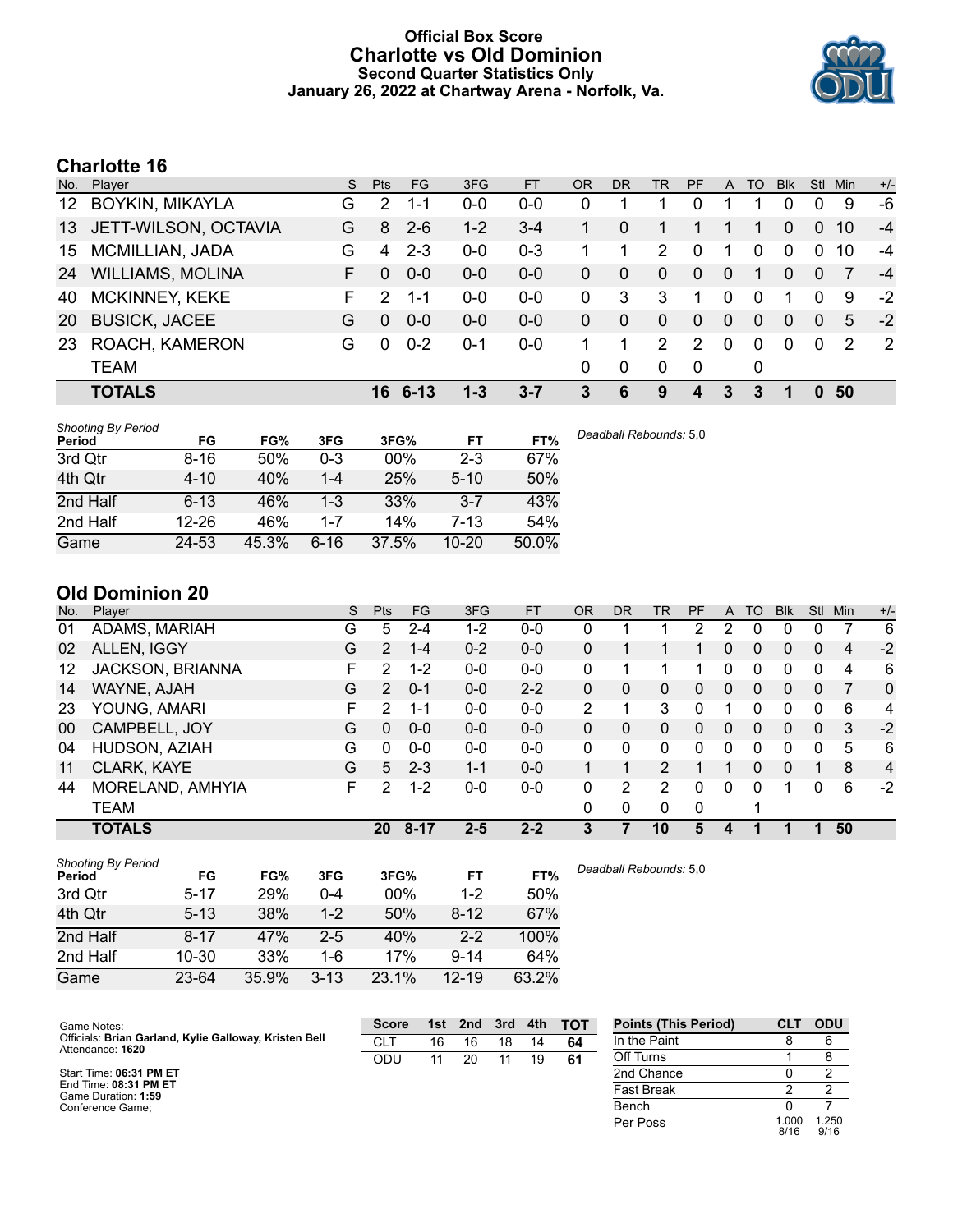# **Official Play-By-Play Charlotte vs Old Dominion Second Quarter January 26, 2022 at Chartway Arena - Norfolk, Va.**



### **Period 2**

<mark>Starters:</mark><br>Charlotte: 12 BOYKIN,MIKAYLA (G); 13 JETT-WILSON,OCTAVIA (G); 15 MCMILLIAN,JADA (G); 24 WILLIAMS,MOLINA (F); 40 MCKINNEY,KEKE (F);<br>**Old Dominion**: 1 ADAMS,MARIAH (G); 2 ALLEN,IGGY (G); 12 JACKSON,BRIANNA (F); 1

| Time  | <b>VISITORS: Charlotte</b>                | <b>Score</b> | <b>Margin</b>  | <b>HOME: Old Dominion</b>             |
|-------|-------------------------------------------|--------------|----------------|---------------------------------------|
| 10:00 |                                           |              |                | SUB OUT: YOUNG, AMARI                 |
| 10:00 |                                           |              |                | SUB IN: CLARK, KAYE                   |
| 10:00 | SUB OUT: ROACH, KAMERON                   |              |                |                                       |
| 10:00 | SUB IN: MCMILLIAN, JADA                   |              |                |                                       |
| 09:41 | MISSED LAYUP by MCMILLIAN, JADA           |              |                |                                       |
| 09:35 |                                           |              |                | REBOUND (DEF) by CLARK, KAYE          |
| 09:33 |                                           | 13-16        | $V_3$          | GOOD! JUMPER by ALLEN, IGGY [FB]      |
| 09:11 | GOOD! LAYUP by MCMILLIAN, JADA            | $13 - 18$    | V <sub>5</sub> |                                       |
| 09:11 |                                           |              |                | FOUL (PERSONAL) by ALLEN, IGGY        |
| 09:11 | MISSED FT by MCMILLIAN, JADA              |              |                |                                       |
| 09:10 |                                           |              |                | REBOUND (DEF) by MORELAND, AMHYIA     |
| 08:54 |                                           |              |                | MISSED LAYUP by MORELAND, AMHYIA      |
| 08:54 | BLOCK by MCKINNEY, KEKE                   |              |                |                                       |
| 08:50 | REBOUND (DEF) by MCKINNEY, KEKE           |              |                |                                       |
| 08:48 | GOOD! LAYUP by BOYKIN, MIKAYLA [FB]       | 13-20        | V <sub>7</sub> |                                       |
| 08:48 | ASSIST by MCMILLIAN, JADA                 |              |                |                                       |
| 08:24 |                                           | 15-20        | V <sub>5</sub> | GOOD! JUMPER by CLARK, KAYE           |
| 08:06 | GOOD! JUMPER by MCMILLIAN, JADA           | $15 - 22$    | V <sub>7</sub> |                                       |
| 07:41 |                                           |              |                | MISSED JUMPER by ALLEN, IGGY          |
| 07:37 | REBOUND (DEF) by MCKINNEY, KEKE           |              |                |                                       |
| 07:32 | TURNOVER (LOSTBALL) by BOYKIN, MIKAYLA    |              |                |                                       |
| 07:32 |                                           |              |                | STEAL by CLARK, KAYE                  |
| 07:32 |                                           |              |                | SUB OUT: CAMPBELL, JOY                |
| 07:32 |                                           |              |                | SUB OUT: ALLEN, IGGY                  |
| 07:32 |                                           |              |                | SUB OUT: MORELAND, AMHYIA             |
| 07:32 |                                           |              |                | SUB IN: ADAMS, MARIAH                 |
| 07:32 |                                           |              |                | SUB IN: HUDSON, AZIAH                 |
| 07:32 |                                           |              |                | SUB IN: JACKSON, BRIANNA              |
| 07:32 | SUB OUT: MCKINNEY, KEKE                   |              |                |                                       |
| 07:32 | SUB IN: WILLIAMS, MOLINA                  |              |                |                                       |
| 07:16 |                                           | 18-22        | V <sub>4</sub> | GOOD! 3PTR by ADAMS, MARIAH           |
| 07:16 |                                           |              |                | ASSIST by CLARK, KAYE                 |
| 07:01 | GOOD! 3PTR by JETT-WILSON, OCTAVIA        | 18-25        | V <sub>7</sub> |                                       |
| 07:01 | ASSIST by BOYKIN, MIKAYLA                 |              |                |                                       |
| 06:45 |                                           | $20 - 25$    | V <sub>5</sub> | GOOD! LAYUP by JACKSON, BRIANNA [PNT] |
| 06:34 | MISSED JUMPER by JETT-WILSON, OCTAVIA     |              |                |                                       |
| 06:31 |                                           |              |                | REBOUND (DEF) by ADAMS, MARIAH        |
| 06:17 |                                           |              |                | MISSED JUMPER by ADAMS, MARIAH        |
| 06:13 | REBOUND (DEF) by MCMILLIAN, JADA          |              |                |                                       |
| 06:06 | TURNOVER (TRAVEL) by WILLIAMS, MOLINA     |              |                |                                       |
| 06:06 |                                           |              |                | SUB OUT: WAYNE, AJAH                  |
| 06:06 |                                           |              |                | SUB IN: YOUNG, AMARI                  |
| 06:06 | SUB OUT: WILLIAMS, MOLINA                 |              |                |                                       |
| 06:06 | SUB IN: MCKINNEY, KEKE                    |              |                |                                       |
| 05:48 |                                           | 22-25        | $V_3$          | GOOD! LAYUP by YOUNG, AMARI [PNT]     |
| 05:48 |                                           |              |                | ASSIST by ADAMS, MARIAH               |
| 05:22 | TURNOVER (TRAVEL) by JETT-WILSON, OCTAVIA |              |                |                                       |
| 05:22 | SUB OUT: BUSICK, JACEE                    |              |                |                                       |
| 05:22 | SUB IN: WILLIAMS, MOLINA                  |              |                |                                       |
| 04:56 |                                           | $25 - 25$    | T              | GOOD! 3PTR by CLARK, KAYE             |
| 04:56 |                                           |              |                | ASSIST by YOUNG, AMARI                |
| 04:39 |                                           |              |                | FOUL (PERSONAL) by CLARK, KAYE        |
| 04:39 |                                           |              |                |                                       |
| 04:39 | GOOD! FT by JETT-WILSON, OCTAVIA          | $25 - 26$    | V <sub>1</sub> |                                       |
| 04:39 | GOOD! FT by JETT-WILSON, OCTAVIA          | 25-27        | V <sub>2</sub> |                                       |
| 04:16 |                                           |              |                | MISSED LAYUP by CLARK, KAYE           |
| 04:13 |                                           |              |                | REBOUND (OFF) by CLARK, KAYE          |
| 04:12 |                                           |              |                | MISSED JUMPER by JACKSON, BRIANNA     |
| 04:08 |                                           |              |                | REBOUND (OFF) by YOUNG, AMARI         |
|       |                                           |              |                |                                       |
| 03:47 |                                           |              |                | TURNOVER (SHOTCLOCK) by TEAM          |
| 03:30 |                                           |              |                | FOUL (PERSONAL) by JACKSON, BRIANNA   |
| 03:30 | GOOD! FT by JETT-WILSON, OCTAVIA          | 25-28        | $V_3$          |                                       |
| 03:30 | MISSED FT by JETT-WILSON, OCTAVIA         |              |                |                                       |
| 03:29 |                                           |              |                | REBOUND (DEF) by YOUNG, AMARI         |
| 03:21 |                                           | 27-28        | V <sub>1</sub> | GOOD! JUMPER by ADAMS, MARIAH         |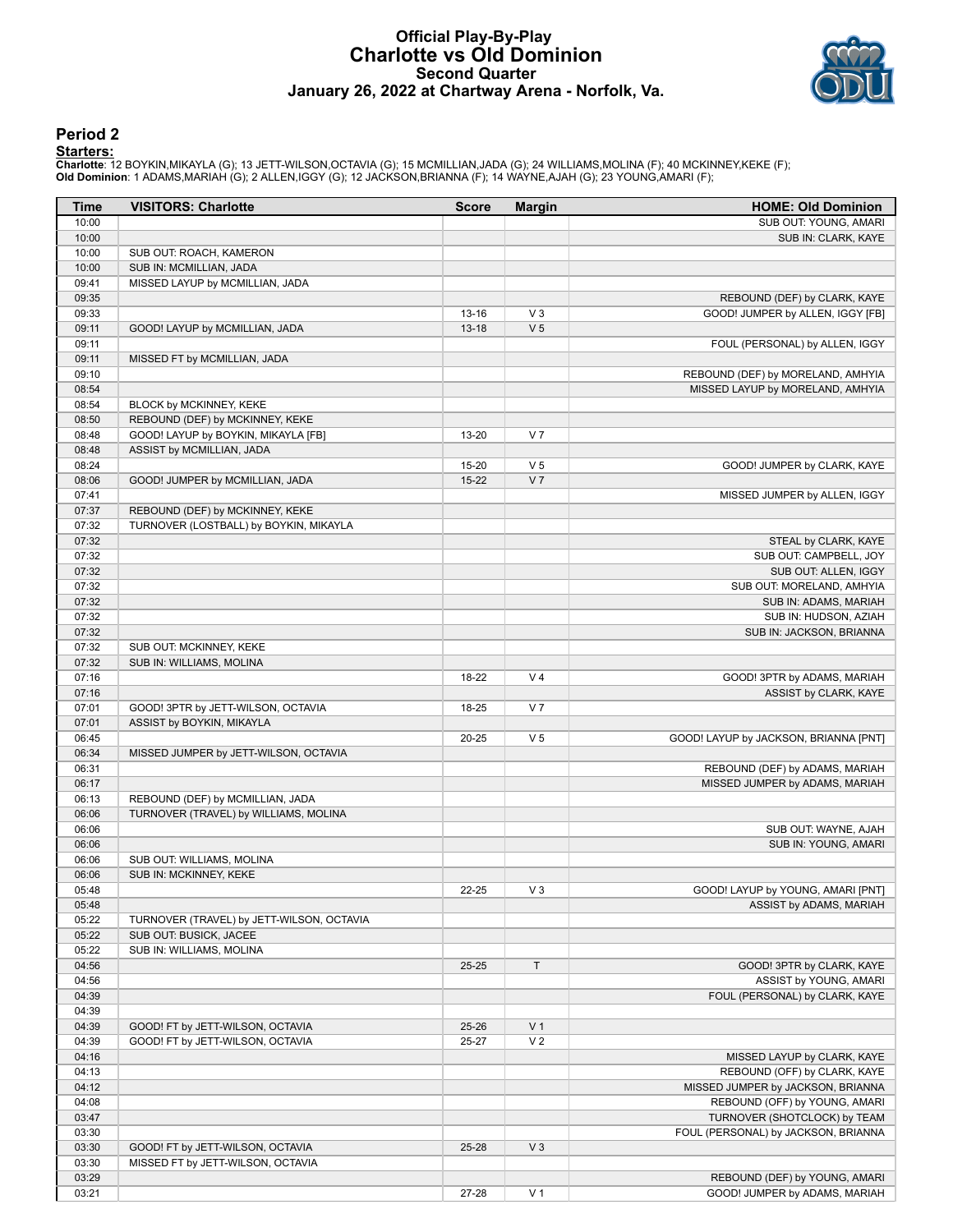| Time  | <b>VISITORS: Charlotte</b>                | <b>Score</b> | <b>Margin</b>  | <b>HOME: Old Dominion</b>             |
|-------|-------------------------------------------|--------------|----------------|---------------------------------------|
| 03:06 | MISSED 3PTR by JETT-WILSON, OCTAVIA       |              |                |                                       |
| 03:05 |                                           |              |                | REBOUND (DEF) by JACKSON, BRIANNA     |
| 03:05 | FOUL (PERSONAL) by MCKINNEY, KEKE         |              |                |                                       |
| 03:05 |                                           |              |                | SUB OUT: JACKSON, BRIANNA             |
| 03:05 |                                           |              |                | SUB IN: MORELAND, AMHYIA              |
| 03:05 | SUB OUT: JETT-WILSON, OCTAVIA             |              |                |                                       |
| 03:05 | SUB IN: ROACH, KAMERON                    |              |                |                                       |
| 02:45 |                                           |              |                | MISSED 3PTR by ADAMS, MARIAH          |
| 02:42 | REBOUND (DEF) by ROACH, KAMERON           |              |                |                                       |
| 02:38 |                                           |              |                | SUB OUT: HUDSON, AZIAH                |
| 02:38 |                                           |              |                | SUB OUT: CLARK, KAYE                  |
| 02:38 |                                           |              |                | SUB IN: ALLEN, IGGY                   |
| 02:38 |                                           |              |                | SUB IN: WAYNE, AJAH                   |
| 02:38 | SUB OUT: BOYKIN, MIKAYLA                  |              |                |                                       |
| 02:38 | SUB IN: JETT-WILSON, OCTAVIA              |              |                |                                       |
| 02:23 | GOOD! LAYUP by MCKINNEY, KEKE [PNT]       | 27-30        | $V_3$          |                                       |
| 02:23 | ASSIST by JETT-WILSON, OCTAVIA            |              |                |                                       |
| 02:02 |                                           |              |                | MISSED JUMPER by WAYNE, AJAH          |
| 01:59 | REBOUND (DEF) by MCKINNEY, KEKE           |              |                |                                       |
| 01:56 |                                           |              |                | FOUL (PERSONAL) by ADAMS, MARIAH      |
| 01:56 |                                           |              |                | SUB OUT: ALLEN, IGGY                  |
| 01:56 |                                           |              |                | SUB IN: CLARK, KAYE                   |
| 01:51 | MISSED LAYUP by JETT-WILSON, OCTAVIA      |              |                |                                       |
| 01:49 | REBOUND (OFF) by JETT-WILSON, OCTAVIA     |              |                |                                       |
| 01:47 | MISSED JUMPER by JETT-WILSON, OCTAVIA     |              |                |                                       |
| 01:44 | REBOUND (OFF) by MCMILLIAN, JADA          |              |                |                                       |
| 01:31 | MISSED 3PTR by ROACH, KAMERON             |              |                |                                       |
| 01:26 | REBOUND (OFF) by ROACH, KAMERON           |              |                |                                       |
| 01:25 | MISSED JUMPER by ROACH, KAMERON           |              |                |                                       |
| 01:25 |                                           |              |                | BLOCK by MORELAND, AMHYIA             |
| 01:25 |                                           |              |                | REBOUND (DEF) by MORELAND, AMHYIA     |
| 01:25 | FOUL (PERSONAL) by ROACH, KAMERON         |              |                |                                       |
| 01:09 | FOUL (PERSONAL) by ROACH, KAMERON         |              |                |                                       |
| 01:09 |                                           |              |                | SUB OUT: CLARK, KAYE                  |
| 01:09 |                                           |              |                | SUB IN: ALLEN, IGGY                   |
| 01:09 | SUB OUT: ROACH, KAMERON                   |              |                |                                       |
| 01:09 | SUB IN: BOYKIN, MIKAYLA                   |              |                |                                       |
| 01:09 |                                           | 28-30        | V <sub>2</sub> | GOOD! FT by WAYNE, AJAH               |
| 01:09 |                                           | 29-30        | V <sub>1</sub> | GOOD! FT by WAYNE, AJAH               |
| 00:45 | GOOD! LAYUP by JETT-WILSON, OCTAVIA [PNT] | 29-32        | $V_3$          |                                       |
| 00:26 |                                           |              |                | MISSED 3PTR by ALLEN, IGGY            |
| 00:23 |                                           |              |                | REBOUND (OFF) by YOUNG, AMARI         |
| 00:23 | FOUL (PERSONAL) by JETT-WILSON, OCTAVIA   |              |                |                                       |
| 00:22 |                                           | 31-32        | V <sub>1</sub> | GOOD! LAYUP by MORELAND, AMHYIA [PNT] |
| 00:22 |                                           |              |                | ASSIST by ADAMS, MARIAH               |
| 00:10 |                                           |              |                | FOUL (PERSONAL) by ADAMS, MARIAH      |
| 00:10 |                                           |              |                | SUB OUT: ADAMS, MARIAH                |
| 00:10 |                                           |              |                | SUB IN: CAMPBELL, JOY                 |
| 00:10 | MISSED FT by MCMILLIAN, JADA              |              |                |                                       |
| 00:10 | REBOUND (OFF) by TEAM                     |              |                |                                       |
| 00:10 | MISSED FT by MCMILLIAN, JADA              |              |                |                                       |
| 00:08 |                                           |              |                | REBOUND (DEF) by ALLEN, IGGY          |
| 00:01 |                                           |              |                | MISSED 3PTR by ALLEN, IGGY            |
| 00:00 | REBOUND (DEF) by BOYKIN, MIKAYLA          |              |                |                                       |
|       |                                           |              |                |                                       |

# **Charlotte 32, Old Dominion 31**

| <b>Points (This Period)</b> | <b>CLT</b>    | ODU           |
|-----------------------------|---------------|---------------|
| In the Paint                |               |               |
| Off Turns                   |               |               |
| 2nd Chance                  |               |               |
| <b>Fast Break</b>           |               |               |
| Bench                       |               |               |
| Per Poss                    | 1.000<br>8/16 | 1.250<br>9/16 |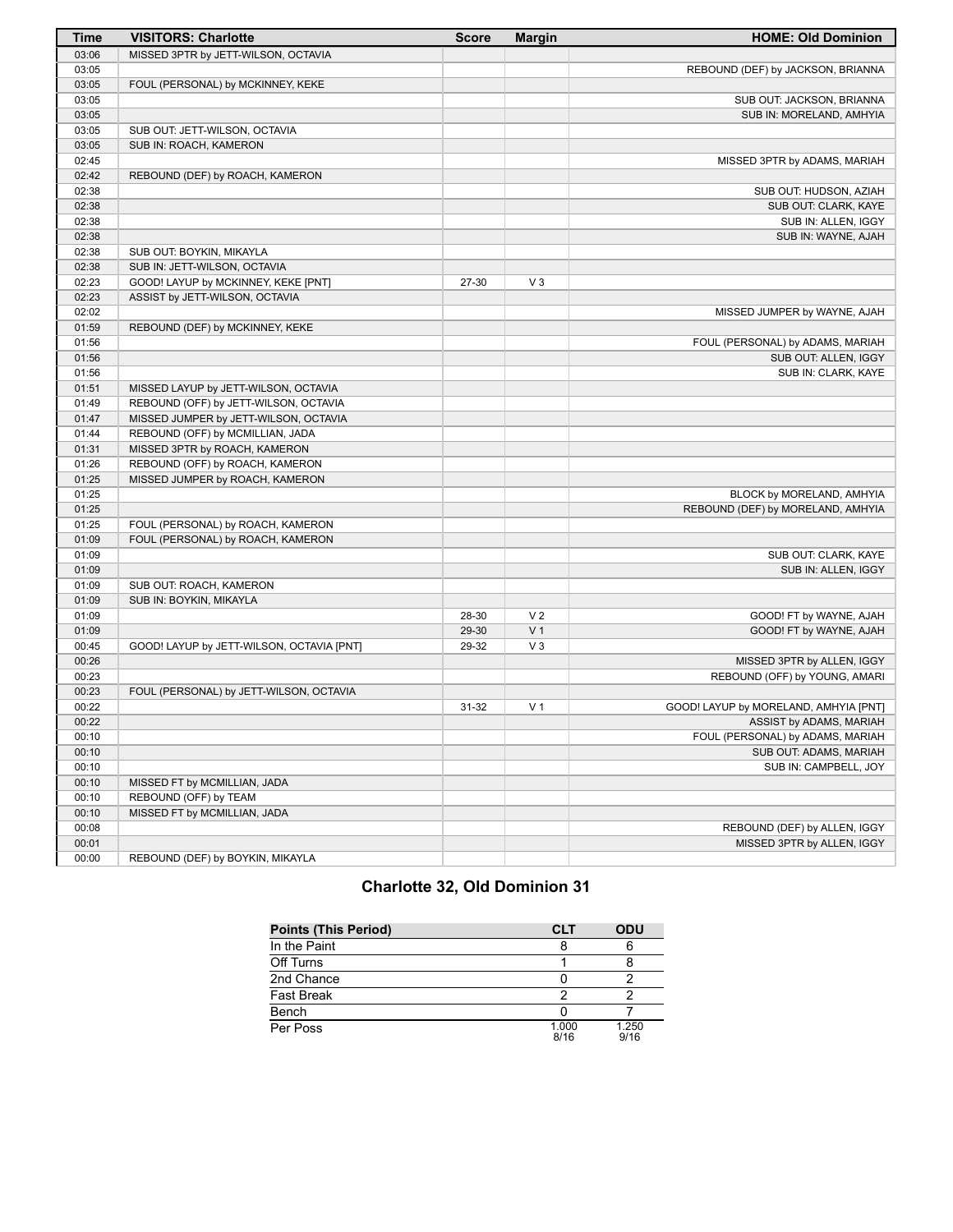# **Official Box Score Charlotte vs Old Dominion Second Half Statistics Only January 26, 2022 at Chartway Arena - Norfolk, Va.**



# **Charlotte 32**

| No.             | Plaver                  | S. | <b>Pts</b> | FG.      | 3FG     | <b>FT</b> | OR             | <b>DR</b>   | TR | <b>PF</b>     | $\mathsf{A}$ | <b>TO</b>     | <b>BIK</b> | Stl            | Min            | $+/-$          |
|-----------------|-------------------------|----|------------|----------|---------|-----------|----------------|-------------|----|---------------|--------------|---------------|------------|----------------|----------------|----------------|
| 12 <sup>1</sup> | <b>BOYKIN, MIKAYLA</b>  | G  | 4          | $1 - 5$  | $0 - 2$ | $2 - 2$   |                | 5           | 6  |               | 0            | 2             |            |                |                | -5             |
| 13              | JETT-WILSON, OCTAVIA    | G. |            | 12 5-10  | 1-3     | $1 - 2$   | $\overline{2}$ | $\mathbf 0$ | 2  | 3             | $\mathbf{0}$ | $\mathcal{P}$ | $\Omega$   | $\overline{0}$ | 19             | $\overline{4}$ |
| 15              | <b>MCMILLIAN, JADA</b>  | G  | 3          | $1 - 2$  | $0 - 1$ | $1 - 4$   | 0              |             | 1. | 2             | 3            | 4             | $\Omega$   | $\Omega$       | 20             | 2              |
| <b>20</b>       | <b>BUSICK, JACEE</b>    | G  | 4          | $1 - 1$  | $0 - 0$ | $2 - 3$   |                | 1           | 2  | $\Omega$      | $\Omega$     | 1             | $\Omega$   | $\Omega$       | 7              | -8             |
| 23              | <b>ROACH, KAMERON</b>   | G  | $\Omega$   | $0 - 0$  | $0 - 0$ | $0-0$     | 0              |             | 1. | $\mathbf{0}$  | $\Omega$     | $\Omega$      | $\Omega$   | $\Omega$       | $\overline{4}$ | -5             |
| 24              | <b>WILLIAMS, MOLINA</b> | F. | 3          | $1 - 3$  | $0 - 1$ | $1 - 2$   |                | 1           | 2  | $\mathcal{P}$ | $\Omega$     | -1            | $\Omega$   | $\Omega$       | 15             | $-2$           |
| 40              | <b>MCKINNEY, KEKE</b>   | F. | 6          | $3-5$    | $0 - 0$ | $0-0$     | 1.             | 5           | 6  | 2             | $\Omega$     | 1             | 3          | $\Omega$       | 19             | $-2$           |
|                 | <b>TEAM</b>             |    | 0          | $0 - 0$  | $0 - 0$ | $0 - 0$   | 1.             | 0           |    | 0             | $\Omega$     |               | $\Omega$   | $\Omega$       | - 0            |                |
|                 | <b>TOTALS</b>           |    |            | 32 12-26 |         | $7 - 13$  |                | 14          | 21 | 10            | 3            | $12 \,$       | 5          |                | 100            |                |

| <b>Shooting By Period</b><br>Period | FG        | FG%   | 3FG     | 3FG%   | FТ       | FT%   | Deadball Rebounds: 5,0<br>Last FG Half: CLT 4th-02:49 |
|-------------------------------------|-----------|-------|---------|--------|----------|-------|-------------------------------------------------------|
| 3rd Qtr                             | $8 - 16$  | 50%   | $0 - 3$ | $00\%$ | $2 - 3$  | 67%   |                                                       |
| 4th Qtr                             | $4 - 10$  | 40%   | $1 - 4$ | 25%    | $5 - 10$ | 50%   |                                                       |
| 2nd Half                            | $12 - 26$ | 46%   | $1 - 7$ | 14%    | 7-13     | 54%   |                                                       |
| Game                                | 24-53     | 45.3% | 6-16    | 37.5%  | $10-20$  | 50.0% |                                                       |

# **Old Dominion 30**

| No. | Player           | S | <b>Pts</b> | <b>FG</b> | 3FG     | <b>FT</b> | <b>OR</b>      | DR            | TR             | <b>PF</b>     | A | TO | <b>B</b> lk  | Stl      | Min | $+/-$ |
|-----|------------------|---|------------|-----------|---------|-----------|----------------|---------------|----------------|---------------|---|----|--------------|----------|-----|-------|
| 00  | CAMPBELL, JOY    | G | 0          | 0-0       | $0-0$   | $0-0$     | 0              | 0             | 0              | 0             | 0 | 0  | 0            | $\Omega$ |     | -4    |
| 01  | ADAMS, MARIAH    | G | 6          | $2 - 4$   | $1 - 2$ | $1 - 2$   | 0              | 2             | 2              | $\mathcal{P}$ | 2 |    | $\mathbf{0}$ |          | 19  | 2     |
| 02  | ALLEN, IGGY      | G | 10         | $4 - 13$  | $0 - 1$ | $2 - 3$   | 1.             | 2             | 3              | 3             | 0 | 2  | 0            | 2        | 20  | $-2$  |
| 04  | HUDSON, AZIAH    | G | 0          | $0 - 0$   | $0 - 0$ | $0 - 0$   | 0              | 0             | 0              |               | 0 | 0  | $\mathbf{0}$ | 0        | 2   | -6    |
| 11  | CLARK, KAYE      | G | 0          | $0 - 1$   | $0 - 0$ | $0 - 0$   | 0              |               |                |               | 1 | 0  | 0            |          | 12  | $-2$  |
| 12  | JACKSON, BRIANNA | F | 5          | $2 - 4$   | $0 - 0$ | $1 - 1$   | $\overline{2}$ | 0             | 2              | 3             | 0 | 0  | 0            |          | 9   | 3     |
| 14  | WAYNE, AJAH      | G | 2          | $0 - 5$   | $0 - 3$ | $2 - 4$   | 1.             | 2             | 3              | 3             | 0 | 3  | 0            |          | 18  | 5     |
| 23  | YOUNG, AMARI     | F | 6          | $2 - 3$   | $0 - 0$ | $2 - 2$   | $\overline{2}$ | $\mathcal{P}$ | $\overline{4}$ |               |   |    | $\Omega$     | 2        | 17  | 2     |
| 44  | MORELAND, AMHYIA | F |            | $0 - 0$   | $0 - 0$ | $1 - 2$   | 1              | 0             |                | 0             | 0 | 0  |              | 0        | 2   | -8    |
|     | <b>TEAM</b>      |   | 0          | $0 - 0$   | $0 - 0$ | $0 - 0$   | 0              | 0             | $\Omega$       | $\Omega$      | 0 | 0  | $\Omega$     | 0        | 0   |       |
|     | <b>TOTALS</b>    |   | 30         | $10 - 30$ | $1 - 6$ | $9 - 14$  |                | 9             | 16             | 13            | 4 |    |              | 8        | 100 |       |

| <b>Shooting By Period</b><br>Period | FG        | FG%   | 3FG      | 3FG%   | FТ        | FT%   |
|-------------------------------------|-----------|-------|----------|--------|-----------|-------|
| 3rd Otr                             | 5-17      | 29%   | 0-4      | $00\%$ | $1-2$     | 50%   |
| 4th Qtr                             | $5 - 13$  | 38%   | $1 - 2$  | 50%    | $8 - 12$  | 67%   |
| 2nd Half                            | $10 - 30$ | 33%   | $1 - 6$  | 17%    | $9 - 14$  | 64%   |
| Game                                | 23-64     | 35.9% | $3 - 13$ | 23.1%  | $12 - 19$ | 63.2% |

*Deadball Rebounds:* 5,0 *Last FG Half:* ODU 4th-00:23

| Game Notes:                                                                | <b>Score</b> |    | 1st 2nd | 3rd | 4th | <b>TOT</b> | <b>Points from (This Period)</b> |    | <b>CLT ODU</b> |
|----------------------------------------------------------------------------|--------------|----|---------|-----|-----|------------|----------------------------------|----|----------------|
| Officials: Brian Garland, Kylie Galloway, Kristen Bell<br>Attendance: 1620 | CL 1         | 16 | 16      | 18  | 14  | 64         | In the Paint                     | 18 |                |
|                                                                            | ODU          |    | 20      |     | 19  | 61         | Off Turns                        |    | 15             |
| Start Time: 06:31 PM ET                                                    |              |    |         |     |     |            | 2nd Chance                       |    |                |
| End Time: 08:31 PM ET<br>Game Duration: 1:59                               |              |    |         |     |     |            | Fast Break                       |    |                |
| Conference Game:                                                           |              |    |         |     |     |            | Bench                            |    |                |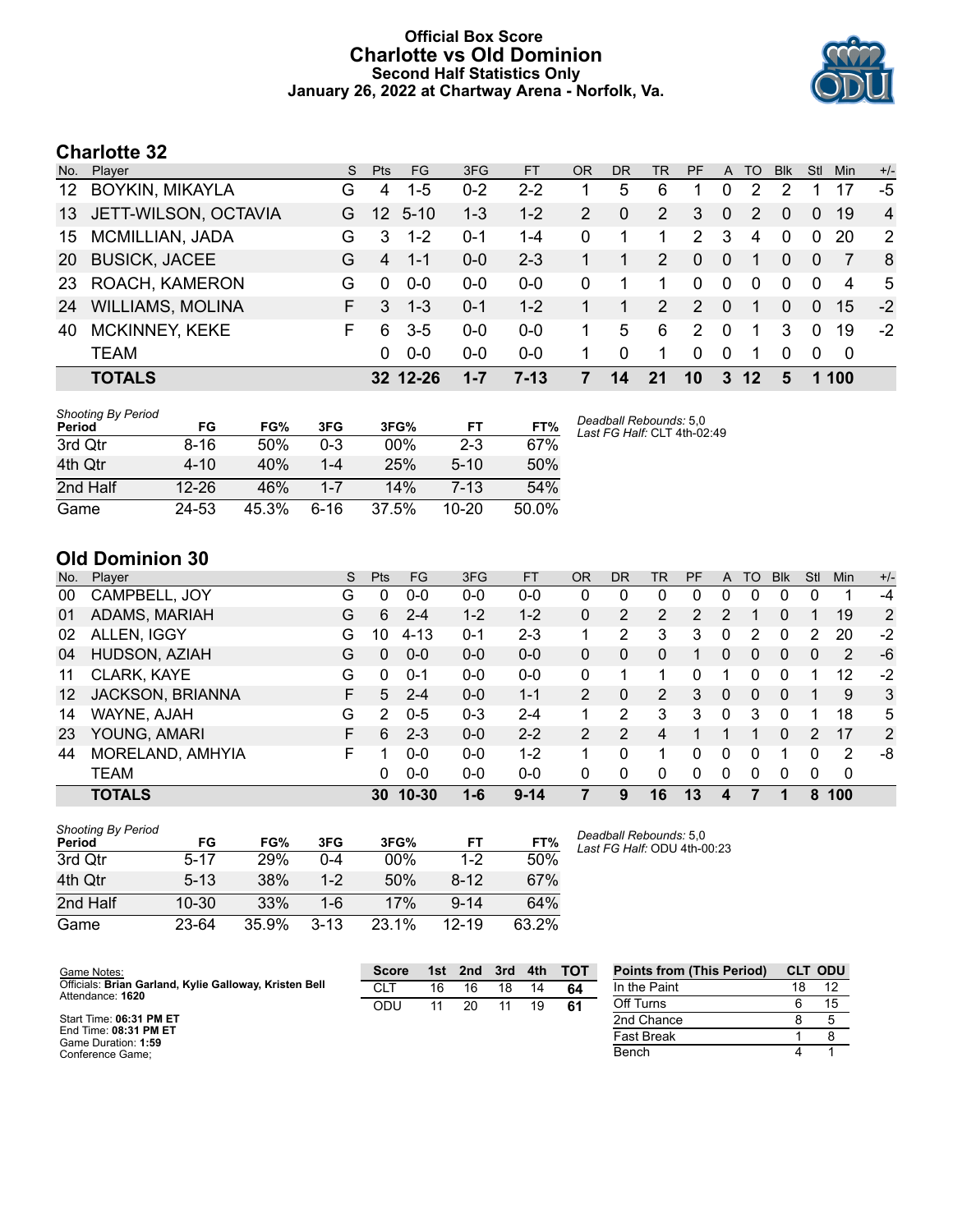# **Official Box Score Charlotte vs Old Dominion Third Quarter Statistics Only January 26, 2022 at Chartway Arena - Norfolk, Va.**



# **Charlotte 32**

| No. | Plaver                  | S. | <b>Pts</b> | FG      | 3FG     | <b>FT</b> | <b>OR</b> | DR | TR                    | PF          | A              | TO       | <b>Blk</b> | Stl      | Min | $+/-$          |
|-----|-------------------------|----|------------|---------|---------|-----------|-----------|----|-----------------------|-------------|----------------|----------|------------|----------|-----|----------------|
| 12  | <b>BOYKIN, MIKAYLA</b>  | G  | 2          | $1 - 4$ | $0 - 1$ | 0-0       | 1         | 2  | 3                     | 0           | 0              |          | 0          |          | 9   | 3              |
| 13  | JETT-WILSON, OCTAVIA    | G  | 4          | $2 - 5$ | $0 - 1$ | $0 - 0$   | 0         | 0  | $\overline{0}$        | 1           | $\Omega$       |          | 0          | $\Omega$ | 10  | $\overline{7}$ |
| 15  | <b>MCMILLIAN, JADA</b>  | G  | 2          | 1-1     | $0 - 0$ | $0 - 0$   | 0         | 1  | 1.                    | $\Omega$    | 2              | 1        | 0          | $\Omega$ | 10  | 7              |
| 24  | <b>WILLIAMS, MOLINA</b> | F. | 3          | $1 - 2$ | $0 - 1$ | $1 - 2$   |           | 0  | 1.                    | 1           | $\overline{0}$ | 1        | $\Omega$   | $\Omega$ |     | $\Omega$       |
| 40  | <b>MCKINNEY, KEKE</b>   | F. | 4          | $2 - 3$ | $0-0$   | $0 - 0$   | 1         | 3  | 4                     | $\mathbf 0$ | $\mathbf 0$    | $\Omega$ | 1          | $\Omega$ | 9   | -3             |
| 20  | <b>BUSICK, JACEE</b>    | G  | 3          | -1-1    | $0 - 0$ | $1 - 1$   |           | 1  | $\mathbf{2}^{\prime}$ | $\Omega$    | $\Omega$       | 0        | $\Omega$   | $\Omega$ | 5   | 11             |
| 23  | ROACH, KAMERON          | G  | $\Omega$   | $0 - 0$ | $0 - 0$ | $0 - 0$   | 0         | 0  | $\Omega$              | $\Omega$    | $\mathbf 0$    | $\Omega$ | $\Omega$   | $\Omega$ | 1   | $\overline{4}$ |
|     | <b>TEAM</b>             |    |            |         |         |           | 0         | 0  | $\Omega$              | 0           |                | 0        |            |          |     |                |
|     | <b>TOTALS</b>           |    |            | 18 8-16 | $0 - 3$ | $2 - 3$   | 4         |    | 11                    | 2           | 2              | 4        |            | 0        | 50  |                |

| <b>Shooting By Period</b><br>Period | FG    | FG%   | 3FG  | 3FG%  | FТ        | FT%   | Deadball Rebounds: 5,0 |
|-------------------------------------|-------|-------|------|-------|-----------|-------|------------------------|
| 2nd Half                            | 0-0   | ገ%    | 0-0  | $0\%$ | 0-0       | 0%    |                        |
| Game                                | 24-53 | 45.3% | 6-16 | 37.5% | $10 - 20$ | 50.0% |                        |

# **Old Dominion 30**

| No. | Player                  | S  | Pts      | <b>FG</b> | 3FG     | <b>FT</b> | 0R | <b>DR</b> | <b>TR</b>    | PF | A              | TO       | <b>Blk</b> | Stl          | Min | $+/-$        |
|-----|-------------------------|----|----------|-----------|---------|-----------|----|-----------|--------------|----|----------------|----------|------------|--------------|-----|--------------|
| 01  | ADAMS, MARIAH           | G  | 2        | $1 - 3$   | $0 - 1$ | $0-0$     | 0  |           |              |    |                |          | 0          | 0            | 9   | $-3$         |
| 02  | ALLEN, IGGY             | G  | 4        | $2 - 6$   | $0 - 1$ | $0 - 0$   |    |           | 2            | 0  | $\overline{0}$ | $\Omega$ | 0          | 2            | 10  | $-7$         |
| 12  | <b>JACKSON, BRIANNA</b> | F. | 2        | 1-3       | $0 - 0$ | $0-0$     | 2  | 0         | 2            | 3  | 0              | 0        | 0          |              | 8   | 1            |
| 14  | WAYNE, AJAH             | G  | 0        | $0 - 3$   | $0 - 2$ | $0 - 0$   |    | 2         | 3            | 0  | $\mathbf{0}$   | 2        | $\Omega$   | $\Omega$     | 8   | $\mathbf{0}$ |
| 23  | YOUNG, AMARI            | F. | 2        | $1 - 1$   | $0 - 0$ | $0-0$     | 0  |           | 1            | 0  | 0              | 0        | 0          |              |     | -3           |
| 00  | CAMPBELL, JOY           | G  | $\Omega$ | $0 - 0$   | $0 - 0$ | $0 - 0$   | 0  | 0         | 0            | 0  | 0              | $\Omega$ | 0          | $\mathbf{0}$ |     | $-4$         |
| 04  | HUDSON, AZIAH           | G  | $\Omega$ | $0 - 0$   | $0 - 0$ | $0-0$     | 0  | 0         | 0            |    | 0              |          | 0          | 0            | 2   | -6           |
| 11  | CLARK, KAYE             | G  | $\Omega$ | $0 - 1$   | $0 - 0$ | $0 - 0$   | 0  | 0         | 0            | 0  | $\overline{0}$ | $\Omega$ | 0          | $\mathbf{0}$ | 3   | $-5$         |
| 44  | MORELAND, AMHYIA        | F. |          | $0 - 0$   | $0 - 0$ | $1-2$     |    | 0         | 1            | 0  | 0              | 0        |            | 0            | 2   | -8           |
|     | TEAM                    |    |          |           |         |           | 0  | 0         | $\mathbf{0}$ | 0  |                | 0        |            |              |     |              |
|     | <b>TOTALS</b>           |    | 11       | $5 - 17$  | $0 - 4$ | $1-2$     | 5  | 5         | 10           | 5  | 0              | 3        | 1          | 4            | 50  |              |

| <b>Shooting By Period</b><br>Period | FG        | FG%   | 3FG      | 3FG%  |           | FT%   |
|-------------------------------------|-----------|-------|----------|-------|-----------|-------|
| 2nd Half                            | 0-0       | $0\%$ | ი-ი      | $0\%$ | ი-ი       | 0%    |
| Game                                | $23 - 64$ | 35.9% | $3 - 13$ | 23.1% | $12 - 19$ | 63.2% |

*Deadball Rebounds:* 5,0

| Game Notes:                                                                | <b>Score</b> | 1st l | 2nd | 3rd | $-4th$ | <b>TOT</b> | <b>Points (This Period)</b> | СĽ           | ODU           |
|----------------------------------------------------------------------------|--------------|-------|-----|-----|--------|------------|-----------------------------|--------------|---------------|
| Officials: Brian Garland, Kylie Galloway, Kristen Bell<br>Attendance: 1620 | CLT          | 16    | 16  | 18  | 14     | 64         | In the Paint                |              | 8             |
|                                                                            | ODU          |       | 20  |     | 19     | 61         | Off Turns                   |              | 6             |
| Start Time: 06:31 PM ET                                                    |              |       |     |     |        |            | 2nd Chance                  |              |               |
| End Time: 08:31 PM ET<br>Game Duration: 1:59                               |              |       |     |     |        |            | <b>Fast Break</b>           |              |               |
| Conference Game;                                                           |              |       |     |     |        |            | Bench                       |              |               |
|                                                                            |              |       |     |     |        |            | Per Poss                    | .059<br>9/17 | 0.688<br>6/16 |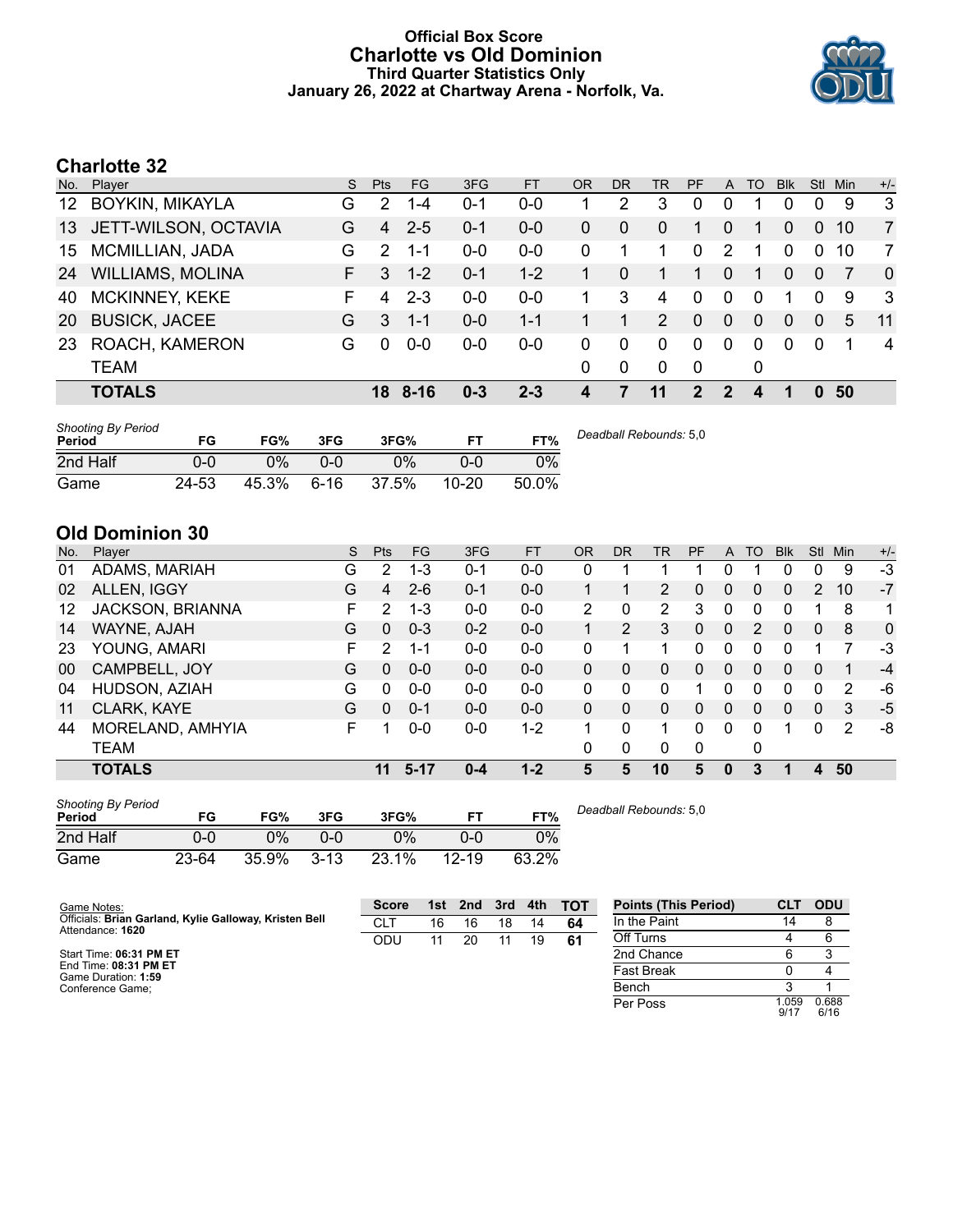# **Official Play-By-Play Charlotte vs Old Dominion Third Quarter January 26, 2022 at Chartway Arena - Norfolk, Va.**



### **Period 3**

<mark>Starters:</mark><br>Charlotte: 12 BOYKIN,MIKAYLA (G); 13 JETT-WILSON,OCTAVIA (G); 15 MCMILLIAN,JADA (G); 24 WILLIAMS,MOLINA (F); 40 MCKINNEY,KEKE (F);<br>**Old Dominion**: 1 ADAMS,MARIAH (G); 2 ALLEN,IGGY (G); 12 JACKSON,BRIANNA (F); 1

| <b>Time</b>    | <b>VISITORS: Charlotte</b>                 | <b>Score</b> | <b>Margin</b>  | <b>HOME: Old Dominion</b>             |
|----------------|--------------------------------------------|--------------|----------------|---------------------------------------|
| 10:00          |                                            |              |                | SUB OUT: CAMPBELL, JOY                |
| 10:00          |                                            |              |                | SUB OUT: MORELAND, AMHYIA             |
| 10:00          |                                            |              |                | SUB IN: ADAMS, MARIAH                 |
| 10:00          |                                            |              |                | SUB IN: JACKSON, BRIANNA              |
| 09:49          | TURNOVER (LOSTBALL) by MCMILLIAN, JADA     |              |                |                                       |
| 09:49          |                                            |              |                | STEAL by ALLEN, IGGY                  |
| 09:45          |                                            | 33-32        | H <sub>1</sub> | GOOD! LAYUP by ALLEN, IGGY [FB]       |
| 09:21          | TURNOVER (BADPASS) by WILLIAMS, MOLINA     |              |                |                                       |
| 09:21          |                                            |              |                | STEAL by JACKSON, BRIANNA             |
| 09:08          |                                            | 35-32        | $H_3$          | GOOD! LAYUP by YOUNG, AMARI [PNT]     |
| 08:57          | GOOD! JUMPER by JETT-WILSON, OCTAVIA [PNT] | 35-34        | H <sub>1</sub> |                                       |
| 08:57          | ASSIST by MCMILLIAN, JADA                  |              |                |                                       |
| 08:25          |                                            |              |                | MISSED 3PTR by WAYNE, AJAH            |
| 08:22          |                                            |              |                | REBOUND (OFF) by ALLEN, IGGY          |
| 08:21          |                                            |              |                | MISSED LAYUP by ALLEN, IGGY           |
| 08:19          |                                            |              |                | REBOUND (OFF) by JACKSON, BRIANNA     |
| 08:16          |                                            |              |                | MISSED 3PTR by ALLEN, IGGY            |
| 08:13          | REBOUND (DEF) by MCMILLIAN, JADA           |              |                |                                       |
| 07:59          | TURNOVER (BADPASS) by BOYKIN, MIKAYLA      |              |                |                                       |
| 07:59          |                                            |              |                | STEAL by ALLEN, IGGY                  |
| 07:55          |                                            | 37-34        | $H_3$          | GOOD! JUMPER by ALLEN, IGGY [FB]      |
| 07:32          | MISSED 3PTR by BOYKIN, MIKAYLA             |              |                |                                       |
| 07:29<br>07:28 | REBOUND (OFF) by WILLIAMS, MOLINA          |              |                |                                       |
|                | GOOD! LAYUP by WILLIAMS, MOLINA            | 37-36        | H <sub>1</sub> | MISSED JUMPER by JACKSON, BRIANNA     |
| 07:07<br>07:03 |                                            |              |                | REBOUND (OFF) by WAYNE, AJAH          |
| 07:01          |                                            |              |                | TURNOVER (LOSTBALL) by WAYNE, AJAH    |
| 06:40          | MISSED 3PTR by WILLIAMS, MOLINA            |              |                |                                       |
| 06:37          | REBOUND (OFF) by BOYKIN, MIKAYLA           |              |                |                                       |
| 06:35          | MISSED 3PTR by JETT-WILSON, OCTAVIA        |              |                |                                       |
| 06:32          |                                            |              |                | REBOUND (DEF) by YOUNG, AMARI         |
| 06:26          |                                            | 39-36        | $H_3$          | GOOD! JUMPER by ADAMS, MARIAH [PNT]   |
| 05:57          | GOOD! JUMPER by BOYKIN, MIKAYLA [PNT]      | 39-38        | H <sub>1</sub> |                                       |
| 05:30          |                                            |              |                | MISSED JUMPER by ALLEN, IGGY          |
| 05:26          | REBOUND (DEF) by BOYKIN, MIKAYLA           |              |                |                                       |
| 05:16          | TURNOVER (BADPASS) by JETT-WILSON, OCTAVIA |              |                |                                       |
| 05:16          |                                            |              |                | STEAL by YOUNG, AMARI                 |
| 05:08          |                                            |              |                | MISSED 3PTR by WAYNE, AJAH            |
| 05:05          | REBOUND (DEF) by BOYKIN, MIKAYLA           |              |                |                                       |
| 05:01          | MISSED LAYUP by JETT-WILSON, OCTAVIA       |              |                |                                       |
| 04:58          |                                            |              |                | REBOUND (DEF) by WAYNE, AJAH          |
| 04:54          |                                            |              |                | MISSED LAYUP by JACKSON, BRIANNA      |
| 04:54          |                                            |              |                | REBOUND (OFF) by JACKSON, BRIANNA     |
| 04:54          | BLOCK by MCKINNEY, KEKE                    |              |                |                                       |
| 04:51          |                                            | 41-38        | H <sub>3</sub> | GOOD! LAYUP by JACKSON, BRIANNA       |
| 04:34          |                                            |              |                | FOUL (PERSONAL) by JACKSON, BRIANNA   |
| 04:34          |                                            |              |                |                                       |
| 04:34          |                                            |              |                | SUB OUT: JACKSON, BRIANNA             |
| 04:34          |                                            |              |                | SUB OUT: WAYNE, AJAH                  |
| 04:34          |                                            |              |                | SUB IN: HUDSON, AZIAH                 |
| 04:34          |                                            |              |                | SUB IN: MORELAND, AMHYIA              |
| 04:34          | SUB OUT: WILLIAMS, MOLINA                  |              |                |                                       |
| 04:34          | SUB IN: BUSICK, JACEE                      |              |                |                                       |
| 04:20          | MISSED LAYUP by MCKINNEY, KEKE             |              |                |                                       |
| 04:20          |                                            |              |                | BLOCK by MORELAND, AMHYIA             |
| 04:15          | REBOUND (OFF) by MCKINNEY, KEKE            |              |                |                                       |
| 04:14          | GOOD! LAYUP by MCKINNEY, KEKE [PNT]        | 41-40        | H <sub>1</sub> |                                       |
| 03:59          |                                            |              |                | FOUL (OFF) by ADAMS, MARIAH           |
| 03:59          |                                            |              |                | TURNOVER (OFFENSIVE) by ADAMS, MARIAH |
| 03:46          | GOOD! LAYUP by MCKINNEY, KEKE              | 41-42        | V <sub>1</sub> |                                       |
| 03:46          | ASSIST by MCMILLIAN, JADA                  |              |                |                                       |
| 03:17          |                                            |              |                | MISSED 3PTR by ADAMS, MARIAH          |
| 03:13          | REBOUND (DEF) by MCKINNEY, KEKE            |              |                |                                       |
| 03:05          | MISSED LAYUP by BOYKIN, MIKAYLA            |              |                |                                       |
| 03:03          | REBOUND (OFF) by BUSICK, JACEE             |              |                |                                       |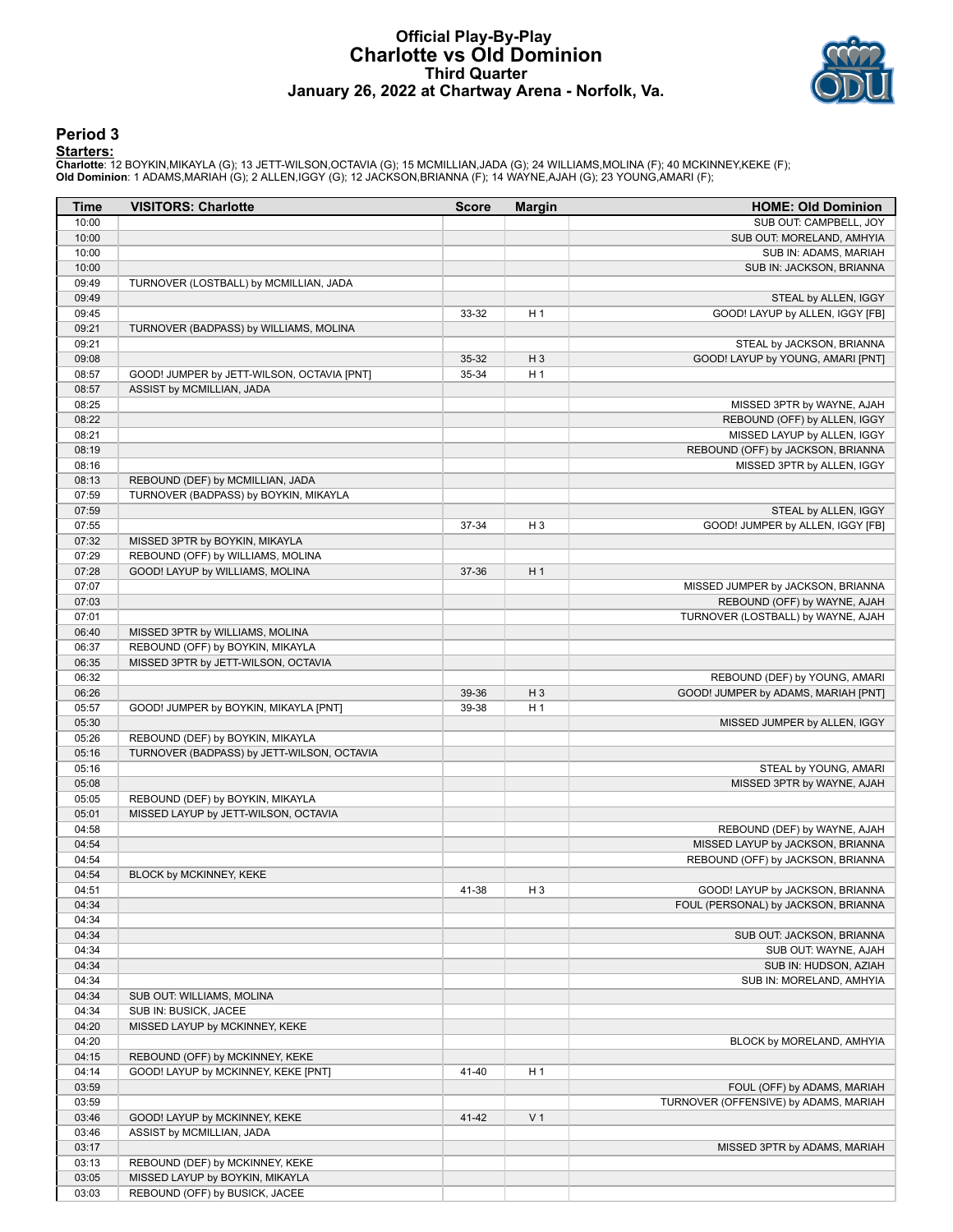| <b>Time</b> | <b>VISITORS: Charlotte</b>                 | <b>Score</b> | <b>Margin</b>  | <b>HOME: Old Dominion</b>           |
|-------------|--------------------------------------------|--------------|----------------|-------------------------------------|
| 03:03       | GOOD! LAYUP by BUSICK, JACEE               | $41 - 44$    | V <sub>3</sub> |                                     |
| 03:03       |                                            |              |                | FOUL (PERSONAL) by HUDSON, AZIAH    |
| 03:03       |                                            |              |                | SUB OUT: HUDSON, AZIAH              |
| 03:03       |                                            |              |                | SUB OUT: MORELAND, AMHYIA           |
| 03:03       |                                            |              |                | SUB IN: CLARK, KAYE                 |
| 03:03       |                                            |              |                | SUB IN: JACKSON, BRIANNA            |
| 03:03       | GOOD! FT by BUSICK, JACEE                  | $41 - 45$    | V <sub>4</sub> |                                     |
| 02:48       |                                            |              |                | MISSED JUMPER by CLARK, KAYE        |
| 02:43       | REBOUND (DEF) by MCKINNEY, KEKE            |              |                |                                     |
| 02:32       |                                            |              |                | FOUL (PERSONAL) by JACKSON, BRIANNA |
| 02:32       |                                            |              |                | SUB OUT: YOUNG, AMARI               |
| 02:32       |                                            |              |                | SUB IN: WAYNE, AJAH                 |
| 02:13       | MISSED JUMPER by BOYKIN, MIKAYLA           |              |                |                                     |
| 02:10       |                                            |              |                | REBOUND (DEF) by ALLEN, IGGY        |
| 02:06       |                                            |              |                | MISSED JUMPER by ADAMS, MARIAH      |
| 02:02       | REBOUND (DEF) by MCKINNEY, KEKE            |              |                |                                     |
| 01:53       | MISSED LAYUP by JETT-WILSON, OCTAVIA       |              |                |                                     |
| 01:50       |                                            |              |                | REBOUND (DEF) by ADAMS, MARIAH      |
| 01:29       |                                            |              |                | TURNOVER (TRAVEL) by WAYNE, AJAH    |
| 01:29       |                                            |              |                | SUB OUT: ADAMS, MARIAH              |
| 01:29       |                                            |              |                | SUB IN: CAMPBELL, JOY               |
| 01:29       | SUB OUT: BOYKIN, MIKAYLA                   |              |                |                                     |
| 01:29       | SUB OUT: MCKINNEY, KEKE                    |              |                |                                     |
| 01:29       | SUB IN: ROACH, KAMERON                     |              |                |                                     |
| 01:29       | SUB IN: WILLIAMS, MOLINA                   |              |                |                                     |
| 01:14       | GOOD! JUMPER by JETT-WILSON, OCTAVIA [PNT] | 41-47        | $V_6$          |                                     |
| 01:04       | FOUL (PERSONAL) by WILLIAMS, MOLINA        |              |                |                                     |
| 01:01       |                                            |              |                | MISSED JUMPER by ALLEN, IGGY        |
| 00:57       | REBOUND (DEF) by BUSICK, JACEE             |              |                |                                     |
| 00:51       |                                            |              |                | FOUL (PERSONAL) by JACKSON, BRIANNA |
| 00:51       |                                            |              |                | SUB OUT: JACKSON, BRIANNA           |
| 00:51       |                                            |              |                | SUB IN: MORELAND, AMHYIA            |
| 00:51       | GOOD! FT by WILLIAMS, MOLINA               | $41 - 48$    | V <sub>7</sub> |                                     |
| 00:51       | MISSED FT by WILLIAMS, MOLINA              |              |                |                                     |
| 00:50       |                                            |              |                | REBOUND (DEF) by WAYNE, AJAH        |
| 00:36       |                                            |              |                | MISSED LAYUP by WAYNE, AJAH         |
| 00:35       |                                            |              |                | REBOUND (OFF) by MORELAND, AMHYIA   |
| 00:35       | FOUL (PERSONAL) by JETT-WILSON, OCTAVIA    |              |                |                                     |
| 00:35       |                                            |              |                | MISSED FT by MORELAND, AMHYIA       |
| 00:35       |                                            |              |                | REBOUND (OFF) by TEAM               |
| 00:35       |                                            | 42-48        | $V_6$          | GOOD! FT by MORELAND, AMHYIA        |
| 00:05       | GOOD! JUMPER by MCMILLIAN, JADA            | 42-50        | V8             |                                     |

# **Charlotte 50, Old Dominion 42**

| <b>Points (This Period)</b> | <b>CLT</b>    | <b>ODU</b>    |
|-----------------------------|---------------|---------------|
| In the Paint                | 14            |               |
| Off Turns                   |               |               |
| 2nd Chance                  |               |               |
| <b>Fast Break</b>           |               |               |
| Bench                       |               |               |
| Per Poss                    | 1.059<br>9/17 | 0.688<br>6/16 |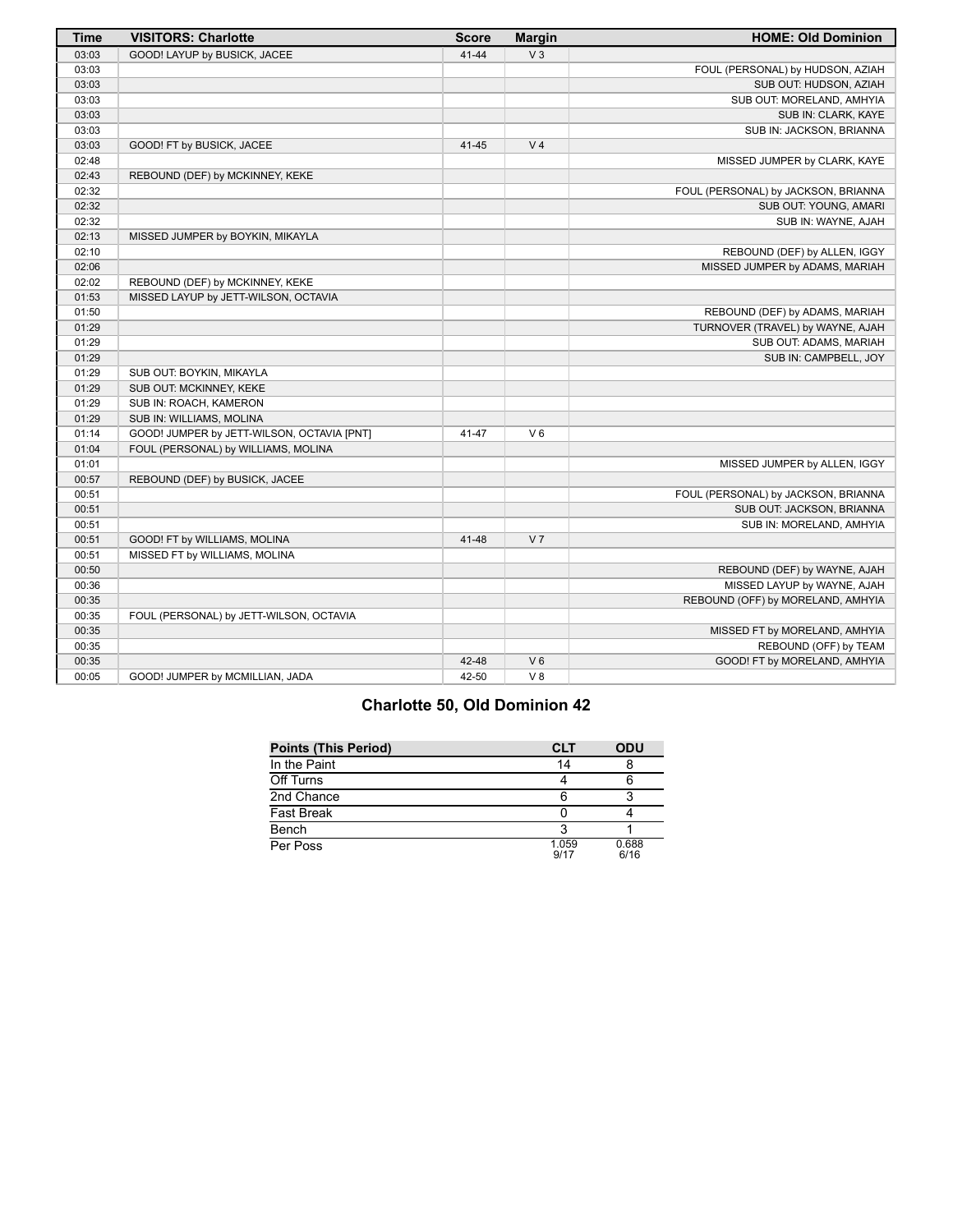# **Official Box Score Charlotte vs Old Dominion Fourth Quarter Statistics Only January 26, 2022 at Chartway Arena - Norfolk, Va.**



# **Charlotte 14**

| No.       | Player                  | S  | <b>Pts</b>    | FG.      | 3FG     | <b>FT</b> | OR             | <b>DR</b> | TR             | <b>PF</b>      | $\mathsf{A}$   | TO       | <b>Blk</b>    | Stl            | Min | $+/-$        |
|-----------|-------------------------|----|---------------|----------|---------|-----------|----------------|-----------|----------------|----------------|----------------|----------|---------------|----------------|-----|--------------|
| 12        | <b>BOYKIN, MIKAYLA</b>  | G  | $\mathcal{P}$ | $0 - 1$  | $0 - 1$ | $2 - 2$   | 0              | 3         | 3              |                | 0              |          | າ             |                | 8   | -8           |
| 13        | JETT-WILSON, OCTAVIA    | G  | 8             | $3 - 5$  | $1 - 2$ | $1 - 2$   | $\overline{2}$ | 0         | $\overline{2}$ | $\overline{2}$ | $\mathbf{0}$   |          | 0             | $\mathbf{0}$   | 9   | $-3$         |
| 15        | <b>MCMILLIAN, JADA</b>  | G  |               | $0 - 1$  | $0 - 1$ | 1-4       | $\Omega$       | 0         | $\Omega$       | $\mathcal{P}$  | 1              | 3        | $\Omega$      | $\Omega$       | 10  | -5           |
| 24        | <b>WILLIAMS, MOLINA</b> | F. | $\Omega$      | $0 - 1$  | $0 - 0$ | $0 - 0$   | $\Omega$       |           |                | 1              | $\mathbf{0}$   | $\Omega$ | $\Omega$      | $\overline{0}$ | 8   | $-2$         |
| 40        | <b>MCKINNEY, KEKE</b>   | F. | $\mathcal{P}$ | $1 - 2$  | $0-0$   | $0-0$     | 0              | 2         | 2              | $\mathcal{P}$  | $\Omega$       |          | $\mathcal{P}$ | $\Omega$       | 10  | -5           |
| <b>20</b> | <b>BUSICK, JACEE</b>    | G  |               | $0 - 0$  | $0 - 0$ | $1 - 2$   | $\Omega$       | $\Omega$  | $\mathbf{0}$   | $\mathbf{0}$   | $\overline{0}$ |          | 0             | $\overline{0}$ | 2   | $-3$         |
| 23        | ROACH, KAMERON          | G. | $\Omega$      | $0 - 0$  | $0-0$   | $0-0$     | 0              |           |                | $\Omega$       | $\mathbf{0}$   | $\Omega$ | 0             | $\Omega$       | -3  | $\mathbf{1}$ |
|           | <b>TEAM</b>             |    |               |          |         |           | 1              | $\Omega$  |                | - 0            |                |          |               |                |     |              |
|           | <b>TOTALS</b>           |    | 14            | $4 - 10$ | 1-4     | $5-10$    | 3              | 7         | 10             | 8              | 1              | 8        |               |                | 50  |              |

| <b>Shooting By Period</b><br>Period | FG        | FG%        | 3FG | 3FG%     | ET        | FT%   | Deadball Rebounds: 5,0 |
|-------------------------------------|-----------|------------|-----|----------|-----------|-------|------------------------|
| Game                                | $24 - 53$ | 45.3% 6-16 |     | $37.5\%$ | $10 - 20$ | 50.0% |                        |

# **Old Dominion 19**

| No. | Player             | S  | <b>Pts</b> | FG       | 3FG     | <b>FT</b> | OR | <b>DR</b>    | TR | PF       | A            | TO       | <b>Blk</b> | Stl | Min          | $+/-$          |
|-----|--------------------|----|------------|----------|---------|-----------|----|--------------|----|----------|--------------|----------|------------|-----|--------------|----------------|
| 01  | ADAMS, MARIAH      | G  | 4          | 1-1      | $1 - 1$ | $1 - 2$   | 0  |              |    |          | 2            | 0        |            |     | 10           | 5              |
| 02  | ALLEN, IGGY        | G  | 6          | $2 - 7$  | $0 - 0$ | $2 - 3$   | 0  |              |    | 3        | $\mathbf{0}$ | 2        | 0          | 0   | 10           | 5              |
| 12  | JACKSON, BRIANNA   | F. | 3          | 1-1      | $0 - 0$ | $1 - 1$   | 0  | 0            | 0  | 0        | 0            | 0        | 0          | 0   | 1            | $\overline{2}$ |
| 14  | WAYNE, AJAH        | G  | 2          | $0 - 2$  | $0 - 1$ | $2 - 4$   | 0  | 0            | 0  | 3        | $\mathbf{0}$ |          | 0          |     | 10           | 5              |
| 23  | YOUNG, AMARI       | F  | 4          | $1 - 2$  | $0 - 0$ | $2 - 2$   | 2  | 1            | 3  |          |              | 1        | 0          |     | 10           | 5              |
| 00  | CAMPBELL, JOY      | G  | 0          | $0 - 0$  | $0 - 0$ | $0-0$     | 0  | 0            | 0  | 0        | 0            | $\Omega$ | 0          | 0   | $\mathbf{0}$ | $\mathbf{0}$   |
| 04  | HUDSON, AZIAH      | G  | 0          | $0 - 0$  | $0 - 0$ | $0-0$     | 0  | 0            | 0  | 0        | 0            | O        | O          | 0   | 0            | 0              |
| 11  | <b>CLARK, KAYE</b> | G  | 0          | $0 - 0$  | $0 - 0$ | $0 - 0$   | 0  |              |    | 0        |              | $\Omega$ | 0          |     | 9            | 3              |
| 44  | MORELAND, AMHYIA   | F. | 0          | $0 - 0$  | $0 - 0$ | $0 - 0$   | 0  | 0            | 0  | 0        | 0            | 0        | 0          | 0   | 0            | $\mathbf{0}$   |
|     | TEAM               |    |            |          |         |           | 0  | $\mathbf{0}$ | 0  | $\Omega$ |              | 0        |            |     |              |                |
|     | <b>TOTALS</b>      |    | 19         | $5 - 13$ | $1 - 2$ | $8 - 12$  | 2  | 4            | 6  | 8        | 4            | 4        | 0          | 4   | 50           |                |

| <b>Shooting By Period</b> |           |       |        |       |           |       |
|---------------------------|-----------|-------|--------|-------|-----------|-------|
| Period                    | FG        | FG%   | 3FG    | 3FG%  |           | FT%   |
| Game                      | $23 - 64$ | 35.9% | $3-13$ | 23.1% | $12 - 19$ | 63.2% |

*Deadball Rebounds:* 5,0

| Game Notes:                                                                | <b>Score</b>    | 1st l | 2nd | 3rd | 4th | <b>- тот</b> | <b>Points (This Period)</b> | CLT           | <b>ODU</b>    |
|----------------------------------------------------------------------------|-----------------|-------|-----|-----|-----|--------------|-----------------------------|---------------|---------------|
| Officials: Brian Garland, Kylie Galloway, Kristen Bell<br>Attendance: 1620 | CL <sub>1</sub> | 16    | 16  | 18  | 14  | 64           | In the Paint                |               |               |
|                                                                            | ODU             |       | 20  |     | 19  | 61           | Off Turns                   |               |               |
| Start Time: 06:31 PM ET                                                    |                 |       |     |     |     |              | 2nd Chance                  |               |               |
| End Time: 08:31 PM ET<br>Game Duration: 1:59                               |                 |       |     |     |     |              | <b>Fast Break</b>           |               |               |
| Conference Game:                                                           |                 |       |     |     |     |              | Bench                       |               |               |
|                                                                            |                 |       |     |     |     |              | Per Poss                    | 0.737<br>7/19 | 0.950<br>9/20 |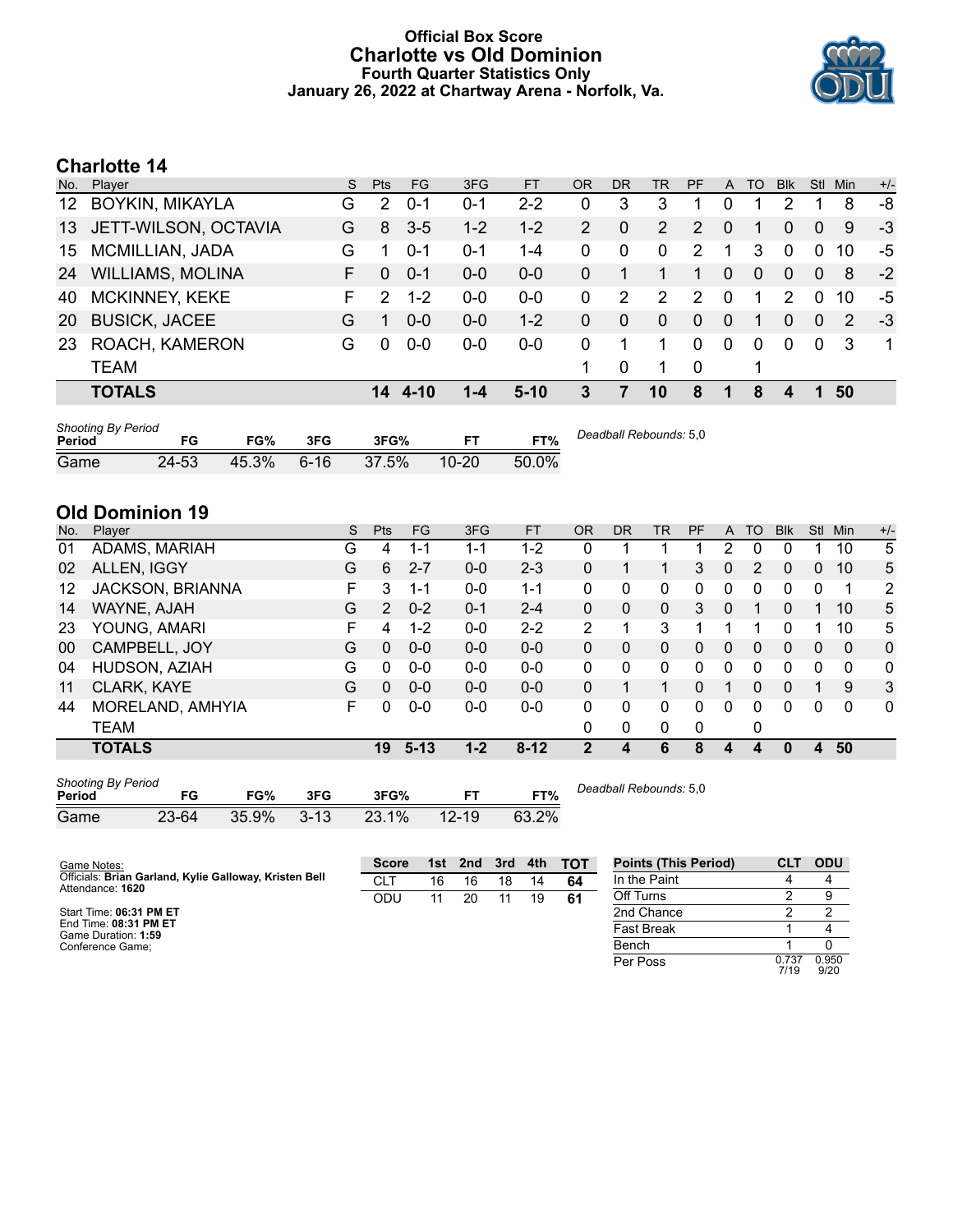# **Official Play-By-Play Charlotte vs Old Dominion Fourth Quarter January 26, 2022 at Chartway Arena - Norfolk, Va.**



#### **Period 4**

<mark>Starters:</mark><br>Charlotte: 12 BOYKIN,MIKAYLA (G); 13 JETT-WILSON,OCTAVIA (G); 15 MCMILLIAN,JADA (G); 24 WILLIAMS,MOLINA (F); 40 MCKINNEY,KEKE (F);<br>**Old Dominion**: 1 ADAMS,MARIAH (G); 2 ALLEN,IGGY (G); 12 JACKSON,BRIANNA (F); 1

| Time           | <b>VISITORS: Charlotte</b>                | <b>Score</b> | <b>Margin</b>  | <b>HOME: Old Dominion</b>           |
|----------------|-------------------------------------------|--------------|----------------|-------------------------------------|
| 10:00          |                                           |              |                | SUB OUT: CAMPBELL, JOY              |
| 10:00          |                                           |              |                | SUB OUT: MORELAND, AMHYIA           |
| 10:00          |                                           |              |                | SUB IN: ADAMS, MARIAH               |
| 10:00          |                                           |              |                | SUB IN: YOUNG, AMARI                |
| 10:00          | SUB OUT: BUSICK, JACEE                    |              |                |                                     |
| 10:00          | SUB IN: MCKINNEY, KEKE                    |              |                |                                     |
| 09:36          | MISSED 3PTR by JETT-WILSON, OCTAVIA       |              |                |                                     |
| 09:32          |                                           |              |                | REBOUND (DEF) by ALLEN, IGGY        |
| 09:14          |                                           | 44-50        | $V_6$          | GOOD! JUMPER by YOUNG, AMARI        |
| 08:57          | GOOD! 3PTR by JETT-WILSON, OCTAVIA        | 44-53        | V <sub>9</sub> |                                     |
| 08:26          |                                           |              |                | MISSED JUMPER by YOUNG, AMARI       |
| 08:23          | REBOUND (DEF) by ROACH, KAMERON           |              |                |                                     |
| 08:12          | MISSED LAYUP by JETT-WILSON, OCTAVIA      |              |                |                                     |
| 08:09          | REBOUND (OFF) by JETT-WILSON, OCTAVIA     |              |                |                                     |
| 08:09          | GOOD! LAYUP by JETT-WILSON, OCTAVIA [PNT] | 44-55        | $V$ 11         |                                     |
| 08:09          | SUB OUT: JETT-WILSON, OCTAVIA             |              |                |                                     |
| 08:09          | SUB IN: BOYKIN, MIKAYLA                   |              |                |                                     |
| 07:55          |                                           | 46-55        | V <sub>9</sub> | GOOD! JUMPER by ALLEN, IGGY         |
| 07:55          |                                           |              |                | ASSIST by CLARK, KAYE               |
| 07:43          | TURNOVER (BADPASS) by MCMILLIAN, JADA     |              |                |                                     |
| 07:19          |                                           |              |                | FOUL (OFF) by WAYNE, AJAH           |
| 07:19          |                                           |              |                | TURNOVER (OFFENSIVE) by WAYNE, AJAH |
|                | SUB OUT: ROACH, KAMERON                   |              |                |                                     |
| 07:19<br>07:19 | SUB IN: JETT-WILSON, OCTAVIA              |              |                |                                     |
|                |                                           |              |                |                                     |
| 06:50          | MISSED 3PTR by BOYKIN, MIKAYLA            |              |                |                                     |
| 06:47          | REBOUND (OFF) by JETT-WILSON, OCTAVIA     |              |                |                                     |
| 06:27          | MISSED JUMPER by WILLIAMS, MOLINA         |              |                |                                     |
| 06:24          |                                           |              |                | REBOUND (DEF) by ADAMS, MARIAH      |
| 06:20          | FOUL (PERSONAL) by MCMILLIAN, JADA        |              |                |                                     |
| 06:20          |                                           | 47-55        | V8             | GOOD! FT by WAYNE, AJAH [FB]        |
| 06:20          |                                           |              |                | MISSED FT by WAYNE, AJAH            |
| 06:19          | REBOUND (DEF) by MCKINNEY, KEKE           |              |                |                                     |
| 05:47          | FOUL (OFF) by MCKINNEY, KEKE              |              |                |                                     |
| 05:47          | TURNOVER (OFFENSIVE) by MCKINNEY, KEKE    |              |                |                                     |
| 05:27          |                                           |              |                | TURNOVER (BADPASS) by ALLEN, IGGY   |
| 05:13          |                                           |              |                | FOUL (PERSONAL) by ALLEN, IGGY      |
| 05:11          | GOOD! LAYUP by JETT-WILSON, OCTAVIA [PNT] | 47-57        | $V$ 10         |                                     |
| 05:11          | ASSIST by MCMILLIAN, JADA                 |              |                |                                     |
| 05:11          | TIMEOUT 30SEC                             |              |                |                                     |
| 05:11          |                                           |              |                |                                     |
| 04:47          |                                           |              |                | MISSED JUMPER by ALLEN, IGGY        |
| 04:44          | REBOUND (DEF) by WILLIAMS, MOLINA         |              |                |                                     |
| 04:20          |                                           |              |                | FOUL (PERSONAL) by WAYNE, AJAH      |
| 04:19          |                                           |              |                |                                     |
| 04:01          | MISSED JUMPER by MCKINNEY, KEKE           |              |                |                                     |
| 03:58          |                                           |              |                | REBOUND (DEF) by CLARK, KAYE        |
| 03:46          | FOUL (PERSONAL) by JETT-WILSON, OCTAVIA   |              |                |                                     |
| 03:46          |                                           |              |                | MISSED FT by ALLEN, IGGY            |
| 03:46          |                                           |              |                | REBOUND (OFF) by TEAM               |
| 03:46          |                                           | 48-57        | V <sub>9</sub> | GOOD! FT by ALLEN, IGGY             |
| 03:15          | MISSED 3PTR by MCMILLIAN, JADA            |              |                |                                     |
| 03:14          | REBOUND (OFF) by TEAM                     |              |                |                                     |
| 03:14          | TURNOVER (SHOTCLOCK) by TEAM              |              |                |                                     |
| 03:06          | FOUL (PERSONAL) by WILLIAMS, MOLINA       |              |                |                                     |
| 03:06          | SUB OUT: WILLIAMS, MOLINA                 |              |                |                                     |
| 03:06          | SUB IN: BUSICK, JACEE                     |              |                |                                     |
| 03:06          |                                           |              |                | MISSED FT by WAYNE, AJAH            |
| 03:06          |                                           |              |                | REBOUND (OFF) by TEAM               |
| 03:06          |                                           | 49-57        | V8             | GOOD! FT by WAYNE, AJAH             |
| 03:06          | TIMEOUT 30SEC                             |              |                |                                     |
| 02:49          | GOOD! JUMPER by MCKINNEY, KEKE            | 49-59        | $V$ 10         |                                     |
| 02:28          |                                           |              |                | MISSED JUMPER by WAYNE, AJAH        |
|                |                                           |              |                |                                     |
| 02:28<br>02:15 | BLOCK by MCKINNEY, KEKE                   |              |                |                                     |
|                | REBOUND (DEF) by MCKINNEY, KEKE           |              |                |                                     |
| 02:12          | TURNOVER (BADPASS) by BOYKIN, MIKAYLA     |              |                |                                     |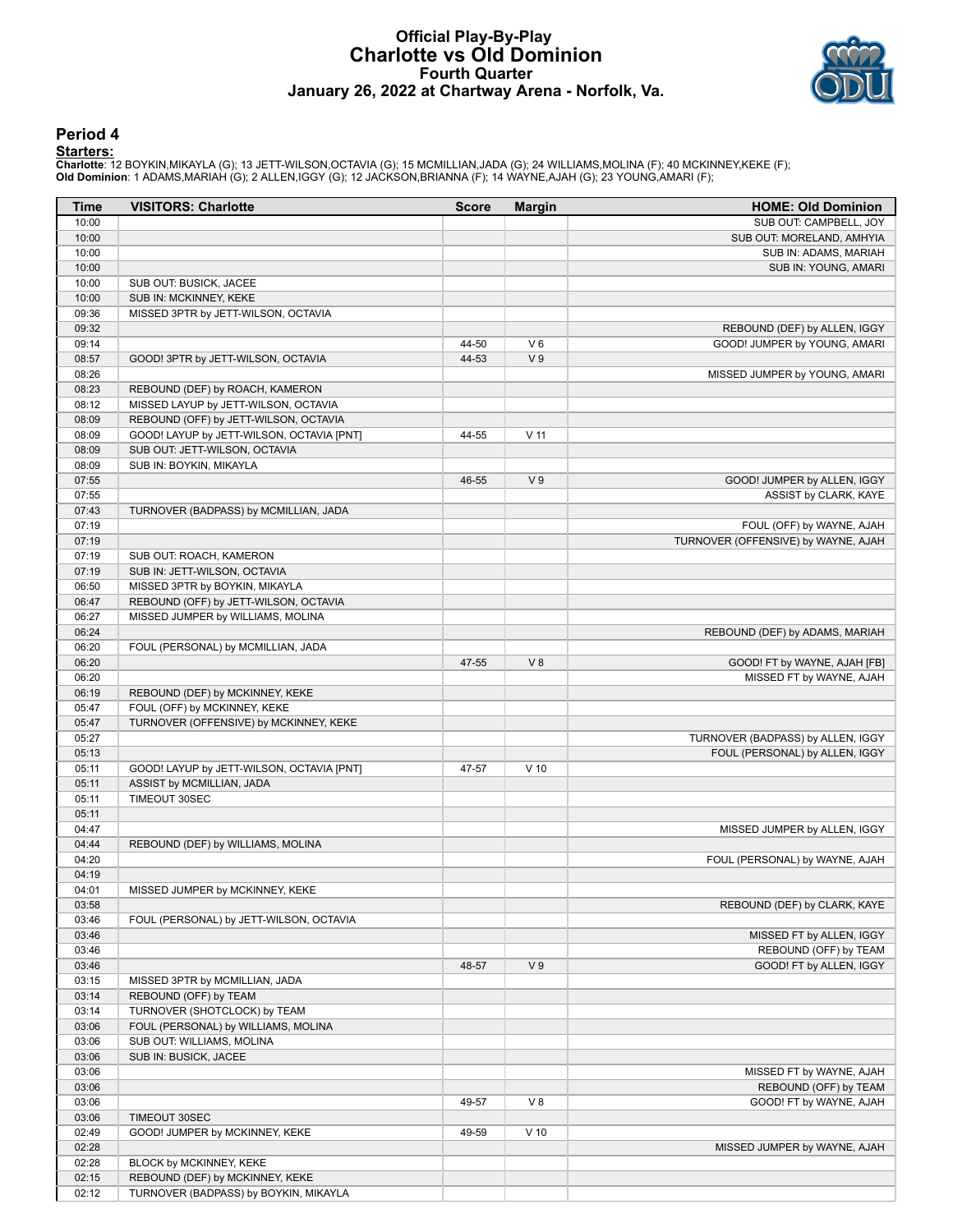| Time           | <b>VISITORS: Charlotte</b>                  | <b>Score</b> | <b>Margin</b>   | <b>HOME: Old Dominion</b>              |
|----------------|---------------------------------------------|--------------|-----------------|----------------------------------------|
| 02:12          |                                             |              |                 | STEAL by YOUNG, AMARI                  |
| 02:07          |                                             |              |                 | MISSED LAYUP by ALLEN, IGGY            |
| 02:07          | BLOCK by BOYKIN, MIKAYLA                    |              |                 |                                        |
| 02:03          | REBOUND (DEF) by BOYKIN, MIKAYLA            |              |                 |                                        |
| 02:00          |                                             |              |                 | FOUL (PERSONAL) by ADAMS, MARIAH       |
| 02:00          | SUB OUT: MCKINNEY, KEKE                     |              |                 |                                        |
| 02:00          | SUB IN: WILLIAMS, MOLINA                    |              |                 |                                        |
| 02:00          | MISSED FT by JETT-WILSON, OCTAVIA           |              |                 |                                        |
| 02:00          | REBOUND (OFF) by TEAM                       |              |                 |                                        |
| 02:00          | GOOD! FT by JETT-WILSON, OCTAVIA [FB]       | 49-60        | V <sub>11</sub> |                                        |
| 01:54          | FOUL (PERSONAL) by MCMILLIAN, JADA          |              |                 |                                        |
| 01:54          |                                             |              |                 | MISSED FT by ADAMS, MARIAH             |
| 01:54          |                                             |              |                 | REBOUND (OFF) by TEAM                  |
| 01:54          |                                             | 50-60        | $V$ 10          | GOOD! FT by ADAMS, MARIAH              |
| 01:54          |                                             |              |                 | TIMEOUT 30SEC                          |
| 01:43          | TURNOVER (LOSTBALL) by MCMILLIAN, JADA      |              |                 |                                        |
| 01:43          | SUB OUT: WILLIAMS, MOLINA                   |              |                 |                                        |
| 01:43          | SUB IN: MCKINNEY, KEKE                      |              |                 |                                        |
| 01:33          |                                             |              |                 | MISSED JUMPER by ALLEN, IGGY           |
| 01:31          |                                             |              |                 | REBOUND (OFF) by YOUNG, AMARI          |
| 01:31          | FOUL (PERSONAL) by JETT-WILSON, OCTAVIA     |              |                 |                                        |
| 01:31          |                                             | 51-60        | V <sub>9</sub>  | GOOD! FT by YOUNG, AMARI               |
| 01:31          |                                             | 52-60        | V8              | GOOD! FT by YOUNG, AMARI               |
| 01:30<br>01:30 | TURNOVER (BADPASS) by BUSICK, JACEE         |              |                 | STEAL by CLARK, KAYE                   |
| 01:25          |                                             | 55-60        | V <sub>5</sub>  | GOOD! 3PTR by ADAMS, MARIAH            |
| 01:25          |                                             |              |                 | ASSIST by YOUNG, AMARI                 |
| 01:17          |                                             |              |                 | FOUL (PERSONAL) by ALLEN, IGGY         |
| 01:17          |                                             |              |                 | SUB OUT: CLARK, KAYE                   |
| 01:17          |                                             |              |                 | SUB IN: JACKSON, BRIANNA               |
| 01:17          | MISSED FT by BUSICK, JACEE                  |              |                 |                                        |
| 01:17          | REBOUND (OFF) by TEAM                       |              |                 |                                        |
| 01:17          | GOOD! FT by BUSICK, JACEE                   | 55-61        | $V_6$           |                                        |
| 01:17          | SUB OUT: BUSICK, JACEE                      |              |                 |                                        |
| 01:17          | SUB IN: WILLIAMS, MOLINA                    |              |                 |                                        |
| 01:04          |                                             |              |                 | TURNOVER (BADPASS) by ALLEN, IGGY      |
| 01:04          | STEAL by BOYKIN, MIKAYLA                    |              |                 |                                        |
| 00:56          | TIMEOUT 30SEC                               |              |                 |                                        |
| 00:55          | TURNOVER (BADPASS) by MCMILLIAN, JADA       |              |                 |                                        |
| 00:55          |                                             |              |                 | STEAL by ADAMS, MARIAH                 |
| 00:51          |                                             | 57-61        | V <sub>4</sub>  | GOOD! LAYUP by ALLEN, IGGY [FB/PNT]    |
| 00:51          |                                             |              |                 | ASSIST by ADAMS, MARIAH                |
| 00:51          | FOUL (PERSONAL) by BOYKIN, MIKAYLA          |              |                 |                                        |
| 00:51          |                                             |              |                 | SUB OUT: JACKSON, BRIANNA              |
| 00:51          |                                             |              |                 | SUB IN: CLARK, KAYE                    |
| 00:51          |                                             | 58-61        | $V_3$           | GOOD! FT by ALLEN, IGGY [FB]           |
| 00:51          | <b>TIMEOUT TEAM</b>                         |              |                 |                                        |
| 00:41          | TURNOVER (LOSTBALL) by JETT-WILSON, OCTAVIA |              |                 |                                        |
| 00:41          |                                             |              |                 | STEAL by WAYNE, AJAH                   |
| 00:41          |                                             |              |                 | SUB OUT: CLARK, KAYE                   |
| 00:41          |                                             |              |                 | SUB IN: JACKSON, BRIANNA               |
| 00:30          |                                             |              |                 | MISSED JUMPER by ALLEN, IGGY           |
| 00:27          |                                             |              |                 | REBOUND (OFF) by YOUNG, AMARI          |
| 00:27          |                                             |              |                 | TURNOVER (OUTOFBOUNDS) by YOUNG, AMARI |
| 00:27          |                                             |              |                 | FOUL (PERSONAL) by ALLEN, IGGY         |
| 00:27          | MISSED FT by MCMILLIAN, JADA                |              |                 |                                        |
| 00:27          | REBOUND (OFF) by TEAM                       |              |                 |                                        |
| 00:27          | MISSED FT by MCMILLIAN, JADA                |              |                 |                                        |
| 00:26          |                                             |              |                 | <b>TIMEOUT TEAM</b>                    |
| 00:25          |                                             |              |                 | REBOUND (DEF) by YOUNG, AMARI          |
| 00:23          |                                             | 60-61        | V <sub>1</sub>  | GOOD! LAYUP by JACKSON, BRIANNA [PNT]  |
| 00:23          |                                             |              |                 | ASSIST by ADAMS, MARIAH                |
| 00:23          | FOUL (PERSONAL) by MCKINNEY, KEKE           |              |                 |                                        |
| 00:23          |                                             | 61-61        | T               | GOOD! FT by JACKSON, BRIANNA           |
| 00:23          |                                             |              |                 | SUB OUT: JACKSON, BRIANNA              |
| 00:23          |                                             |              |                 | SUB IN: CLARK, KAYE                    |
| 00:15          |                                             |              |                 | SUB OUT: CLARK, KAYE                   |
| 00:15          |                                             |              |                 | SUB IN: JACKSON, BRIANNA               |
| 00:15          | MISSED FT by MCMILLIAN, JADA                |              |                 |                                        |
| 00:15          | REBOUND (OFF) by TEAM                       |              |                 |                                        |
| 00:15          | GOOD! FT by MCMILLIAN, JADA                 | 61-62        | V <sub>1</sub>  |                                        |
| 00:15          |                                             |              |                 | TIMEOUT 30SEC                          |
| 00:14          |                                             |              |                 | FOUL (PERSONAL) by YOUNG, AMARI        |
| 00:10          |                                             |              |                 | MISSED LAYUP by ALLEN, IGGY            |
| 00:10          | BLOCK by MCKINNEY, KEKE                     |              |                 |                                        |
| 00:08          | REBOUND (DEF) by BOYKIN, MIKAYLA            |              |                 |                                        |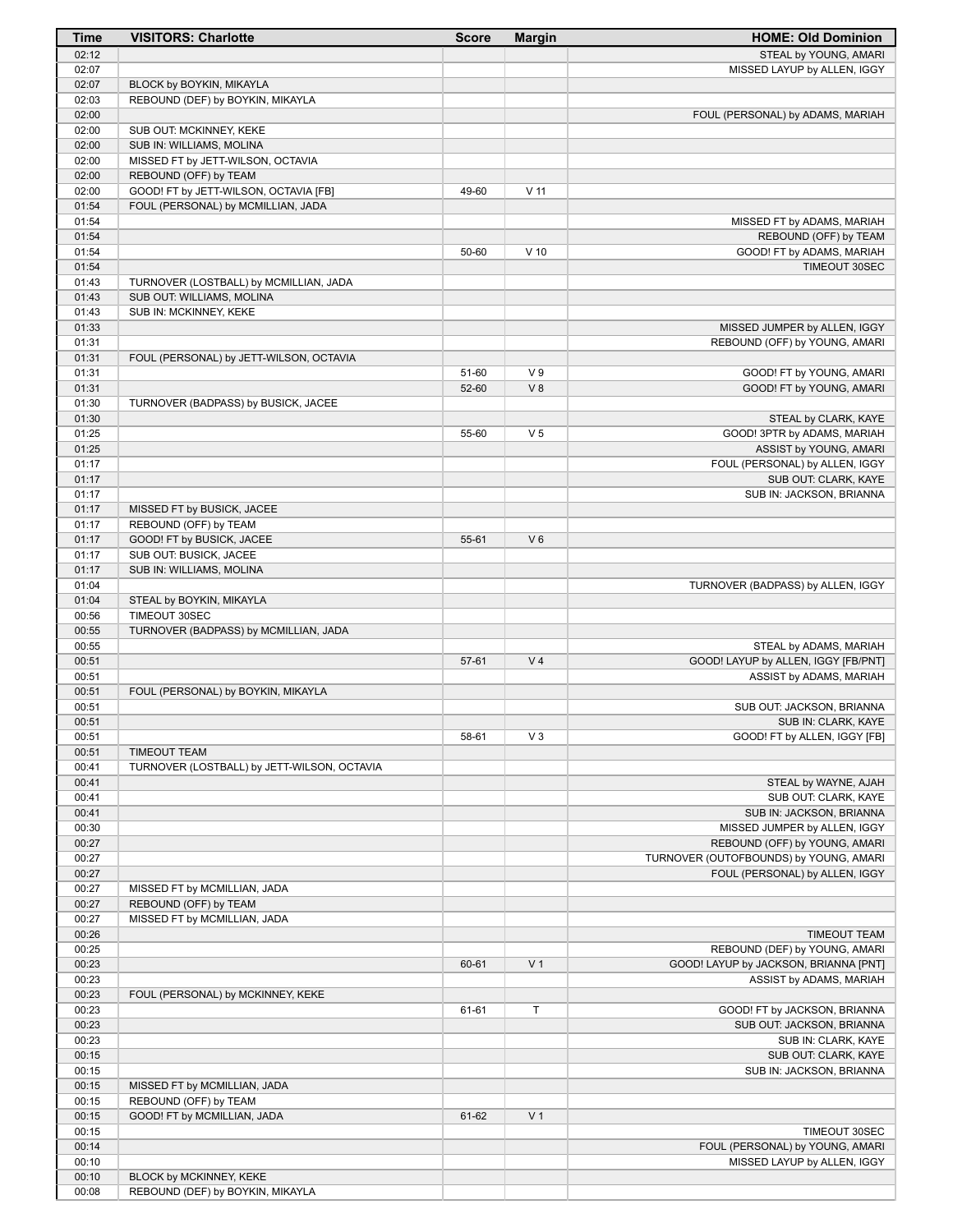| <b>Time</b> | <b>VISITORS: Charlotte</b>       | <b>Score</b> | <b>Margin</b>  | <b>HOME: Old Dominion</b>      |
|-------------|----------------------------------|--------------|----------------|--------------------------------|
| 00:08       |                                  |              |                | FOUL (PERSONAL) by WAYNE, AJAH |
| 00:08       | GOOD! FT by BOYKIN, MIKAYLA      | 61-63        | V <sub>2</sub> |                                |
| 00:08       | GOOD! FT by BOYKIN, MIKAYLA      | 61-64        | V <sub>3</sub> |                                |
| 00:00       |                                  |              |                | MISSED 3PTR by WAYNE, AJAH     |
| 00:00       | BLOCK by BOYKIN, MIKAYLA         |              |                |                                |
| 00:00       | REBOUND (DEF) by BOYKIN, MIKAYLA |              |                |                                |

# **Charlotte 64, Old Dominion 61**

| <b>Points (This Period)</b> | <b>CLT</b>    | <b>ODU</b>    |
|-----------------------------|---------------|---------------|
| In the Paint                |               |               |
| Off Turns                   |               |               |
| 2nd Chance                  |               |               |
| <b>Fast Break</b>           |               |               |
| Bench                       |               |               |
| Per Poss                    | 0.737<br>7/19 | 0.950<br>9/20 |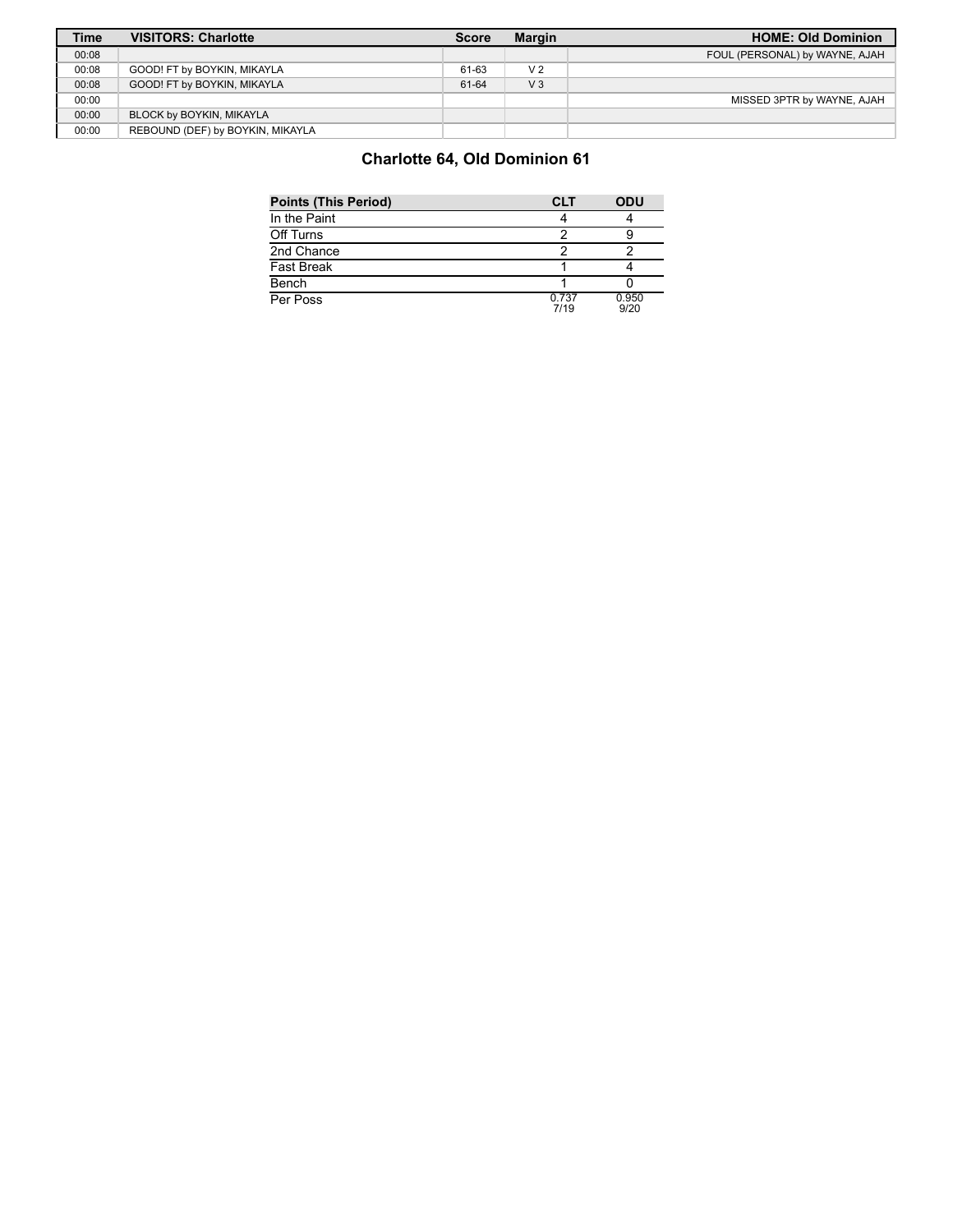### **Official Scoring/Possession Reference Chart Charlotte vs Old Dominion Period 1 January 26, 2022 at Chartway Arena - Norfolk, Va.**



### **Period 1**

<mark>Starters:</mark><br>Charlotte: 12 BOYKIN,MIKAYLA (G); 13 JETT-WILSON,OCTAVIA (G); 15 MCMILLIAN,JADA (G); 24 WILLIAMS,MOLINA (F); 40 MCKINNEY,KEKE (F);<br>**Old Dominion**: 1 ADAMS,MARIAH (G); 2 ALLEN,IGGY (G); 12 JACKSON,BRIANNA (F); 1

| <b>Time</b> | <b>VISITORS: Charlotte</b>           | <b>Score</b> | <b>Margin</b>  | <b>HOME: Old Dominion</b>              |
|-------------|--------------------------------------|--------------|----------------|----------------------------------------|
| 09:01       | GOOD! 3PTR by BOYKIN, MIKAYLA        | $0 - 3$      | $V_3$          |                                        |
| 07:30       | GOOD! 3PTR by WILLIAMS, MOLINA       | $0 - 6$      | $V_6$          |                                        |
| 06:59       |                                      | $2-6$        | V <sub>4</sub> | GOOD! LAYUP by JACKSON, BRIANNA [PNT]  |
| 06:53       | GOOD! 3PTR by BOYKIN, MIKAYLA [FB]   | $2-9$        | V <sub>7</sub> |                                        |
| 06:32       |                                      | $4 - 9$      | V <sub>5</sub> | GOOD! JUMPER by JACKSON, BRIANNA [PNT] |
| 05:12       | GOOD! 3PTR by BOYKIN, MIKAYLA        | $4 - 12$     | V8             |                                        |
| 04:09       |                                      | $5 - 12$     | V <sub>7</sub> | GOOD! FT by YOUNG, AMARI               |
| 02:58       | GOOD! LAYUP by MCKINNEY, KEKE        | $5 - 14$     | V <sub>9</sub> |                                        |
| 02:44       |                                      | $7 - 14$     | V <sub>7</sub> | GOOD! LAYUP by WAYNE, AJAH [PNT]       |
| 02:16       | GOOD! JUMPER by JETT-WILSON, OCTAVIA | $7 - 16$     | V <sub>9</sub> |                                        |
| 01:42       |                                      | $9 - 16$     | V <sub>7</sub> | GOOD! JUMPER by WAYNE, AJAH            |
| 00:01       |                                      | $11 - 16$    | V <sub>5</sub> | GOOD! LAYUP by ALLEN, IGGY [PNT]       |

**Charlotte 16, Old Dominion 11**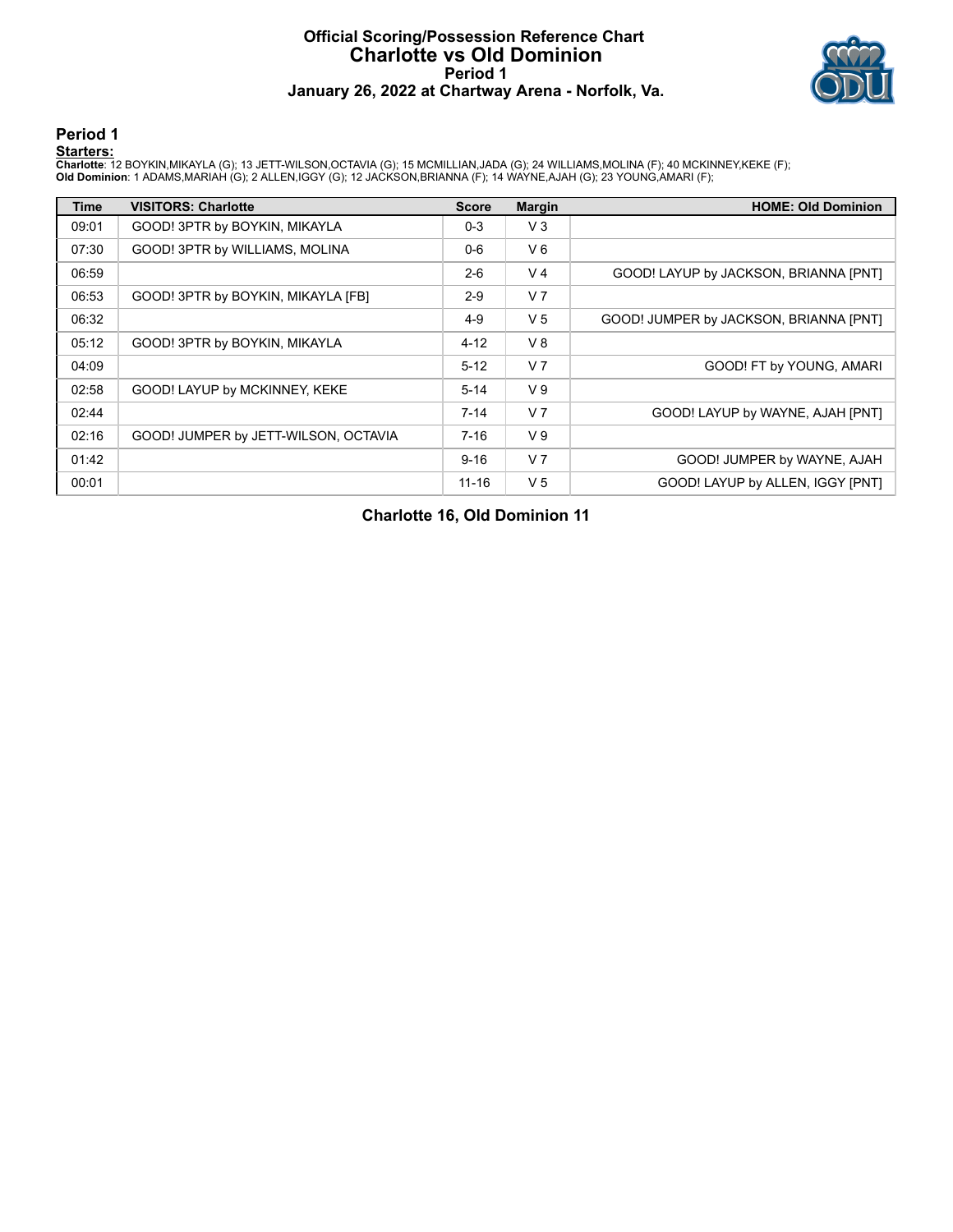### **Official Scoring/Possession Reference Chart Charlotte vs Old Dominion Period 2 January 26, 2022 at Chartway Arena - Norfolk, Va.**



# **Period 2**

<mark>Starters:</mark><br>Charlotte: 12 BOYKIN,MIKAYLA (G); 13 JETT-WILSON,OCTAVIA (G); 15 MCMILLIAN,JADA (G); 24 WILLIAMS,MOLINA (F); 40 MCKINNEY,KEKE (F);<br>**Old Dominion**: 1 ADAMS,MARIAH (G); 2 ALLEN,IGGY (G); 12 JACKSON,BRIANNA (F); 1

| <b>Time</b> | <b>VISITORS: Charlotte</b>                | <b>Score</b> | <b>Margin</b>  | <b>HOME: Old Dominion</b>             |
|-------------|-------------------------------------------|--------------|----------------|---------------------------------------|
| 09:33       |                                           | $13 - 16$    | $V_3$          | GOOD! JUMPER by ALLEN, IGGY [FB]      |
| 09:11       | GOOD! LAYUP by MCMILLIAN, JADA            | $13 - 18$    | V <sub>5</sub> |                                       |
| 08:48       | GOOD! LAYUP by BOYKIN, MIKAYLA [FB]       | 13-20        | V <sub>7</sub> |                                       |
| 08:24       |                                           | $15 - 20$    | V <sub>5</sub> | GOOD! JUMPER by CLARK, KAYE           |
| 08:06       | GOOD! JUMPER by MCMILLIAN, JADA           | $15 - 22$    | V <sub>7</sub> |                                       |
| 07:16       |                                           | 18-22        | V <sub>4</sub> | GOOD! 3PTR by ADAMS, MARIAH           |
| 07:01       | GOOD! 3PTR by JETT-WILSON, OCTAVIA        | 18-25        | V <sub>7</sub> |                                       |
| 06:45       |                                           | $20 - 25$    | V <sub>5</sub> | GOOD! LAYUP by JACKSON, BRIANNA [PNT] |
| 05:48       |                                           | $22 - 25$    | V <sub>3</sub> | GOOD! LAYUP by YOUNG, AMARI [PNT]     |
| 04:56       |                                           | $25 - 25$    | т              | GOOD! 3PTR by CLARK, KAYE             |
| 04:39       | GOOD! FT by JETT-WILSON, OCTAVIA          | $25 - 26$    | V <sub>1</sub> |                                       |
| 04:39       | GOOD! FT by JETT-WILSON, OCTAVIA          | 25-27        | V <sub>2</sub> |                                       |
| 03:30       | GOOD! FT by JETT-WILSON, OCTAVIA          | 25-28        | V <sub>3</sub> |                                       |
| 03:21       |                                           | 27-28        | V <sub>1</sub> | GOOD! JUMPER by ADAMS, MARIAH         |
| 02:23       | GOOD! LAYUP by MCKINNEY, KEKE [PNT]       | 27-30        | $V_3$          |                                       |
| 01:09       |                                           | 28-30        | V <sub>2</sub> | GOOD! FT by WAYNE, AJAH               |
| 01:09       |                                           | 29-30        | V <sub>1</sub> | GOOD! FT by WAYNE, AJAH               |
| 00:45       | GOOD! LAYUP by JETT-WILSON, OCTAVIA [PNT] | 29-32        | V <sub>3</sub> |                                       |
| 00:22       |                                           | $31 - 32$    | V <sub>1</sub> | GOOD! LAYUP by MORELAND, AMHYIA [PNT] |

**Charlotte 32, Old Dominion 31**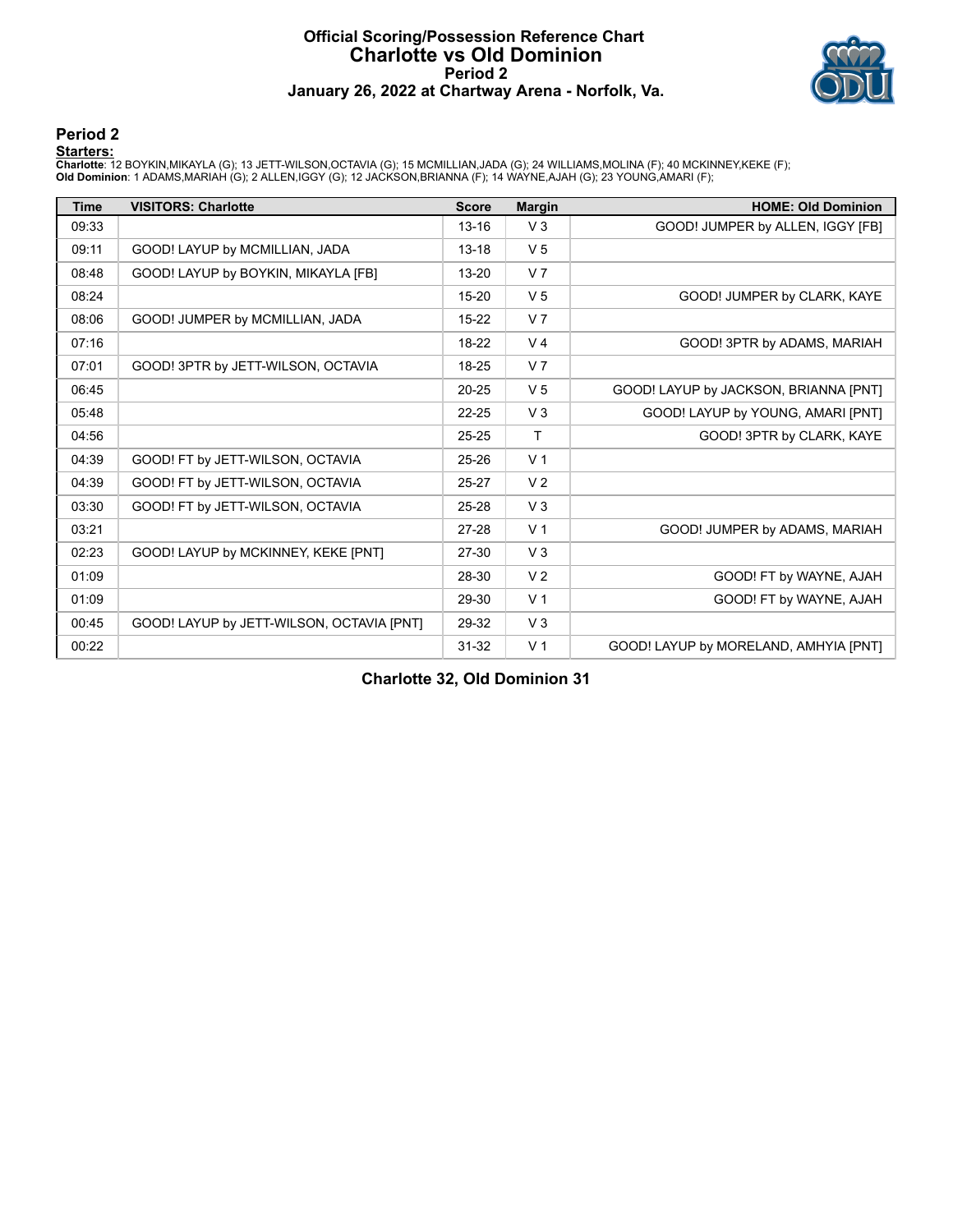### **Official Scoring/Possession Reference Chart Charlotte vs Old Dominion Period 3 January 26, 2022 at Chartway Arena - Norfolk, Va.**



# **Period 3**

<mark>Starters:</mark><br>Charlotte: 12 BOYKIN,MIKAYLA (G); 13 JETT-WILSON,OCTAVIA (G); 15 MCMILLIAN,JADA (G); 24 WILLIAMS,MOLINA (F); 40 MCKINNEY,KEKE (F);<br>**Old Dominion**: 1 ADAMS,MARIAH (G); 2 ALLEN,IGGY (G); 12 JACKSON,BRIANNA (F); 1

| <b>Time</b> | <b>VISITORS: Charlotte</b>                 | <b>Score</b> | <b>Margin</b>  | <b>HOME: Old Dominion</b>           |
|-------------|--------------------------------------------|--------------|----------------|-------------------------------------|
| 09:45       |                                            | 33-32        | H <sub>1</sub> | GOOD! LAYUP by ALLEN, IGGY [FB]     |
| 09:08       |                                            | 35-32        | $H_3$          | GOOD! LAYUP by YOUNG, AMARI [PNT]   |
| 08:57       | GOOD! JUMPER by JETT-WILSON, OCTAVIA [PNT] | 35-34        | H <sub>1</sub> |                                     |
| 07:55       |                                            | 37-34        | $H_3$          | GOOD! JUMPER by ALLEN, IGGY [FB]    |
| 07:28       | GOOD! LAYUP by WILLIAMS, MOLINA            | 37-36        | H <sub>1</sub> |                                     |
| 06:26       |                                            | 39-36        | $H_3$          | GOOD! JUMPER by ADAMS, MARIAH [PNT] |
| 05:57       | GOOD! JUMPER by BOYKIN, MIKAYLA [PNT]      | 39-38        | H <sub>1</sub> |                                     |
| 04:51       |                                            | 41-38        | $H_3$          | GOOD! LAYUP by JACKSON, BRIANNA     |
| 04:14       | GOOD! LAYUP by MCKINNEY, KEKE [PNT]        | 41-40        | H <sub>1</sub> |                                     |
| 03:46       | GOOD! LAYUP by MCKINNEY, KEKE              | $41 - 42$    | V <sub>1</sub> |                                     |
| 03:03       | GOOD! LAYUP by BUSICK, JACEE               | 41-44        | V <sub>3</sub> |                                     |
| 03:03       | GOOD! FT by BUSICK, JACEE                  | 41-45        | V <sub>4</sub> |                                     |
| 01:14       | GOOD! JUMPER by JETT-WILSON, OCTAVIA [PNT] | 41-47        | $V_6$          |                                     |
| 00:51       | GOOD! FT by WILLIAMS, MOLINA               | 41-48        | V <sub>7</sub> |                                     |
| 00:35       |                                            | 42-48        | $V_6$          | GOOD! FT by MORELAND, AMHYIA        |
| 00:05       | GOOD! JUMPER by MCMILLIAN, JADA            | 42-50        | V8             |                                     |

**Charlotte 50, Old Dominion 42**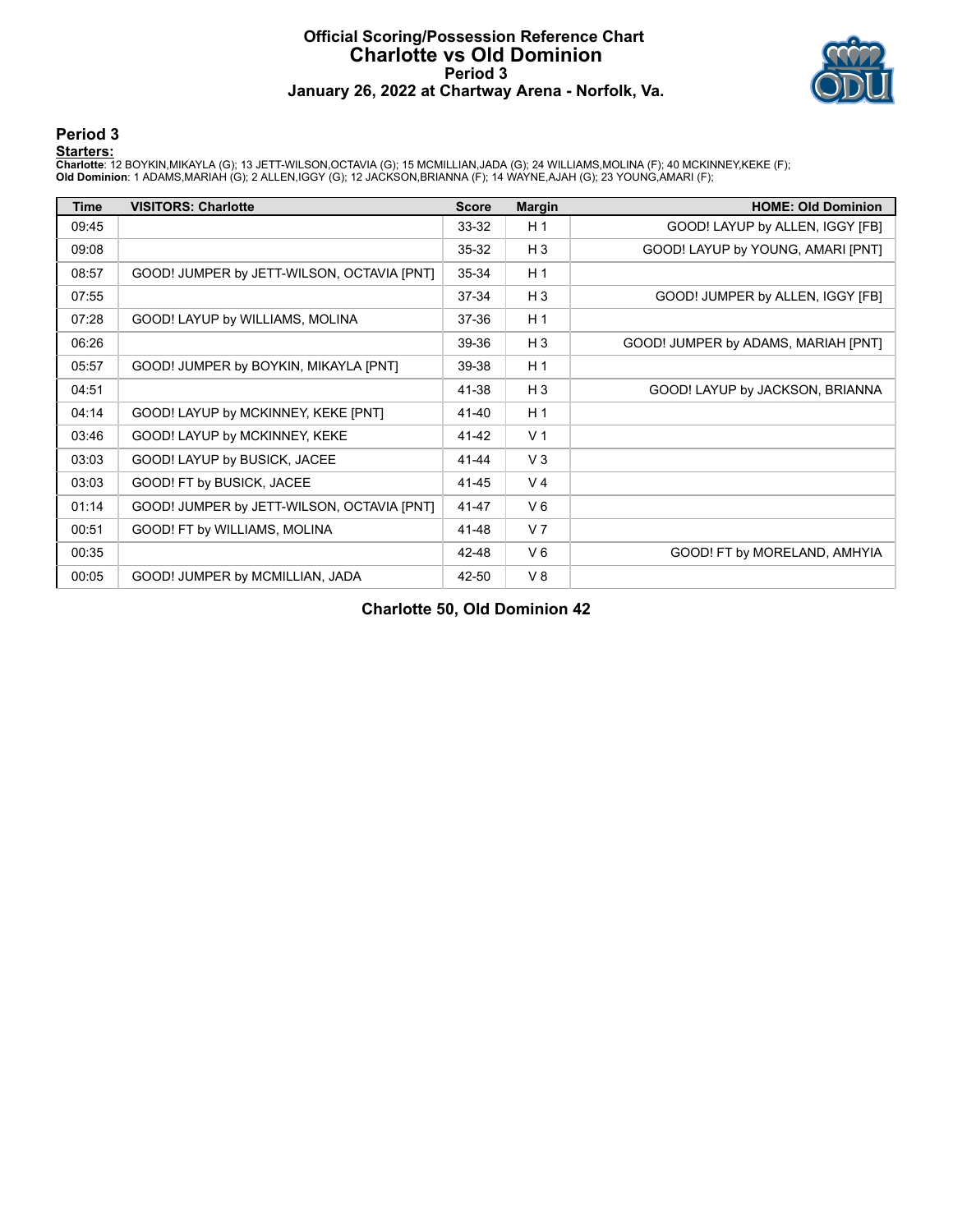### **Official Scoring/Possession Reference Chart Charlotte vs Old Dominion Period 4 January 26, 2022 at Chartway Arena - Norfolk, Va.**



### **Period 4**

<mark>Starters:</mark><br>Charlotte: 12 BOYKIN,MIKAYLA (G); 13 JETT-WILSON,OCTAVIA (G); 15 MCMILLIAN,JADA (G); 24 WILLIAMS,MOLINA (F); 40 MCKINNEY,KEKE (F);<br>**Old Dominion**: 1 ADAMS,MARIAH (G); 2 ALLEN,IGGY (G); 12 JACKSON,BRIANNA (F); 1

| <b>Time</b> | <b>VISITORS: Charlotte</b>                | <b>Score</b> | <b>Margin</b>   | <b>HOME: Old Dominion</b>             |
|-------------|-------------------------------------------|--------------|-----------------|---------------------------------------|
| 09:14       |                                           | 44-50        | $V_6$           | GOOD! JUMPER by YOUNG, AMARI          |
| 08:57       | GOOD! 3PTR by JETT-WILSON, OCTAVIA        | 44-53        | V <sub>9</sub>  |                                       |
| 08:09       | GOOD! LAYUP by JETT-WILSON, OCTAVIA [PNT] | 44-55        | V <sub>11</sub> |                                       |
| 07:55       |                                           | 46-55        | V <sub>9</sub>  | GOOD! JUMPER by ALLEN, IGGY           |
| 06:20       |                                           | 47-55        | V8              | GOOD! FT by WAYNE, AJAH [FB]          |
| 05:11       | GOOD! LAYUP by JETT-WILSON, OCTAVIA [PNT] | 47-57        | $V$ 10          |                                       |
| 03:46       |                                           | 48-57        | V <sub>9</sub>  | GOOD! FT by ALLEN, IGGY               |
| 03:06       |                                           | 49-57        | $V_8$           | GOOD! FT by WAYNE, AJAH               |
| 02:49       | GOOD! JUMPER by MCKINNEY, KEKE            | 49-59        | $V$ 10          |                                       |
| 02:00       | GOOD! FT by JETT-WILSON, OCTAVIA [FB]     | 49-60        | V <sub>11</sub> |                                       |
| 01:54       |                                           | 50-60        | $V$ 10          | GOOD! FT by ADAMS, MARIAH             |
| 01:31       |                                           | 51-60        | V <sub>9</sub>  | GOOD! FT by YOUNG, AMARI              |
| 01:31       |                                           | 52-60        | V8              | GOOD! FT by YOUNG, AMARI              |
| 01:25       |                                           | 55-60        | V <sub>5</sub>  | GOOD! 3PTR by ADAMS, MARIAH           |
| 01:17       | GOOD! FT by BUSICK, JACEE                 | 55-61        | $V_6$           |                                       |
| 00:51       |                                           | 57-61        | V <sub>4</sub>  | GOOD! LAYUP by ALLEN, IGGY [FB/PNT]   |
| 00:51       |                                           | 58-61        | V <sub>3</sub>  | GOOD! FT by ALLEN, IGGY [FB]          |
| 00:23       |                                           | 60-61        | V <sub>1</sub>  | GOOD! LAYUP by JACKSON, BRIANNA [PNT] |
| 00:23       |                                           | 61-61        | $\mathsf{T}$    | GOOD! FT by JACKSON, BRIANNA          |
| 00:15       | GOOD! FT by MCMILLIAN, JADA               | 61-62        | V <sub>1</sub>  |                                       |
| 00:08       | GOOD! FT by BOYKIN, MIKAYLA               | 61-63        | V <sub>2</sub>  |                                       |
| 00:08       | GOOD! FT by BOYKIN, MIKAYLA               | 61-64        | V <sub>3</sub>  |                                       |

**Charlotte 64, Old Dominion 61**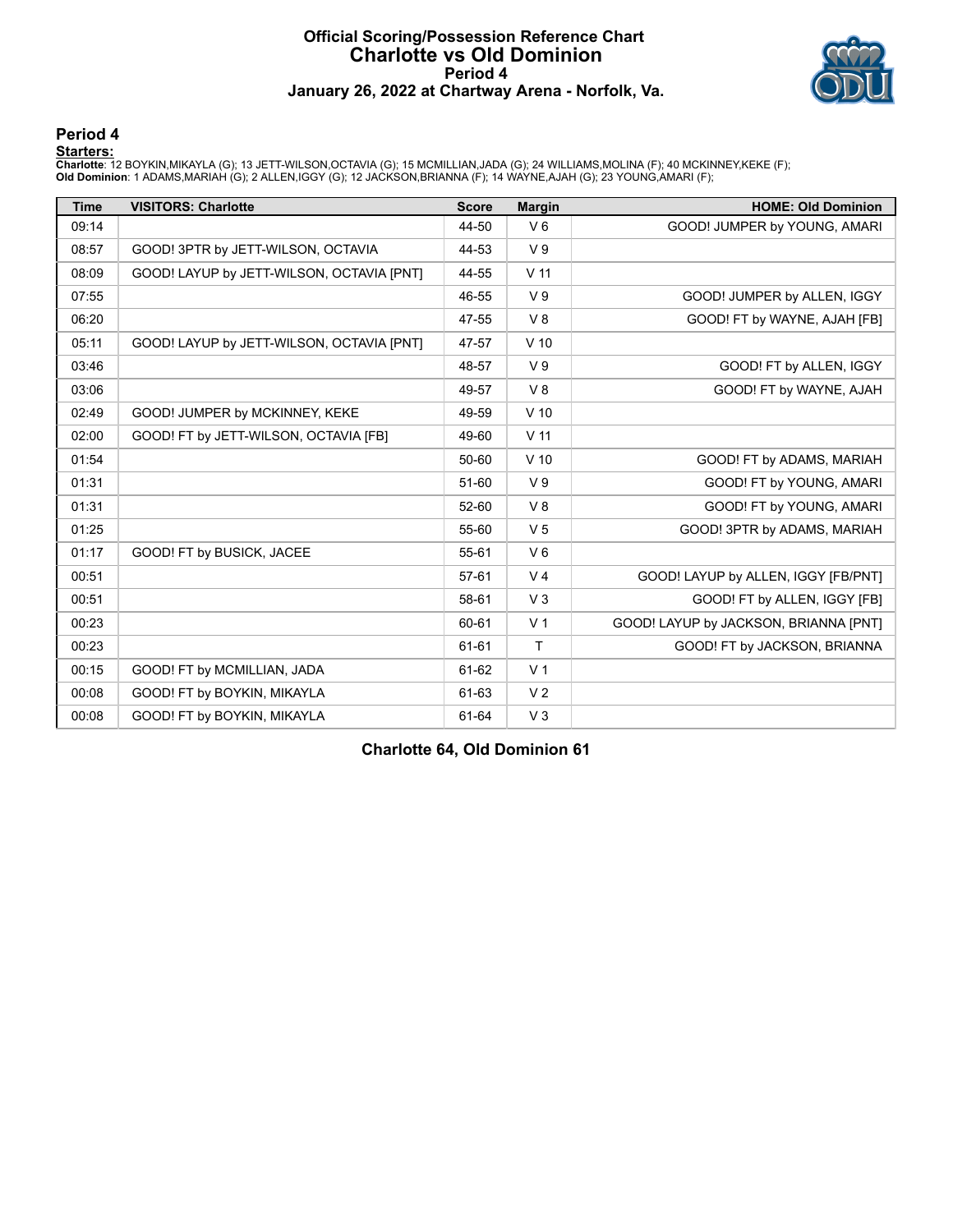### **Official Substitutions Log Charlotte vs Old Dominion Period 1 January 26, 2022 at Chartway Arena - Norfolk, Va.**



| <b>VISITORS: Charlotte</b>       | <b>Time</b> | <b>Score</b> | <b>HOME: Old Dominion</b> |
|----------------------------------|-------------|--------------|---------------------------|
| 12 BOYKIN, MIKAYLA               |             |              | 1 ADAMS, MARIAH           |
| 13 JETT-WILSON, OCTAVIA          |             |              | 2 ALLEN, IGGY             |
| 15 MCMILLIAN, JADA               |             |              | 12 JACKSON, BRIANNA       |
| 24 WILLIAMS, MOLINA              |             |              | 14 WAYNE, AJAH            |
| 40 MCKINNEY, KEKE                |             |              | 23 YOUNG, AMARI           |
| SUB OUT: 40 MCKINNEY, KEKE       | 04:58       | $12 - 4$     |                           |
| SUB IN: 20 BUSICK, JACEE         | 04:58       |              |                           |
| SUB OUT: 13 JETT-WILSON, OCTAVIA | 04:09       | $12 - 4$     |                           |
| SUB OUT: 24 WILLIAMS, MOLINA     | 04:09       |              |                           |
| SUB IN: 23 ROACH, KAMERON        | 04:09       |              |                           |
| SUB IN: 40 MCKINNEY, KEKE        | 04:09       |              |                           |
|                                  | 03:12       | $12 - 5$     | SUB OUT: ADAMS, MARIAH    |
|                                  | 03:12       |              | SUB IN: CAMPBELL, JOY     |
| SUB OUT: 12 BOYKIN, MIKAYLA      | 03:12       |              |                           |
| SUB IN: 13 JETT-WILSON, OCTAVIA  | 03:12       |              |                           |
|                                  | 00:39       | $16-9$       | SUB OUT: JACKSON, BRIANNA |
|                                  | 00:39       |              | SUB IN: MORELAND, AMHYIA  |
| SUB OUT: 15 MCMILLIAN, JADA      | 00:39       |              |                           |
| SUB IN: 12 BOYKIN, MIKAYLA       | 00:39       |              |                           |

**Charlotte 16, Old Dominion 11**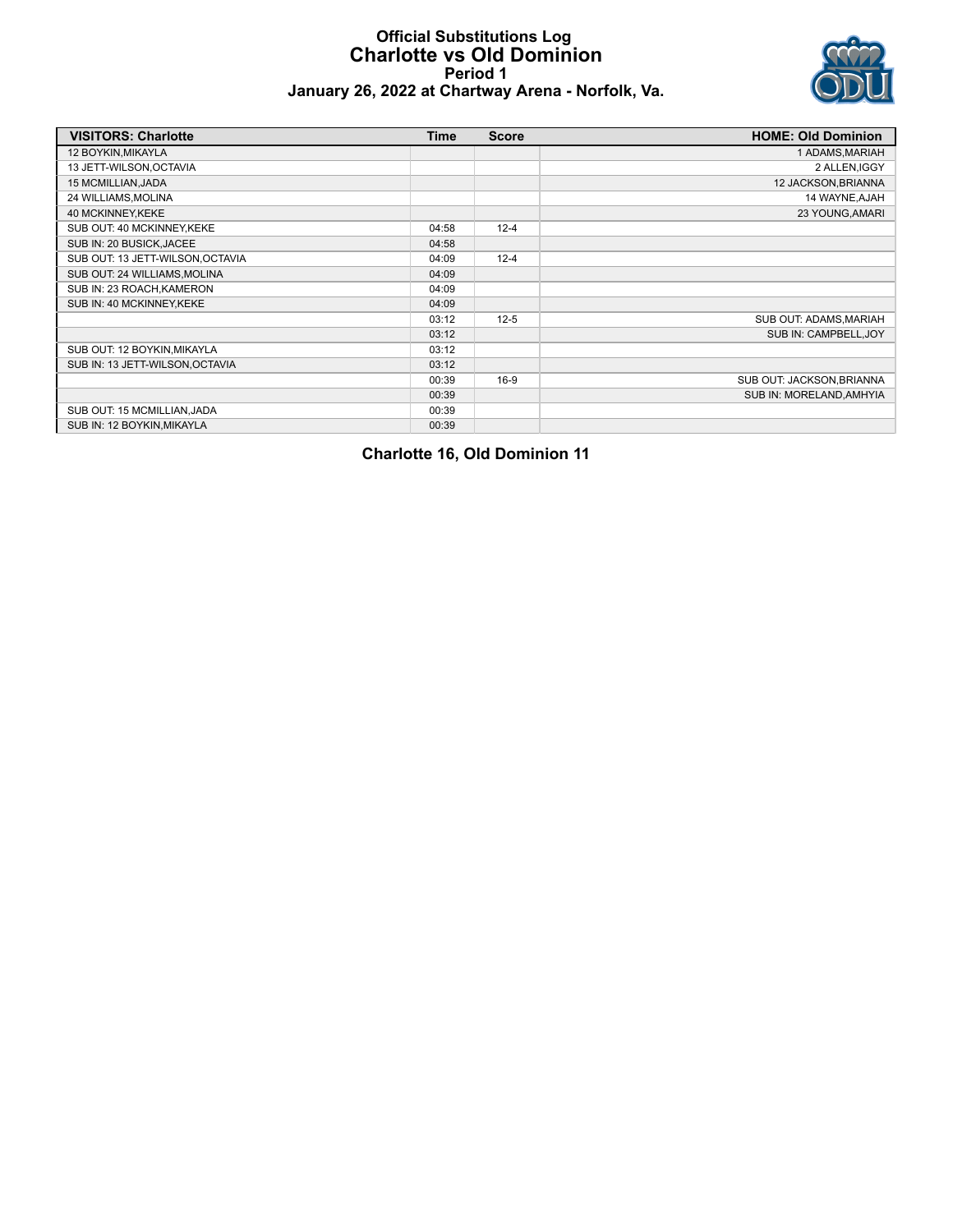### **Official Substitutions Log Charlotte vs Old Dominion Period 2 January 26, 2022 at Chartway Arena - Norfolk, Va.**



| <b>VISITORS: Charlotte</b>       | <b>Time</b> | <b>Score</b> | <b>HOME: Old Dominion</b> |
|----------------------------------|-------------|--------------|---------------------------|
| <b>12 BOYKIN.MIKAYLA</b>         |             |              | 1 ADAMS.MARIAH            |
| 13 JETT-WILSON, OCTAVIA          |             |              | 2 ALLEN, IGGY             |
| 15 MCMILLIAN, JADA               |             |              | 12 JACKSON, BRIANNA       |
| 24 WILLIAMS, MOLINA              |             |              | 14 WAYNE, AJAH            |
| 40 MCKINNEY, KEKE                |             |              | 23 YOUNG, AMARI           |
|                                  | 10:00       | $\sim$       | SUB OUT: YOUNG, AMARI     |
|                                  | 10:00       |              | SUB IN: CLARK, KAYE       |
| SUB OUT: 23 ROACH, KAMERON       | 10:00       |              |                           |
| SUB IN: 15 MCMILLIAN, JADA       | 10:00       |              |                           |
|                                  | 07:32       | $22 - 15$    | SUB OUT: CAMPBELL, JOY    |
|                                  | 07:32       |              | SUB OUT: ALLEN, IGGY      |
|                                  | 07:32       |              | SUB OUT: MORELAND, AMHYIA |
|                                  | 07:32       |              | SUB IN: ADAMS, MARIAH     |
|                                  | 07:32       |              | SUB IN: HUDSON, AZIAH     |
|                                  | 07:32       |              | SUB IN: JACKSON, BRIANNA  |
| SUB OUT: 40 MCKINNEY, KEKE       | 07:32       |              |                           |
| SUB IN: 24 WILLIAMS, MOLINA      | 07:32       |              |                           |
|                                  | 06:06       | $25 - 20$    | SUB OUT: WAYNE, AJAH      |
|                                  | 06:06       |              | SUB IN: YOUNG, AMARI      |
| SUB OUT: 24 WILLIAMS, MOLINA     | 06:06       |              |                           |
| SUB IN: 40 MCKINNEY, KEKE        | 06:06       |              |                           |
| SUB OUT: 20 BUSICK, JACEE        | 05:22       | 25-22        |                           |
| SUB IN: 24 WILLIAMS, MOLINA      | 05:22       |              |                           |
|                                  | 03:05       | 28-27        | SUB OUT: JACKSON, BRIANNA |
|                                  | 03:05       |              | SUB IN: MORELAND, AMHYIA  |
| SUB OUT: 13 JETT-WILSON, OCTAVIA | 03:05       |              |                           |
| SUB IN: 23 ROACH.KAMERON         | 03:05       |              |                           |
|                                  | 02:38       | 28-27        | SUB OUT: HUDSON, AZIAH    |
|                                  | 02:38       |              | SUB OUT: CLARK, KAYE      |
|                                  | 02:38       |              | SUB IN: ALLEN.IGGY        |
|                                  | 02:38       |              | SUB IN: WAYNE, AJAH       |
| SUB OUT: 12 BOYKIN, MIKAYLA      | 02:38       |              |                           |
| SUB IN: 13 JETT-WILSON.OCTAVIA   | 02:38       |              |                           |
|                                  | 01:56       | $30 - 27$    | SUB OUT: ALLEN, IGGY      |
|                                  | 01:56       |              | SUB IN: CLARK, KAYE       |
|                                  | 01:09       | 30-27        | SUB OUT: CLARK, KAYE      |
|                                  | 01:09       |              | SUB IN: ALLEN, IGGY       |
| SUB OUT: 23 ROACH, KAMERON       | 01:09       |              |                           |
| SUB IN: 12 BOYKIN, MIKAYLA       | 01:09       |              |                           |
|                                  | 00:10       | $32 - 31$    | SUB OUT: ADAMS, MARIAH    |
|                                  | 00:10       |              | SUB IN: CAMPBELL, JOY     |

**Charlotte 32, Old Dominion 31**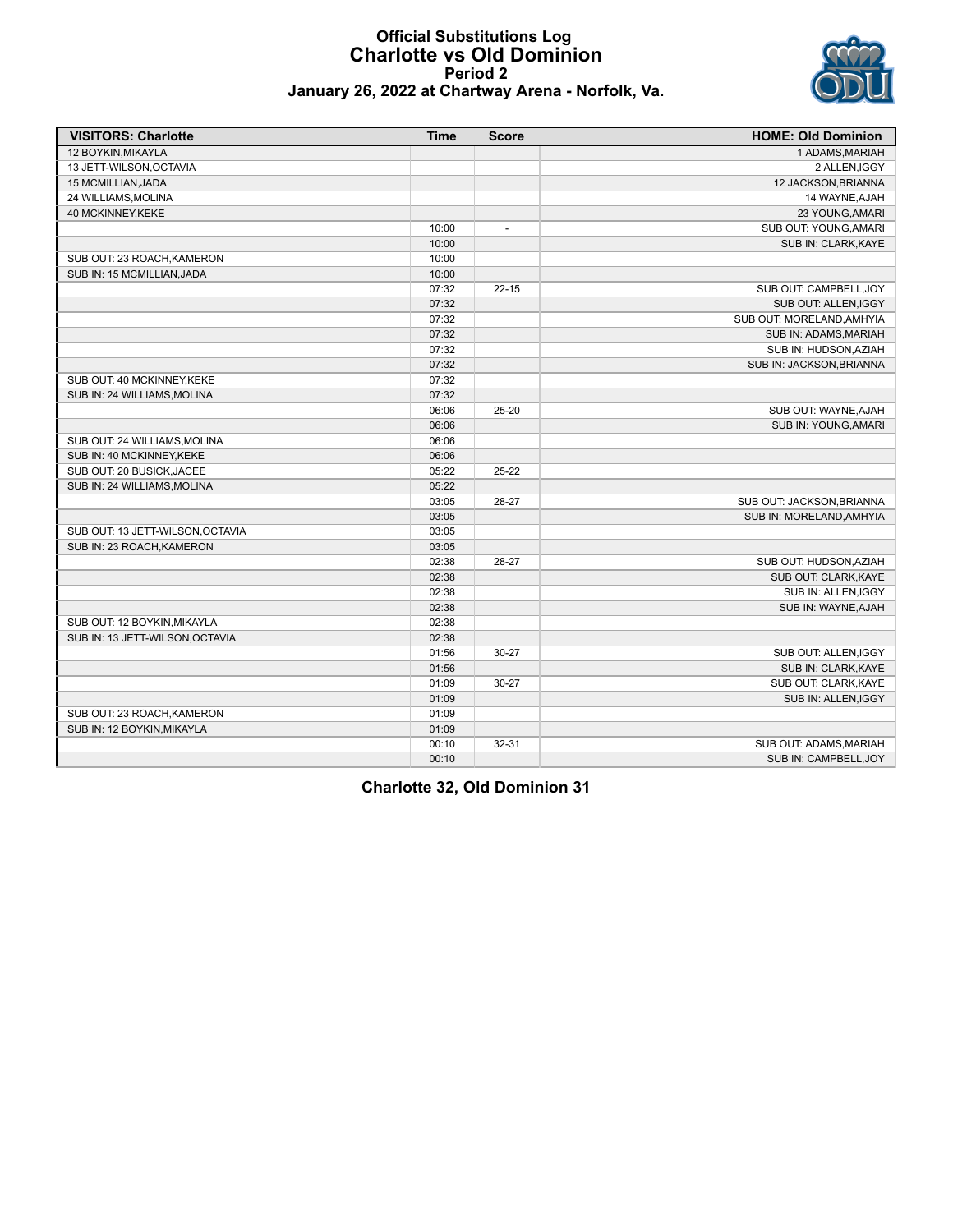

#### **Official Substitutions Log Charlotte vs Old Dominion Period 3 January 26, 2022 at Chartway Arena - Norfolk, Va.**

| <b>VISITORS: Charlotte</b>   | <b>Time</b> | <b>Score</b>             | <b>HOME: Old Dominion</b> |
|------------------------------|-------------|--------------------------|---------------------------|
| 12 BOYKIN, MIKAYLA           |             |                          | 1 ADAMS, MARIAH           |
| 13 JETT-WILSON, OCTAVIA      |             |                          | 2 ALLEN, IGGY             |
| 15 MCMILLIAN, JADA           |             |                          | 12 JACKSON, BRIANNA       |
| 24 WILLIAMS, MOLINA          |             |                          | 14 WAYNE, AJAH            |
| 40 MCKINNEY, KEKE            |             |                          | 23 YOUNG, AMARI           |
|                              | 10:00       | $\overline{\phantom{a}}$ | SUB OUT: CAMPBELL.JOY     |
|                              | 10:00       |                          | SUB OUT: MORELAND, AMHYIA |
|                              | 10:00       |                          | SUB IN: ADAMS, MARIAH     |
|                              | 10:00       |                          | SUB IN: JACKSON, BRIANNA  |
|                              | 04:34       | 38-41                    | SUB OUT: JACKSON, BRIANNA |
|                              | 04:34       |                          | SUB OUT: WAYNE, AJAH      |
|                              | 04:34       |                          | SUB IN: HUDSON, AZIAH     |
|                              | 04:34       |                          | SUB IN: MORELAND, AMHYIA  |
| SUB OUT: 24 WILLIAMS, MOLINA | 04:34       |                          |                           |
| SUB IN: 20 BUSICK, JACEE     | 04:34       |                          |                           |
|                              | 03:03       | 44-41                    | SUB OUT: HUDSON, AZIAH    |
|                              | 03:03       |                          | SUB OUT: MORELAND, AMHYIA |
|                              | 03:03       |                          | SUB IN: CLARK, KAYE       |
|                              | 03:03       |                          | SUB IN: JACKSON, BRIANNA  |
|                              | 02:32       | 45-41                    | SUB OUT: YOUNG, AMARI     |
|                              | 02:32       |                          | SUB IN: WAYNE, AJAH       |
|                              | 01:29       | 45-41                    | SUB OUT: ADAMS, MARIAH    |
|                              | 01:29       |                          | SUB IN: CAMPBELL, JOY     |
| SUB OUT: 12 BOYKIN, MIKAYLA  | 01:29       |                          |                           |
| SUB OUT: 40 MCKINNEY, KEKE   | 01:29       |                          |                           |
| SUB IN: 23 ROACH, KAMERON    | 01:29       |                          |                           |
| SUB IN: 24 WILLIAMS, MOLINA  | 01:29       |                          |                           |
|                              | 00:51       | $47 - 41$                | SUB OUT: JACKSON, BRIANNA |
|                              | 00:51       |                          | SUB IN: MORELAND, AMHYIA  |

**Charlotte 50, Old Dominion 42**